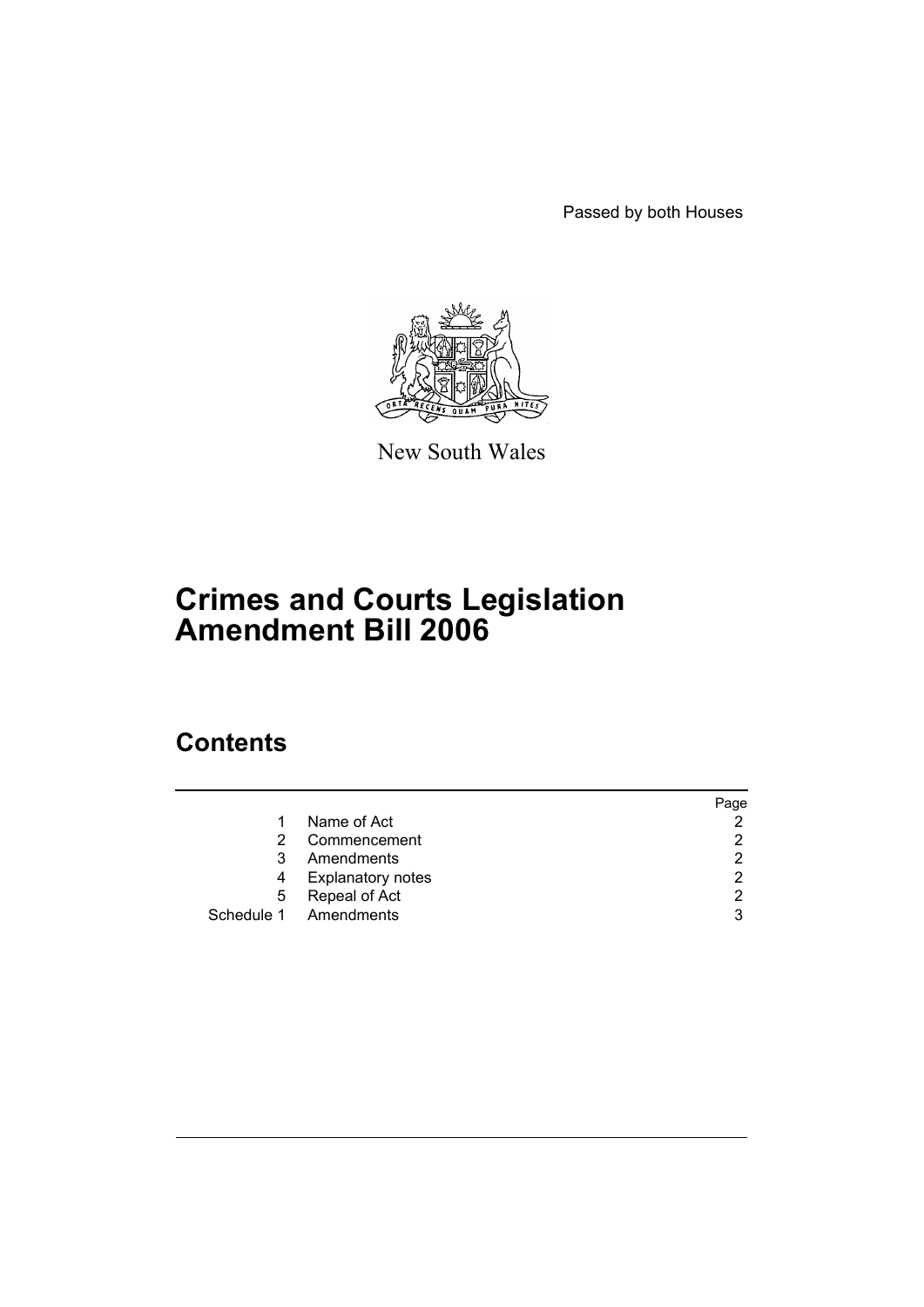*I certify that this PUBLIC BILL, which originated in the LEGISLATIVE ASSEMBLY, has finally passed the LEGISLATIVE COUNCIL and the LEGISLATIVE ASSEMBLY of NEW SOUTH WALES.*

> *Clerk of the Legislative Assembly. Legislative Assembly, Sydney, , 2006*



New South Wales

# **Crimes and Courts Legislation Amendment Bill 2006**

Act No , 2006

An Act to make miscellaneous amendments to legislation relating to crimes, courts and other matters.

*I have examined this Bill, and find it to correspond in all respects with the Bill as finally passed by both Houses.*

*Chairman of Committees of the Legislative Assembly.*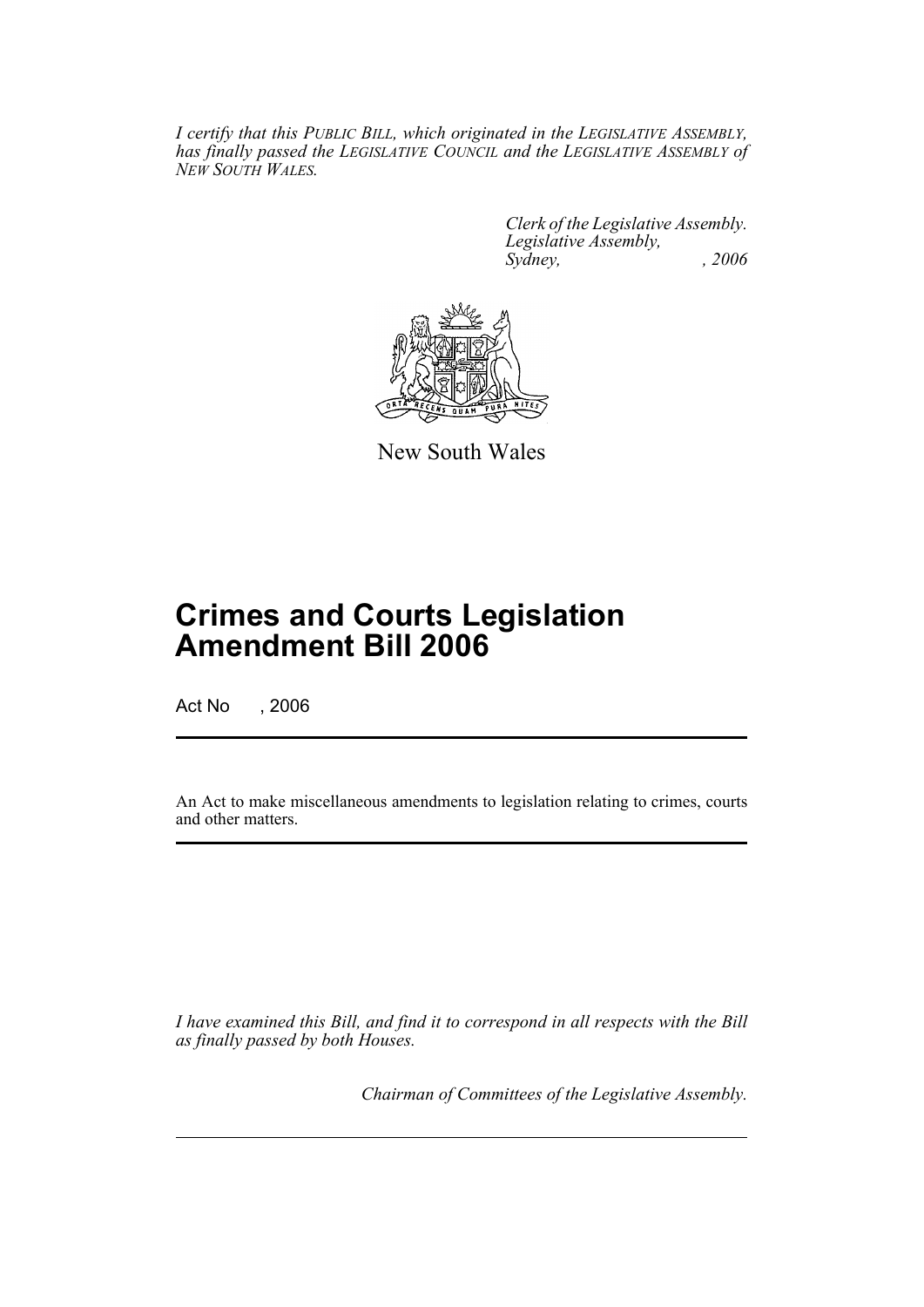### **The Legislature of New South Wales enacts:**

### **1 Name of Act**

This Act is the *Crimes and Courts Legislation Amendment Act 2006*.

### **2 Commencement**

- (1) This Act commences on the date of assent to this Act, except as otherwise provided by this section.
- (2) The amendments made by Schedule 1 commence on the day or days specified in that Schedule in relation to the amendments concerned. If a commencement day is not specified, the amendments commence on the date of assent to this Act.

### **3 Amendments**

The Acts specified in Schedule 1 are amended as set out in that Schedule.

### **4 Explanatory notes**

The matter appearing under the heading "Explanatory note" in Schedule 1 does not form part of this Act.

### **5 Repeal of Act**

- (1) This Act is repealed on the day following the day on which all of the provisions of this Act have commenced.
- (2) The repeal of this Act does not, because of the operation of section 30 of the *Interpretation Act 1987*, affect any amendment made by this Act.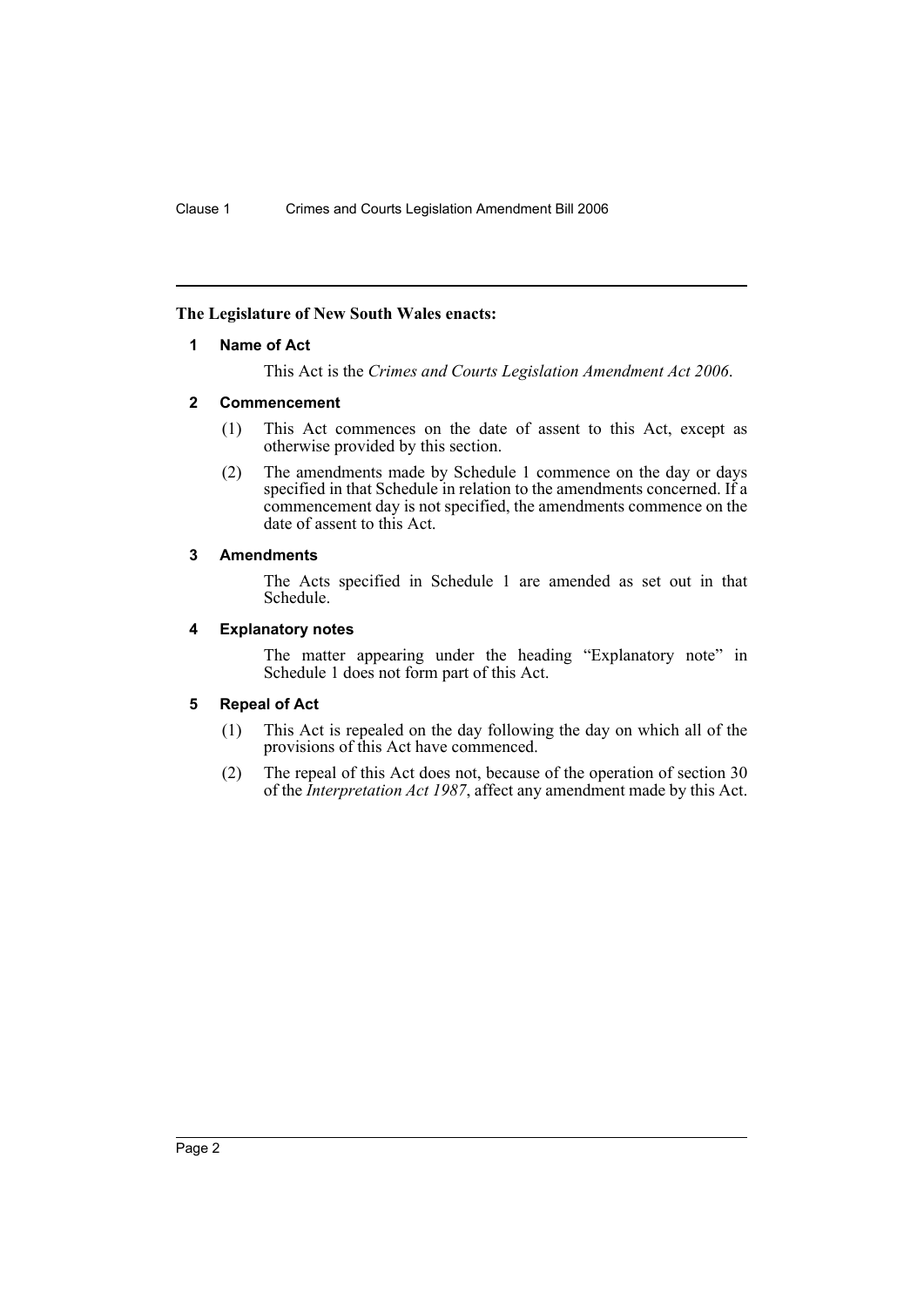Amendments **Amendments** Schedule 1

# **Schedule 1 Amendments**

(Section 3)

# **1.1 Bail Act 1978 No 161**

# **[1] Section 6 Grant of bail for certain periods** Omit "section 8" from section 6 (g10). Insert instead "section 7D".

### **[2] Section 8A Presumption against bail for certain offences**

Omit "23 (2), 24 (2)" from section 8A (1) (a) (i) and (iv) wherever occurring. Insert instead "23 (1A), 23 (2), 23A (2), 23A (3), 24 (2), 24 (2A)".

### **[3] Schedule 1 Savings and transitional provisions**

Insert as Part 18:

# **Part 18 Crimes and Courts Legislation Amendment Act 2006**

### **35 Offences committed before commencement of amendments**

The amendment made to section 8A by the *Crimes and Courts Legislation Amendment Act 2006* extends to a grant of bail to a person in respect of an offence committed before the commencement of that amendment, but only if the person is charged with the offence on or after that commencement.

### **Explanatory note**

Item [2] of the proposed amendments to the *Bail Act 1978* creates a presumption against bail for the following offences under the *Drug Misuse and Trafficking Act 1985*:

- (a) the offence relating to enhanced indoor cultivation of prohibited plants for a commercial purpose,
- (b) the offences relating to enhanced indoor cultivation of prohibited plants when a child is exposed to the cultivation process and either a commercial quantity of the plants is involved or the activity is carried out for a commercial purpose,
- (c) the offence relating to manufacture or production of a commercial quantity of a prohibited drug when a child is exposed to the manufacturing process.

Item [3] extends the amendment to the grant of bail in respect of offences committed before the commencement of the amendment in certain circumstances.

Item [1] of the proposed amendments is consequential on the renumbering of provisions of the *Drug Court Act 1998* effected by amendments elsewhere in this Schedule.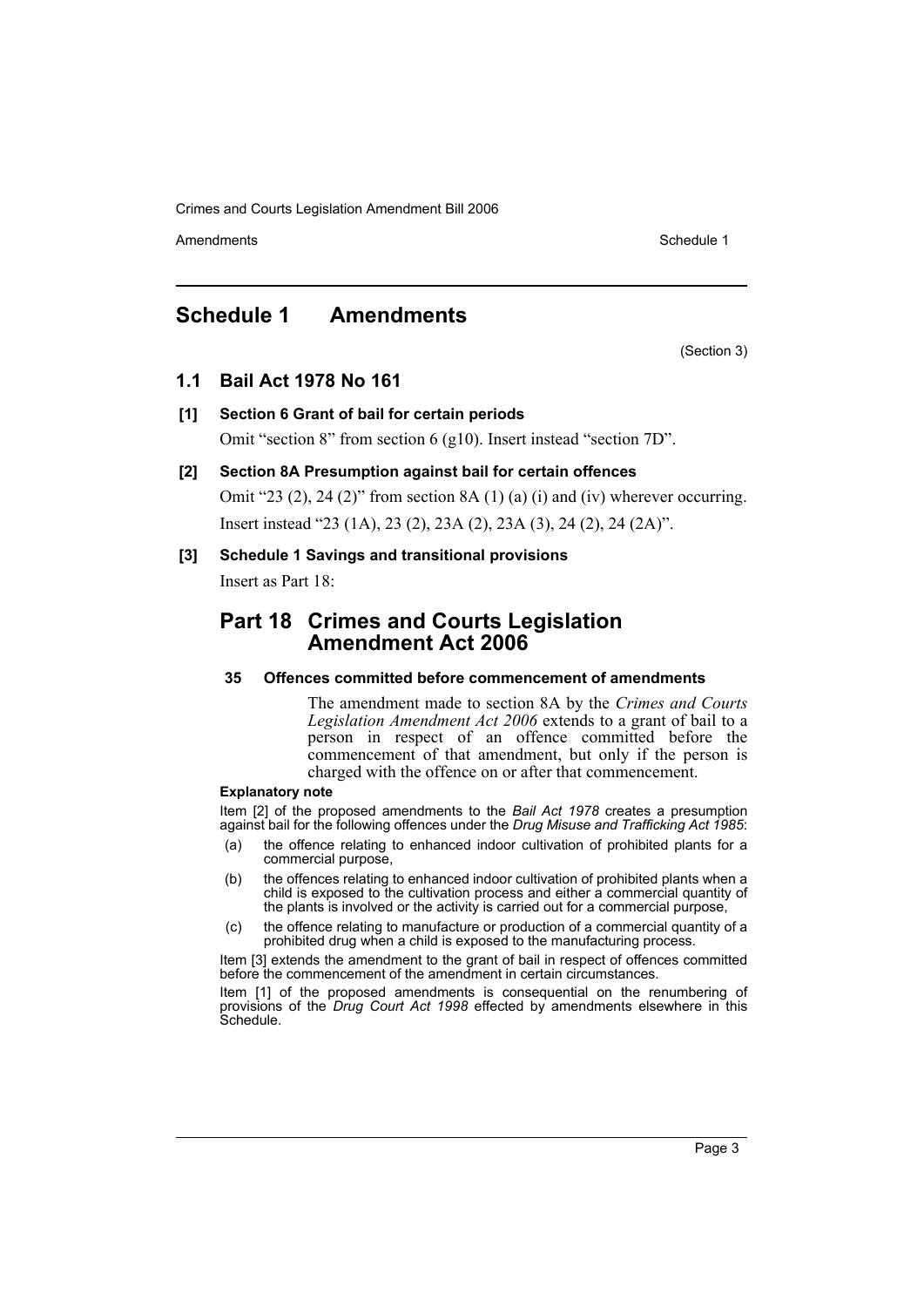Schedule 1 Amendments

### **1.2 Child Protection (Offenders Prohibition Orders) Act 2004 No 46**

#### **Section 13 Contravention of orders**

Omit section 13 (3).

#### **Explanatory note**

The proposed amendment to the *Child Protection (Offenders Prohibition Orders) Act 2004* removes the requirement for a police officer who arrests a person suspected of contravening a prohibition order to take the person before an authorised person (within the meaning of the *Criminal Procedure Act 1986*) to be dealt with according to law, on the basis that other laws (including the *Bail Act 1978*) render this requirement unnecessary.

# **1.3 Child Protection (Offenders Registration) Act 2000 No 42**

### **[1] Section 3 Definitions**

Omit "section 91D–91G" from paragraph (d) of the definition of *Class 2 offence* in section 3 (1).

Insert instead "section 91D, 91E, 91F, 91G or 91H".

#### **[2] Section 3 (1), definition of "Class 2 offence"**

Omit "or 578C (2A)" from paragraph (e).

#### **Explanatory note**

The proposed amendments to the *Child Protection (Offenders Registration) Act 2000* update a cross-reference to an offence under the *Crimes Act 1900* relating to the production, dissemination or possession of child pornography.

### **1.4 Children (Criminal Proceedings) Act 1987 No 55**

### **Section 42**

Insert after section 41A:

### **42 Action may be taken after good behaviour bond has expired**

Action may be taken under this Part in relation to a good behaviour bond even if the term of the bond has expired, but in respect only of matters arising during the term of the bond.

#### **Explanatory note**

The proposed amendment to the *Children (Criminal Proceedings) Act 1987* makes it clear that actions in relation to a failure to comply with a good behaviour bond may be taken even if the bond has expired, if the action relates to matters arising during the term of the bond. This parallels section 100 of the *Crimes (Sentencing Procedure) Act 1999*.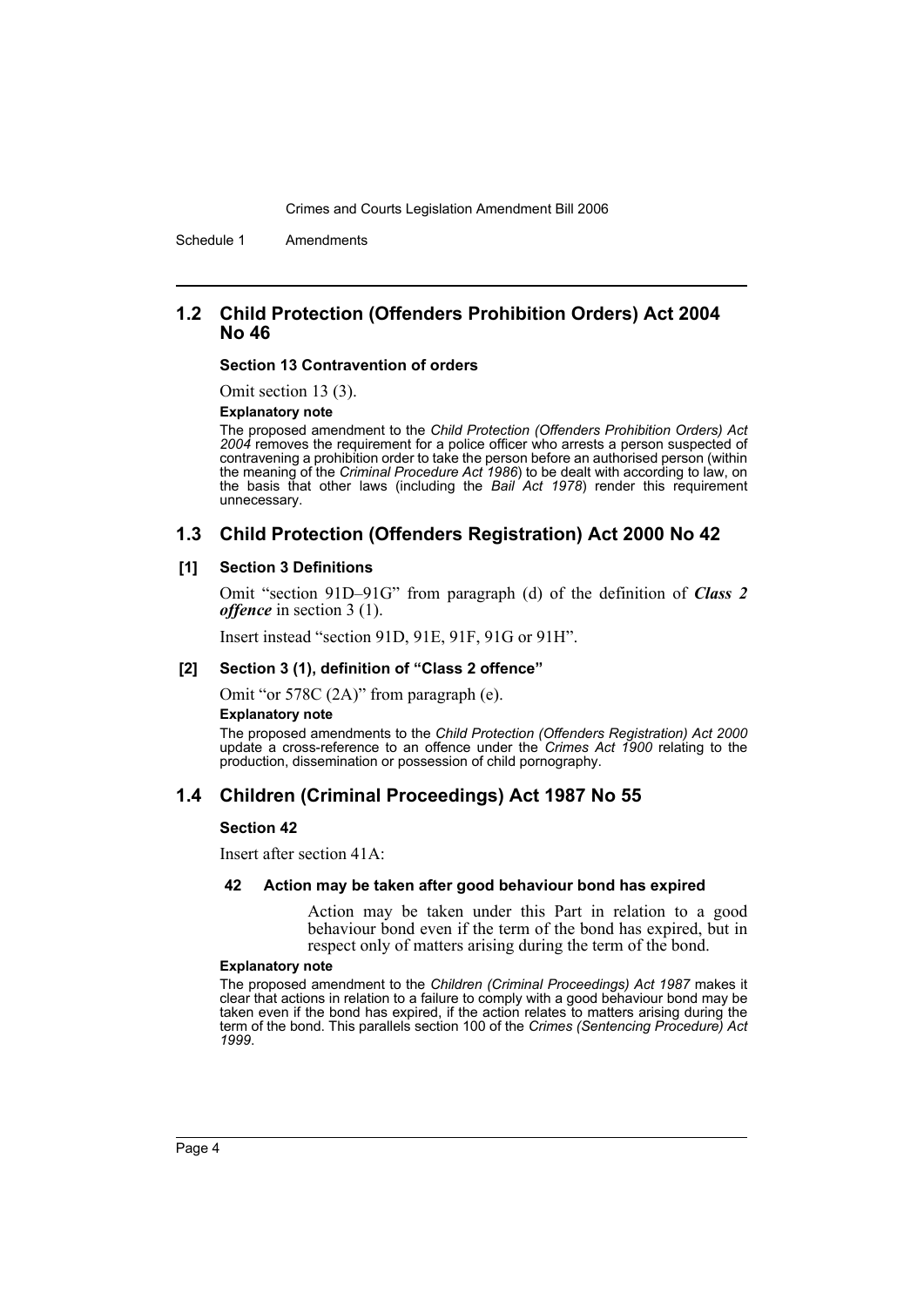Amendments **Amendments** Schedule 1

# **1.5 Civil Liability Act 2002 No 22**

### **[1] Section 3B Civil liability excluded from Act**

Omit "civil liability in respect of an intentional act that is done with intent to cause injury or death or that is sexual assault or other sexual misconduct" from section  $\overline{3B(1)}$  (a).

Insert instead "civil liability of a person in respect of an intentional act that is done by the person with intent to cause injury or death or that is sexual assault or other sexual misconduct committed by the person".

### **[2] Schedule 1 Savings and transitional provisions**

Insert after Part 8:

# **Part 9 Provisions consequent on enactment of Crimes and Courts Legislation Amendment Act 2006**

### **24 Definition**

In this Part, *amending Act* means the *Crimes and Courts Legislation Amendment Act 2006*.

### **25 Deemed commencement of, and application of, amendments to section 3B (1) (a)**

- (1) The amendment to section 3B (1) (a) made by the amending Act extends to civil liability arising, and any award of damages in respect of such civil liability made, before the commencement of that amendment.
- (2) For the avoidance of doubt, any reference to "civil liability in respect of an intentional act that is done with intent to cause injury or death or that is sexual assault or other sexual misconduct" in section 3B (1) (a) before the commencement of this clause is taken to read (and always to have read) "civil liability of a person in respect of an intentional act that is done by the person with intent to cause injury or death or that is sexual assault or other sexual misconduct committed by the person".
- (3) The provisions of this Schedule that apply to section 3B (1) (a) apply to that paragraph as if it read (and always had read) as provided by subclause (2).
- (4) This clause does not affect any final determination of legal proceedings made by a court or tribunal before the commencement of this clause.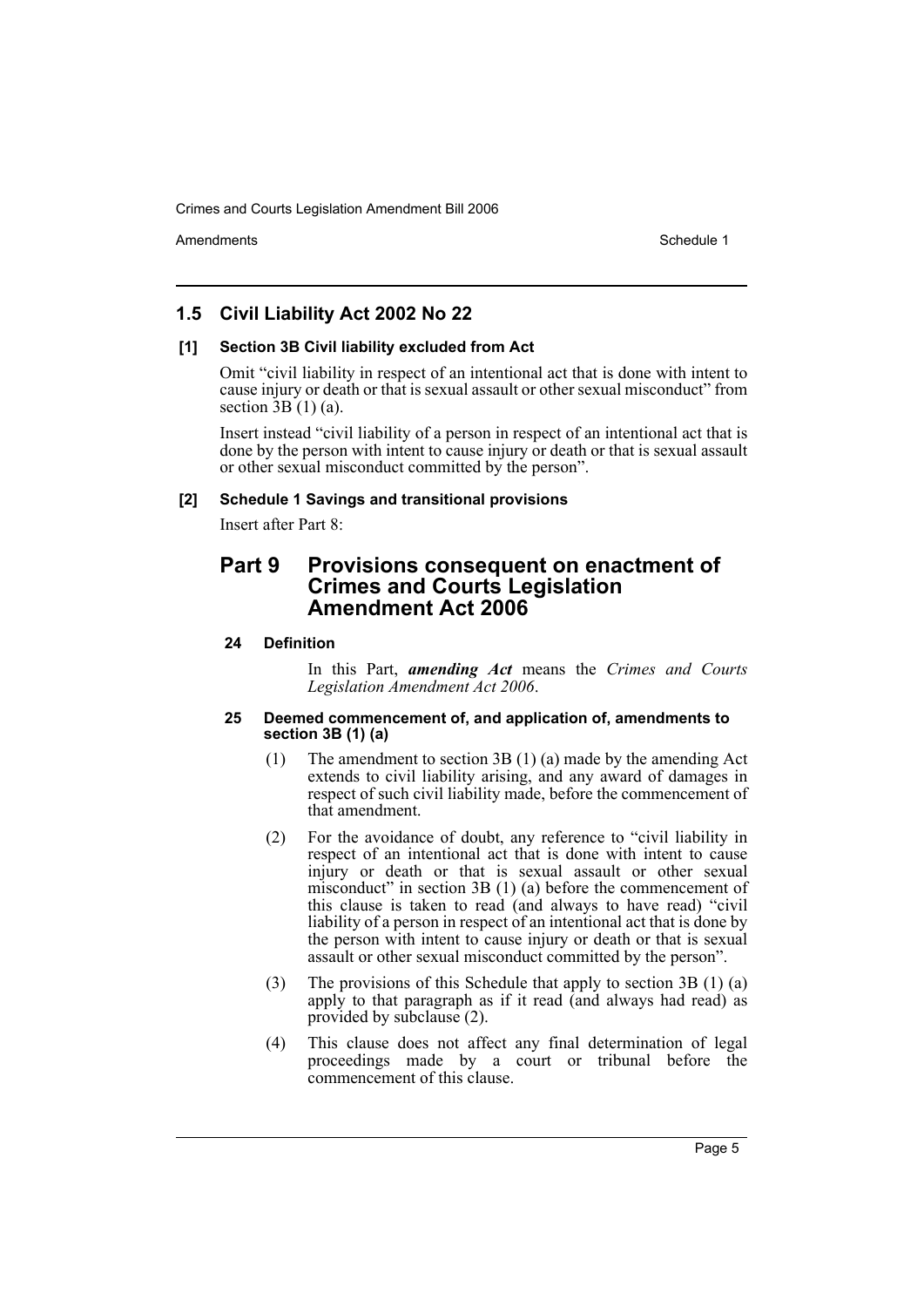Schedule 1 Amendments

(5) However, this clause does apply to legal proceedings (being proceedings that have not been finally determined by a court or tribunal) that relate to the application of Division 6 of Part 2A to an award of damages, even if the proceedings that resulted in that award being made have been finally determined by a court or tribunal.

### **26 Definition of "offender in custody" in section 26A**

- (1) The definition of *offender in custody* or *offender* in section 26A (1) includes, and is taken to have always included, the following:
	- (a) an inmate within the meaning of the *Correctional Centres Act 1952*,
	- (b) a prisoner within the meaning of the *Prisons Act 1952*,
	- (c) a periodic detainee within the meaning of the *Periodic Detention of Prisoners Act 1981*,
	- (d) an offender for whom a home detention order was made under the *Home Detention Act 1996*,
	- (e) a person performing community service work under, or attending a place in compliance with the requirements of, a community service order as provided by the *Community Service Orders Act 1979*, whether or not the person is an offender in custody under any other paragraph of this definition.
- (2) This clause extends to civil liability arising, and any award of damages in respect of such civil liability made, before the commencement of this clause.
- (3) This clause does not affect any final determination of legal proceedings made by a court or tribunal before the commencement of this clause.
- (4) However, this clause does apply to legal proceedings (being proceedings that have not been finally determined by a court or tribunal) that relate to the application of Division 6 of Part 2A to an award of damages, even if the proceedings that resulted in that award being made have been finally determined by a court or tribunal.

#### **Explanatory note**

Section 3B (1) (a) of the *Civil Liability Act 2002* provides that the provisions of that Act (subject to some specified exceptions) do not apply to civil liability in respect of an intentional act that is done with intent to cause injury or death or that is sexual assault or other sexual misconduct. This provision prevents a person who has carried out such an act, when sued by their victim, from benefiting from the provisions of the *Civil Liability Act 2002* that aid defendants.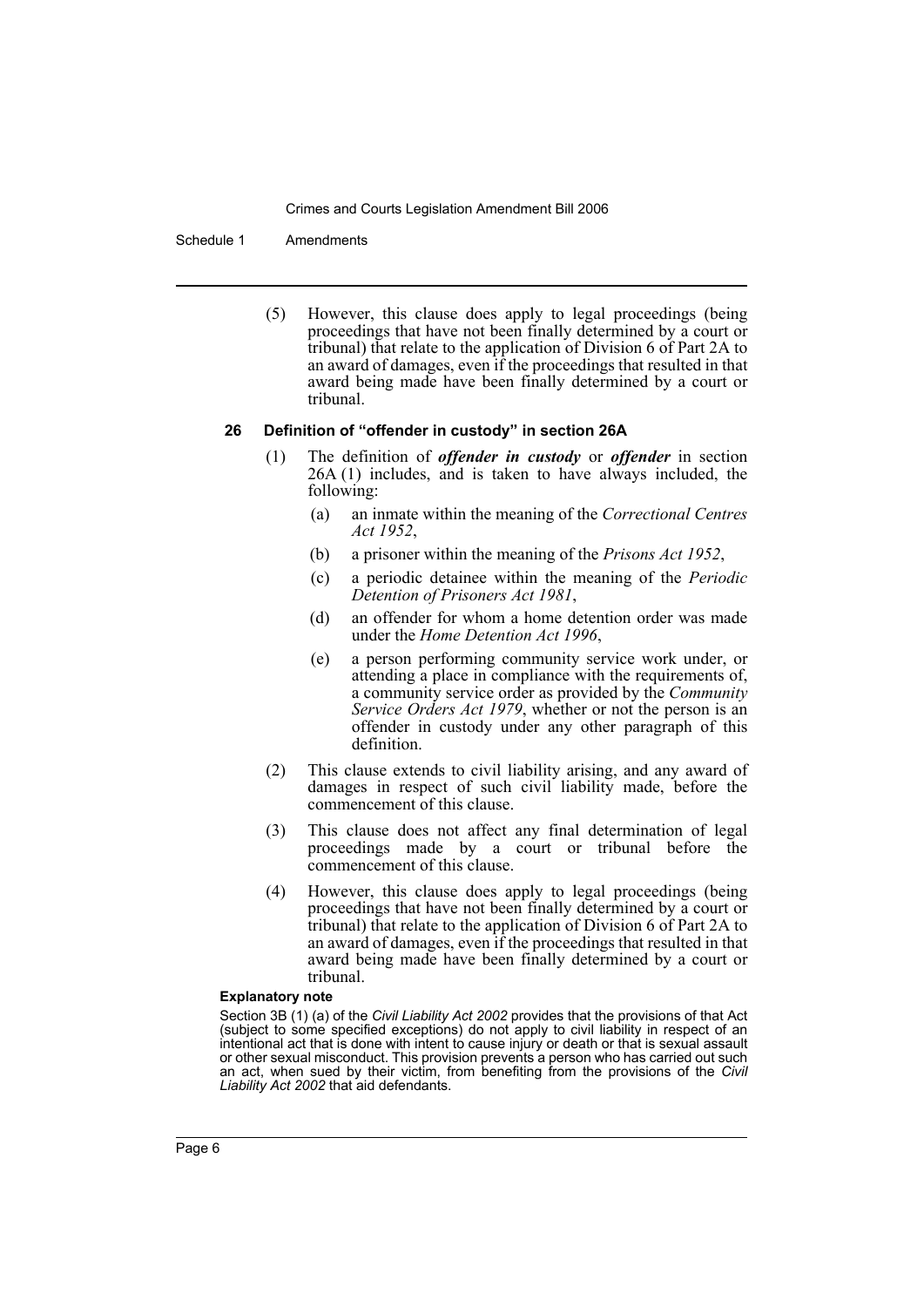#### Amendments **Amendments** Schedule 1

Item [1] of the proposed amendments amends section 3B (1) (a) of the *Civil Liability Act* 2002 to make it clear that the exclusion in that paragraph applies only in relation to the civil liability of the person who carried out the intentional act to a person who suffered from that act. The amendment will make it clear that the exclusion does not apply in other circumstances, for example, where a victim of such an intentional act sues a third party for negligence for failing to prevent the act. (As a more specific example, the exclusion will not apply where an offender in custody, who has been intentionally injured by another offender in custody, sues the Department of Corrective Services for negligence for failing to prevent the intentional injury.) In such a case, the third party defendant will be able to benefit from the provisions of the *Civil Liability Act 2002* that aid defendants.

Item [2] of the proposed amendments inserts savings and transitional provisions (proposed Part 9 (clauses 24–26)) into Schedule 1 to the *Civil Liability Act 2002*.

Proposed clause 25, as far as possible, gives the amendment in item [1] retrospective application so that it applies as if the change it made commenced at the same time as section 3B (1) (a) commenced.

Part 2A of the *Civil Liability Act 2002* contains special provisions relating to offenders in custody. Section 26A of the Act defines the term "offender in custody" or "offender". The definition includes the following types of person covered by the *Crimes (Administration of Sentences) Act 1999*: inmates, offenders serving their imprisonment by way of periodic detention, offenders serving their imprisonment by way of home detention and persons performing community service work under, or attending a place in compliance with the requirements of, a community service order.

Proposed clause 26 provides that the definition of *offender in custody* or *offender* in section 26A (1) includes, and is taken to always have included, persons who were "inmates", "prisoners", "periodic detainees", "offenders for whom a home detention order was made" or "persons performing community service work under, or attending a place in compliance with the requirements of, a community service order" under legislation that preceded the commencement of the *Crimes (Administration of Sentences) Act 1999*.

The proposed clauses extend to civil liability arising, and any award of damages in respect of such civil liability made, before the commencement of the clauses. However, those proposed clauses will not affect any final determination of legal proceedings made by a court or tribunal before the commencement of those clauses.

# **1.6 Civil Procedure Act 2005 No 28**

### **Schedule 3 Rule-making powers**

Insert "and other means of obtaining access to information, documents or things" after "inspection" in clause 2.

#### **Explanatory note**

The proposed amendment extends the rule-making power in Schedule 3 to the *Civil Procedure Act 2005* so as to enable rules to be made in relation to obtaining access to information, documents or things relating to court proceedings.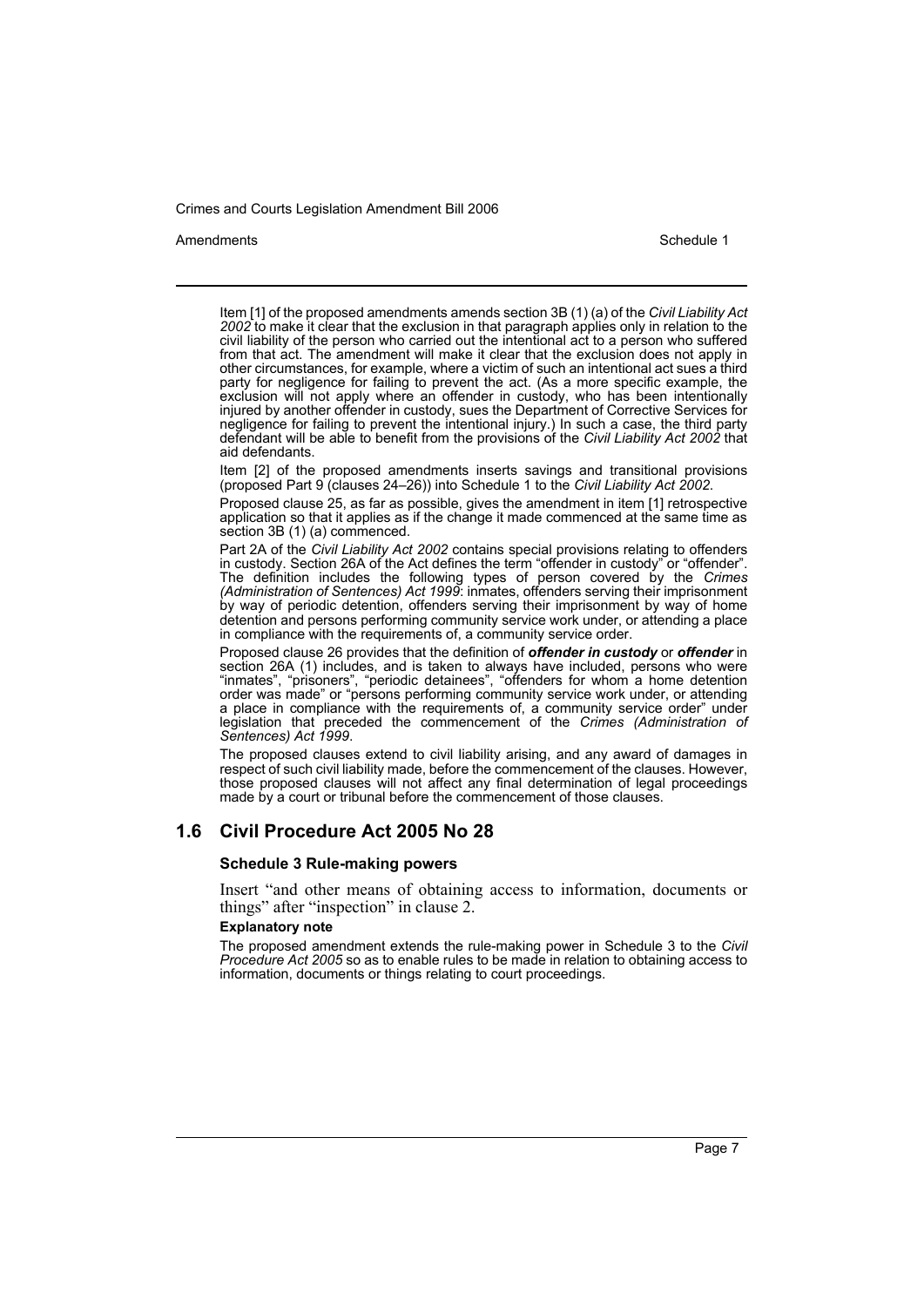Schedule 1 Amendments

# **1.7 Coroners Act 1980 No 27**

# **[1] Section 4A State Coroners and Deputy State Coroners**

Omit "3" from section 4A (1). Insert instead "4".

### **[2] Part 4, Division 1A**

Insert after Division 1:

# **Division 1A Coronial investigation scenes**

# **23C Definitions**

In this Part:

*coronial investigation scene* means a coronial investigation scene established under section 23E.

*coronial investigation scene power* means a function specified in section 23G  $(1)$  or  $(2)$ .

### **23D Order establishing coronial investigation scene**

- (1) If a coroner considers that an investigation should, for the purposes of an inquest or inquiry, be carried out at a particular place, a coroner may issue an order in writing or by telephone to a police officer or other person to:
	- (a) establish a coronial investigation scene at a specified place, and
	- (b) exercise coronial investigation scene powers in accordance with this Division, and
	- (c) enter and stay on the place for those purposes.
- (2) An order may be made:
	- (a) before the commencement, or
	- (b) after the commencement and before the completion,

of an inquest or inquiry.

- (3) This Division applies to a place of any kind, whether or not a public place.
- (4) An order issued under this section authorises a police officer or other person specified in the order to enter any place referred to in that order.
- (5) A person acting under the authority of an order issued under this section may, for the purposes of exercising coronial investigation scene powers, obtain the assistance of any other person.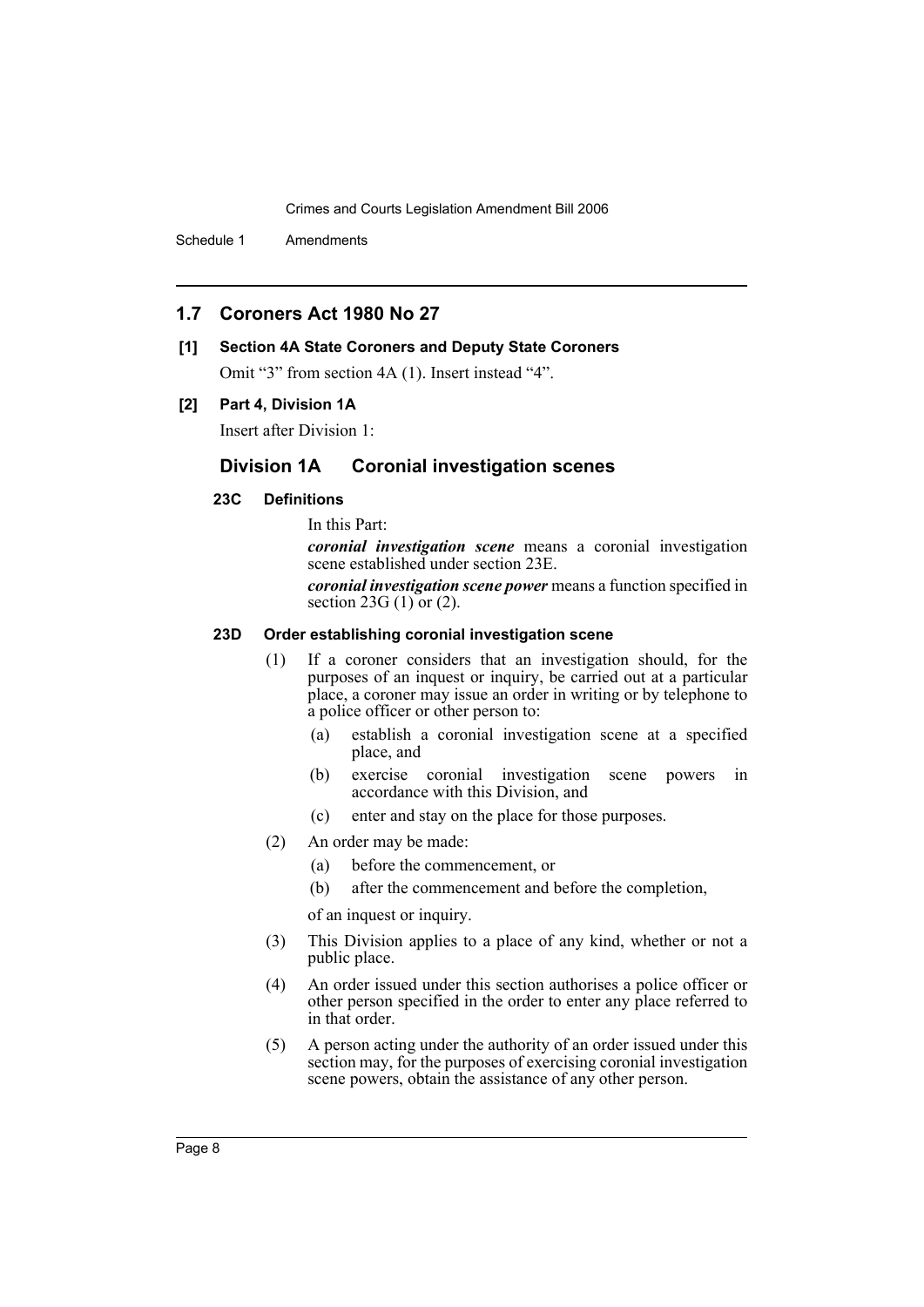Amendments **Amendments** Schedule 1

- (6) A copy of a telephone order is to be provided to the police officer or other person to whom it is issued.
- (7) In this section: *telephone* means radio, facsimile or any other communication device.

### **23E Establishment of a coronial investigation scene**

- (1) A police officer or other person may establish a coronial investigation scene on a place in any way that is reasonably appropriate in the circumstances.
- (2) A police officer or other person who establishes a coronial investigation scene must, if reasonably appropriate in the circumstances, give the public notice that the place is a coronial investigation scene.

### **23F Exercise of powers at coronial investigation scene**

- (1) A police officer or other person may exercise any of the coronial investigation scene powers if:
	- (a) a coronial investigation scene has been established, and
	- (b) the police officer or other person exercising the power suspects on reasonable grounds that it is necessary to do so to preserve evidence relevant to an investigation by the coroner.
- (2) A police officer or other person may exercise the coronial investigation scene powers for the period of time specified in the order issued by the coroner.

### **23G Coronial investigation scene powers**

- (1) A police officer or other person may, in accordance with this Division and an order issued by a coroner under this Division, exercise the following functions at, or in relation to, a coronial investigation scene:
	- (a) direct a person to leave the coronial investigation scene or remove a vehicle, vessel or aircraft from the coronial investigation scene,
	- (b) remove from the coronial investigation scene a person who fails to comply with a direction to leave the coronial investigation scene or a vehicle, vessel or aircraft a person fails to remove from the coronial investigation scene,
	- (c) direct a person not to enter the coronial investigation scene,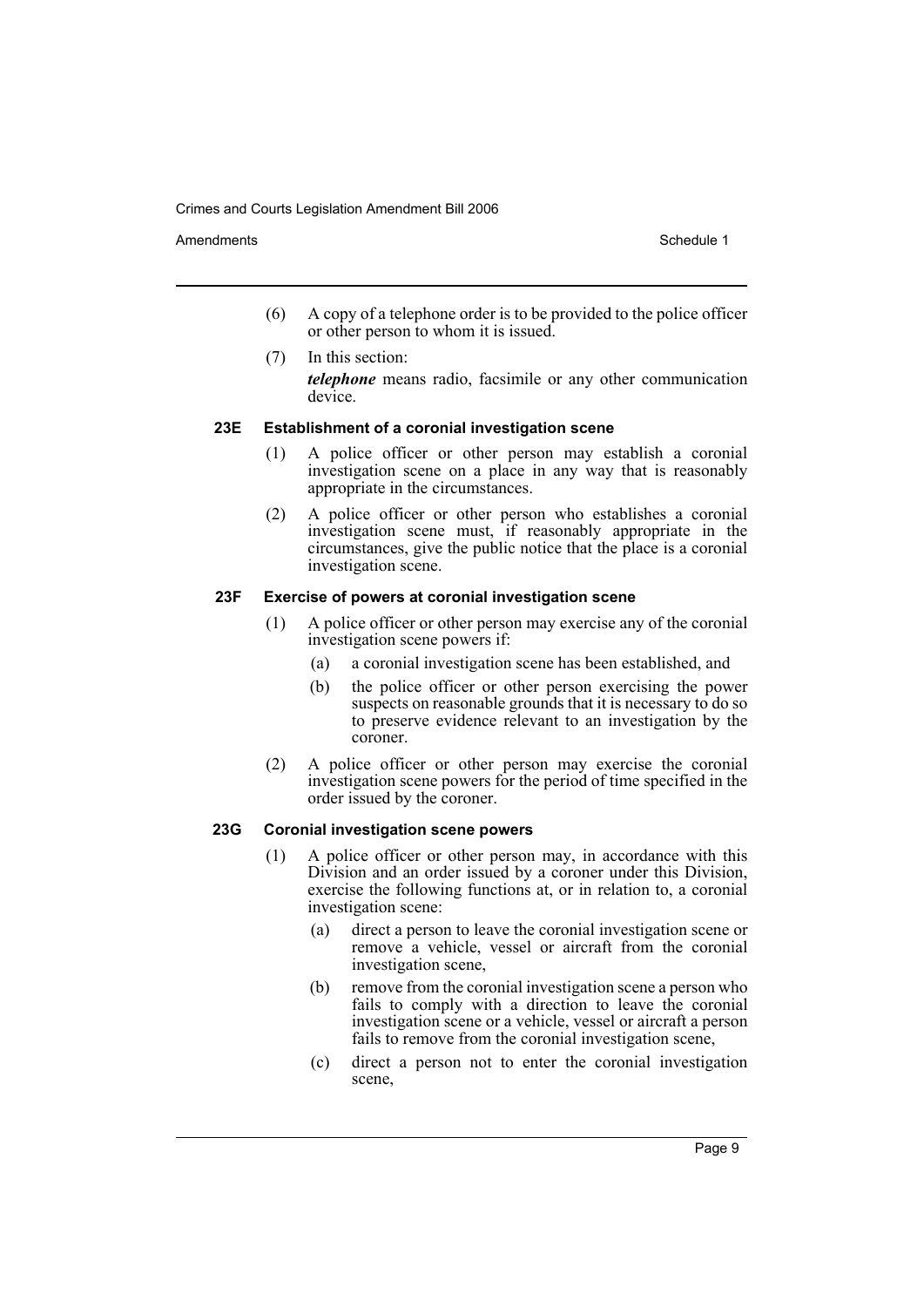Schedule 1 Amendments

- (d) prevent a person from entering a coronial investigation scene,
- (e) prevent a person from removing evidence from, or otherwise interfering with, the coronial investigation scene or anything in it and, for that purpose, detain and search the person,
- (f) remove or cause to be removed an obstruction from the coronial investigation scene,
- (g) perform any necessary investigation, including, for example, search the coronial investigation scene and inspect anything in it to obtain evidence in relation to the inquest or inquiry,
- (h) for the purpose of performing any necessary investigation, conduct any examination or process,
- (i) open anything at the coronial investigation scene that is locked,
- (j) take electricity, gas or any other utility, for use at the coronial investigation scene,
- (k) direct the occupier of the place or a person apparently involved in the management or control of the place to maintain a continuous supply of electricity at the place,
- (l) photograph or otherwise record the coronial investigation scene and anything in it,
- (m) seize and detain all or part of a thing that might provide evidence in relation to the inquest or inquiry or provide evidence of the commission of an offence,
- (n) dig up anything at the coronial investigation scene,
- (o) remove wall or ceiling linings or floors of a building, or panels of a vehicle,
- (p) take possession of the body of a deceased person on behalf of the coroner, including body tissue, clothing and items apparently in the possession of the deceased person,
- (q) remove or cause the removal of the body of a deceased person to any location nominated by the coroner,
- (r) any other function reasonably necessary or incidental to a function conferred by this section.
- (2) The power conferred by this section to seize and detain a thing includes:
	- (a) a power to remove the thing from the coronial investigation scene when it is found, and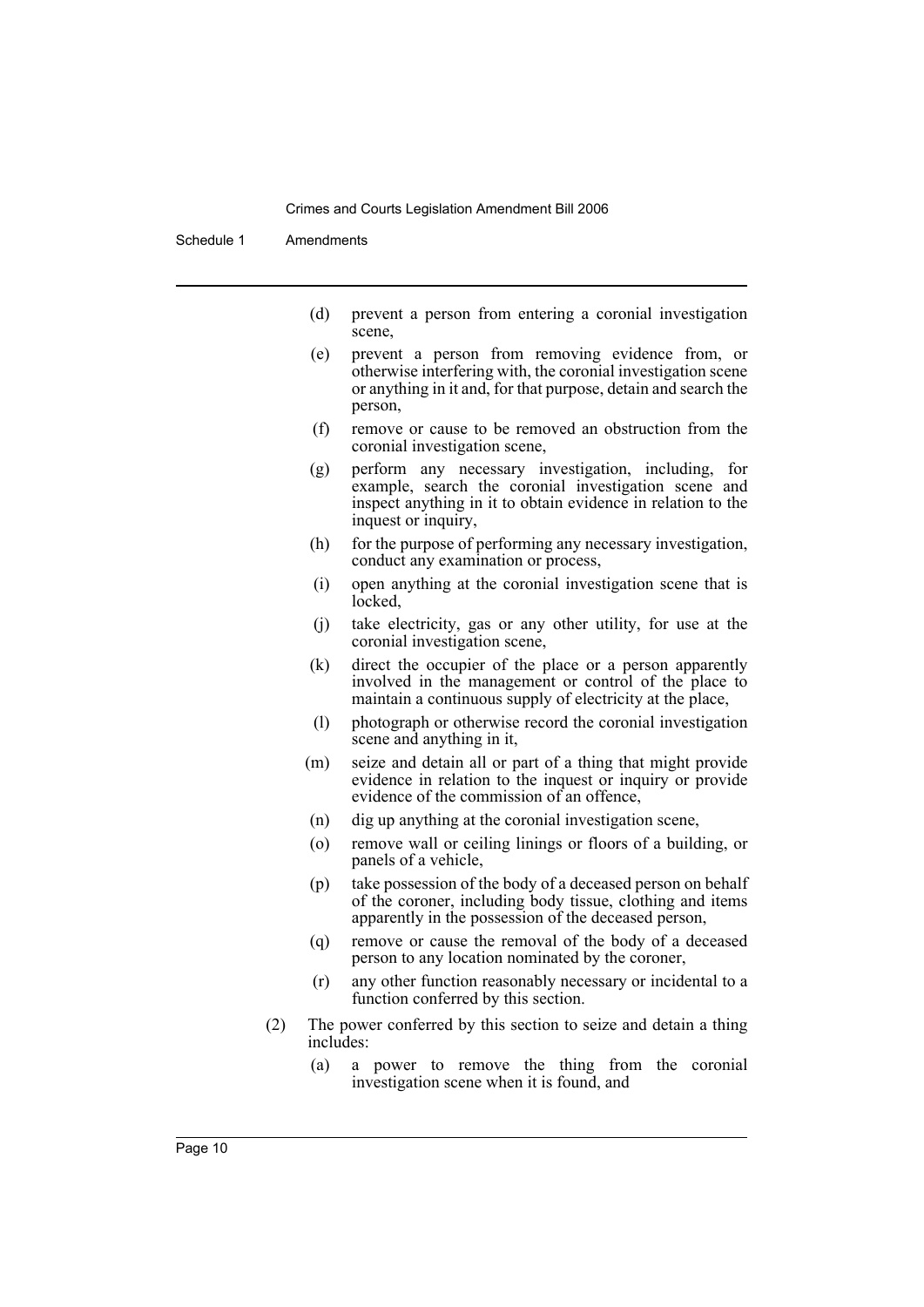Amendments **Amendments** Schedule 1

- (b) a power to guard the thing in or on the coronial investigation scene.
- (3) Nothing in this Division prevents a police officer or other person who is lawfully on a place from exercising a coronial investigation scene power or doing any other thing, if the occupier of the place consents.

#### **23H Obstruction or hindrance of person executing coronial investigation scene order**

A person who, on production to the person of an order issued under section 23D, obstructs or hinders the person to whom the order was issued in the exercise of his or her powers under this Division arising by virtue of the order is guilty of an offence against this Act.

Maximum penalty: 100 penalty units or imprisonment for 2 years, or both.

### **23I Division does not limit other powers**

Nothing in this Division limits any power that a police officer or other person has to enter a place or to do any other thing when at the place.

### **[3] Section 25 Order authorising entry of certain places**

Omit the section.

### **[4] Schedule 3 Savings and transitional provisions**

Insert at the end of clause 1A (1):

*Crimes and Courts Legislation Amendment Act 2006*, but only to the extent that it amends this Act

#### **Explanatory note**

Section 4A (1) of the *Coroners Act 1980* enables the Governor to appoint up to 3 Deputy State Coroners. Item [1] will enable the Governor to appoint up to 4 Deputy State Coroners.

Item [2] inserts proposed Division 1A of Part 4 into the *Coroners Act 1980*, to extend the powers of police and other persons to investigate a place on the order of a coroner under that Act. The proposed Division details when and how a coronial investigation scene may be established and the powers which may be exercised by police and other persons while at a coronial investigation scene. The search and seizure powers previously conferred on police and other persons are extended by the amendments so as to further facilitate the investigation process.

Item [3] of the proposed amendments removes a redundant provision.

Item [4] enables savings and transitional regulations to be made as a consequence of the proposed amendments.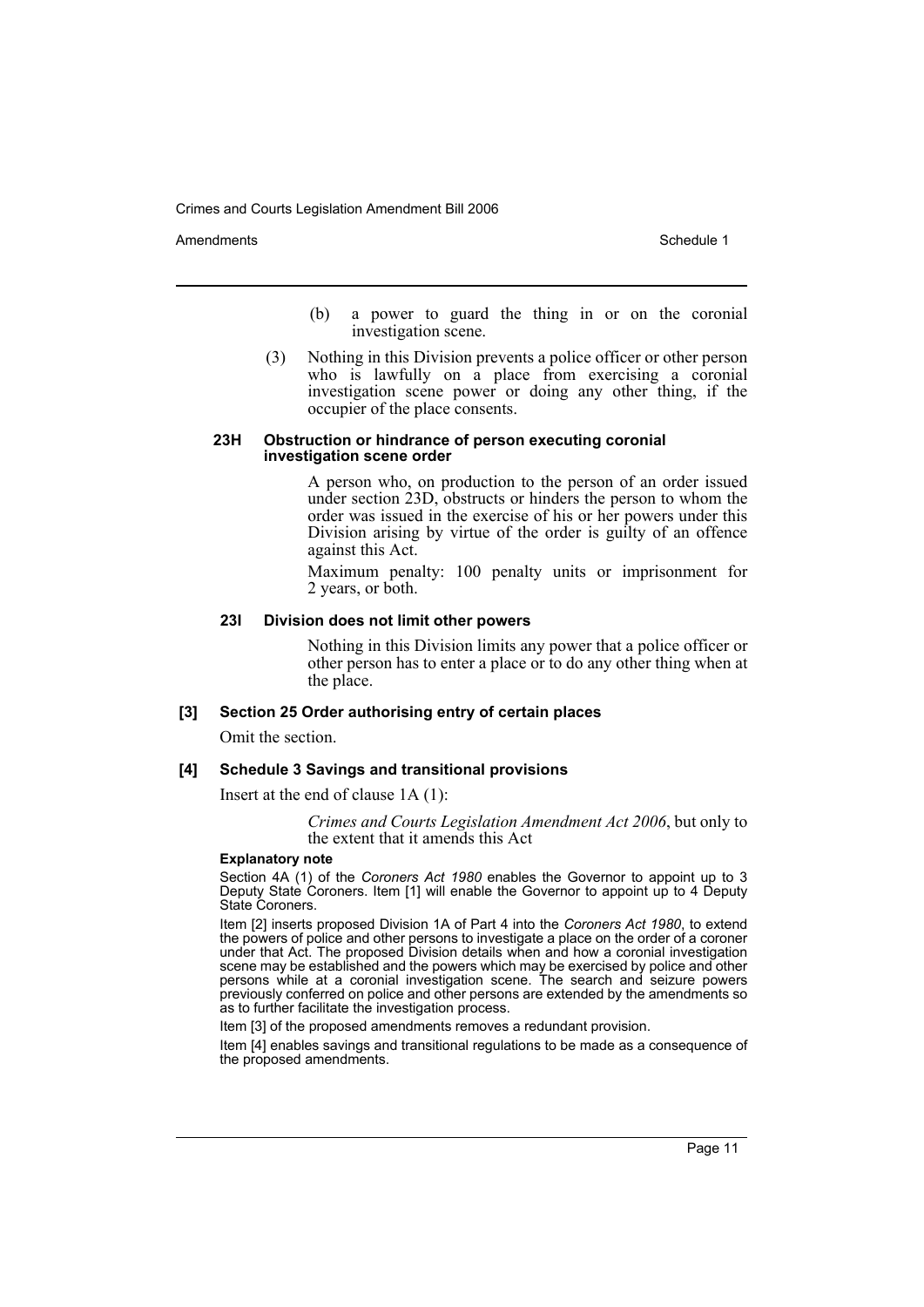Schedule 1 Amendments

# **1.8 Crimes (Local Courts Appeal and Review) Act 2001 No 120**

### **[1] Section 3 Definitions**

Insert after paragraph (b) of the definition of *sentence* in section 3 (1):

(ba) any order made by a Local Court revoking a good behaviour bond and any order made as a consequence of the revocation of the good behaviour bond, or

### **[2] Section 10A**

Insert after section 10:

### **10A Part applies to findings of guilt**

- (1) An application for annulment under this Part may be made in relation to a finding of guilt made by a Local Court, whether or not the Court proceeds to conviction, and this Part applies in respect of any such application accordingly.
- (2) For that purpose:
	- (a) a reference in this Part to a *conviction* includes a reference to a finding of guilt, and
	- (b) a reference in this Part to a *sentence* includes any order made under section 10 or 11 of the *Crimes (Sentencing Procedure) Act 1999* on finding a person guilty of an offence.

### **[3] Schedule 1 Savings, transitional and other provisions**

Insert at the end of clause 1 (1):

*Crimes and Courts Legislation Amendment Act 2006*, but only in relation to the amendments made to this Act

### **[4] Schedule 1, Part 5**

Insert after Part 4:

# **Part 5 Provisions consequent on enactment of Crimes and Courts Legislation Amendment Act 2006**

#### **10 Application of amendment to definition of "sentence"**

The amendment to the definition of *sentence* in section 3 (1) made by the *Crimes and Courts Legislation Amendment Act 2006* extends to orders referred to in paragraph (ba) of that definition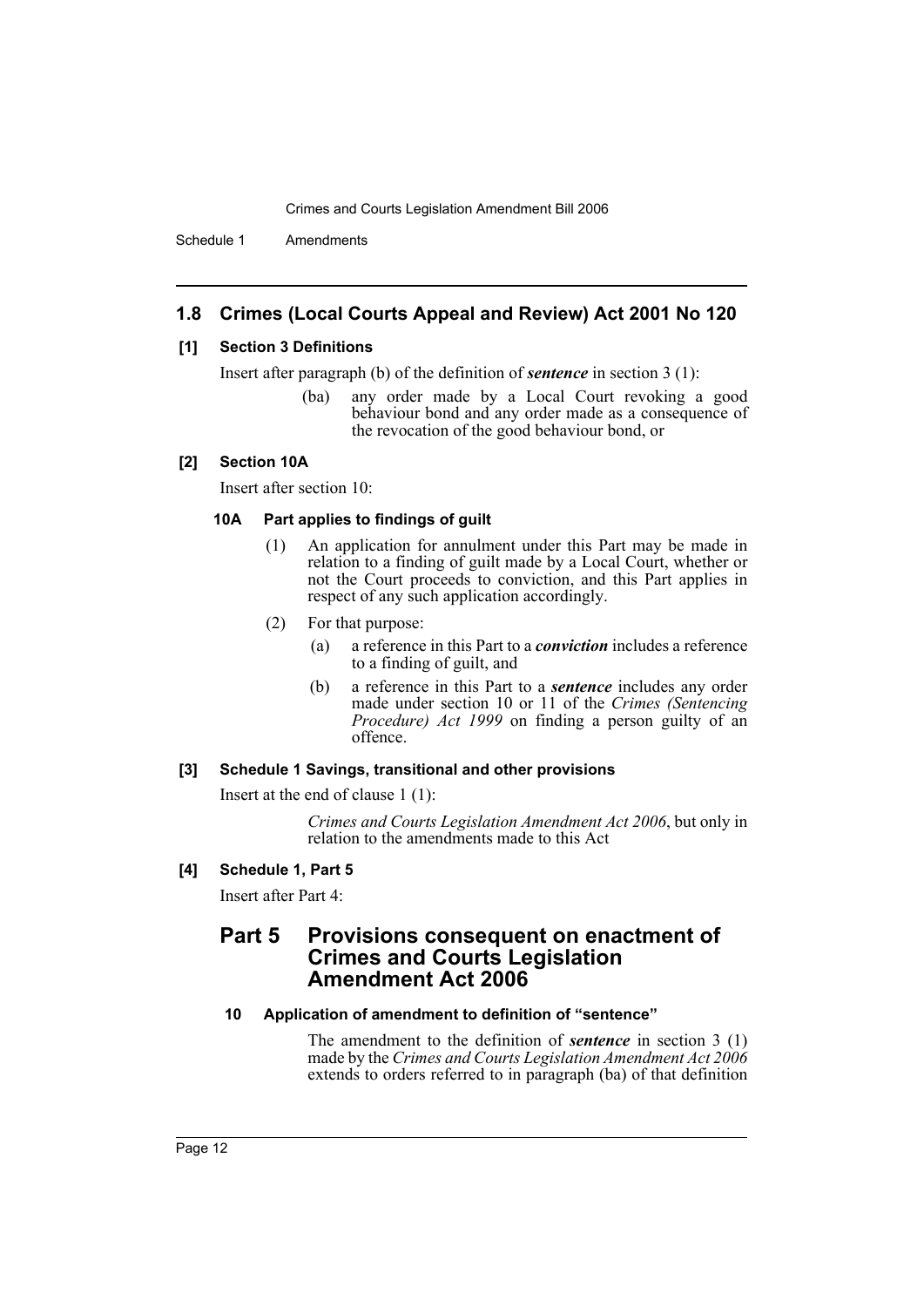Amendments **Amendments** Schedule 1

that were made before the commencement of that amendment, but does not affect any appeal proceedings or application under this Act that was finally determined before the commencement of that amendment.

#### **Explanatory note**

Item [1] of the proposed amendments to the *Crimes (Local Courts Appeal and Review) Act 2001* ensures that the revocation of a good behaviour bond and any order made as a consequence of that revocation is treated as part of the sentence of a person and can be appealed under that Act. Item [4] ensures that the amendment extends to orders made before the commencement of that amendment.

Item [2] extends the provisions of the *Crimes (Local Courts Appeal and Review) Act 2001* that allow a person to apply for an annulment of a conviction or sentence in certain circumstances so that an application may also be made in respect of a finding of guilt or an order made as a consequence of a finding of guilt (whether or not the court proceeds to conviction).

Item [3] provides for the making of savings and transitional regulations as a consequence of the proposed amendments.

# **1.9 Crimes (Sentencing Procedure) Act 1999 No 92**

#### **[1] Section 10A**

Insert after section 10:

### **10A Conviction with no other penalty**

- (1) A court that convicts an offender may dispose of the proceedings without imposing any other penalty.
- (2) Any such action is taken, for the purposes of the *Crimes (Local Courts Appeal and Review) Act 2001* and the *Criminal Appeal Act 1912*, to be a sentence passed by the court on the conviction of the offender.

**Note.** The *Crimes (Local Courts Appeal and Review) Act 2001* and the *Criminal Appeal Act 1912* provide for appeals against sentence, including (in some circumstances) by the prosecutor.

### **[2] Section 12 Suspended sentences**

Omit "except to the extent to which it deals with setting the non-parole period and the balance of the term of the sentence" from section 12 (3).

#### **[3] Section 99 Consequences of revocation of good behaviour bond**

Omit section 99 (1) (c) (ii) and (iii). Insert instead:

(ii) Part 4 applies to the sentence, as if the sentence were being imposed by the court following revocation of the good behaviour bond, and section 24 applies in relation to the setting of a non-parole period under that Part.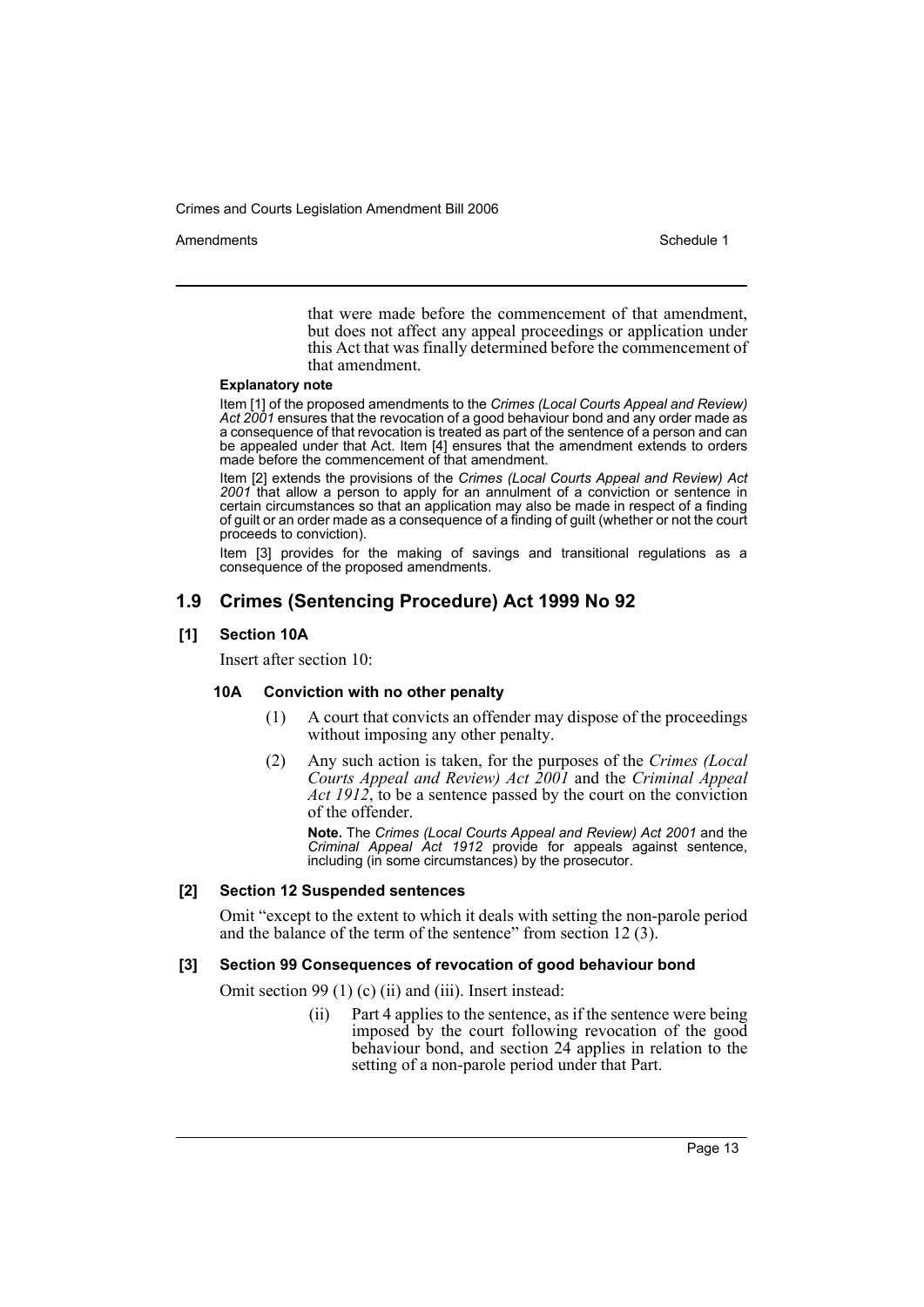Schedule 1 Amendments

### **[4] Section 99 (2)**

Omit "(disregarding any part that has already been served)".

### **[5] Section 100I Constitution of New South Wales Sentencing Council**

Omit "10" from section 100I (2). Insert instead "13".

### **[6] Section 100I (2) (f)–(h)**

Insert at the end of section 100I (2) (e):

### , and

- (f) one is to have expertise or experience in corrective services, and
- (g) one is to have expertise or experience in juvenile justice, and
- (h) one is to be a representative of the Attorney General's Department.

### **[7] Section 100J Functions of Sentencing Council**

Insert after section 100J (1) (d):

(e) to educate the public about sentencing matters.

**[8] Schedule 1A Provisions relating to membership and procedure of New South Wales Sentencing Council**

Omit "6 members" from clause 10. Insert instead "7 members".

### **[9] Schedule 2 Savings, transitional and other provisions**

Insert at the end of clause 1 (1):

*Crimes and Courts Legislation Amendment Act 2006*, to the extent that it amends this Act

### **[10] Schedule 2, Part 16**

Insert after Part 15:

# **Part 16 Provisions consequent on enactment of Crimes and Courts Legislation Amendment Act 2006**

### **56 Application of amendments**

(1) The amendments made to sections 12 and 99 by the *Crimes and Courts Legislation Amendment Act 2006*, and section 10A, as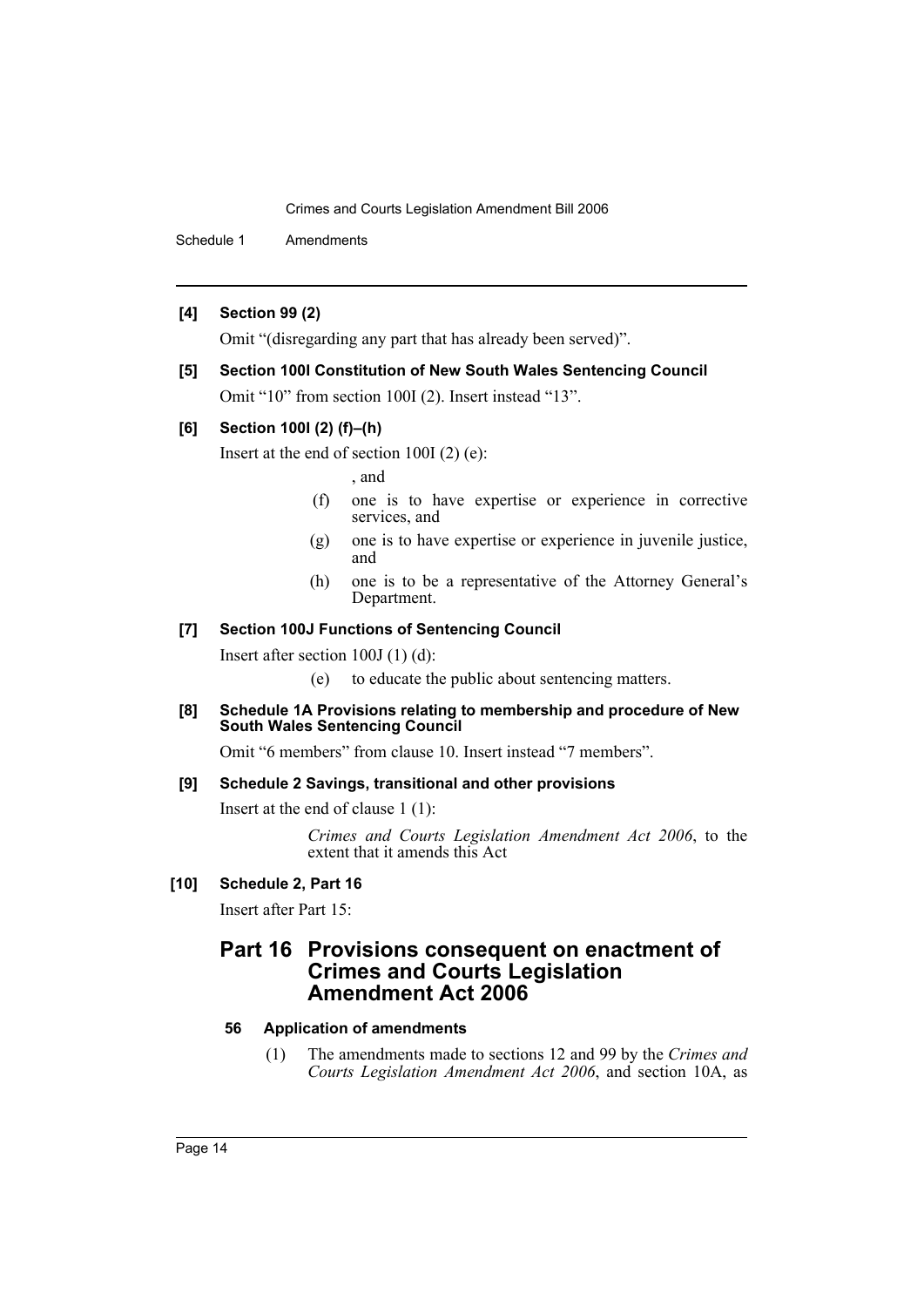Amendments **Amendments** Schedule 1

inserted by that Act, extend to proceedings commenced (but not concluded) before the commencement of the amendments.

- (2) The amendments made to section 99 by the *Crimes and Courts Legislation Amendment Act 2006* extend to proceedings in respect of the revocation of a good behaviour bond entered into before the commencement of the amendments, subject to subclause (3).
- (3) The amendments to section 99 do not require a non-parole period in respect of a sentence of imprisonment to be set on the revocation of a good behaviour bond entered into before the commencement of the amendments if the non-parole period was set at the time that the sentence was suspended.

#### **Commencement**

Items [5]–[8] of the amendments to the *Crimes (Sentencing Procedure) Act 1999* commence on a day or days to be appointed by proclamation.

#### **Explanatory note**

Item [1] of the proposed amendments to the *Crimes (Sentencing Procedure) Act 1999* makes it clear that a court has power, on convicting a person, to dispose of the proceedings without imposing any further penalty. It also provides that the disposal of the proceedings without further penalty is to be treated as part of the sentence of the offender, for the purposes of Acts that provide for appeals against sentence. This would facilitate an appeal by the Crown in the circumstances provided for in those Acts.

Items [2]–[4] amend the provisions of the Act relating to the suspension of sentences on condition that the offender enter into a good behaviour bond, and any subsequent revocation of that bond. The proposed amendments remove the requirement that the court set a non-parole period at the time of imposing a suspended sentence. Instead, the setting of a non-parole period (and other functions of the court under Part 4 of the Act) are to be exercised by the court if it revokes the good behaviour bond. The amendments also remove a requirement, that is redundant in relation to suspended sentences, that the court disregard any part of a sentence that has already been served when it considers whether a sentence should be served by way of periodic detention or home detention.

Items [5] and [6] provide for the appointment of additional members of the New South Wales Sentencing Council. The 3 additional members are to be:

- (a) a person with expertise or experience in corrective services, and
- (b) a person with expertise or experience in juvenile justice, and
- (c) a representative of the Attorney General's Department.

Item [8] is a consequential amendment.

Item [7] confers an additional function on the Sentencing Council, being the function of educating the public about sentencing matters.

Items [9] and [10] provide for the transitional application of the amendments and enable the making of savings and transitional regulations as a consequence of the amendments.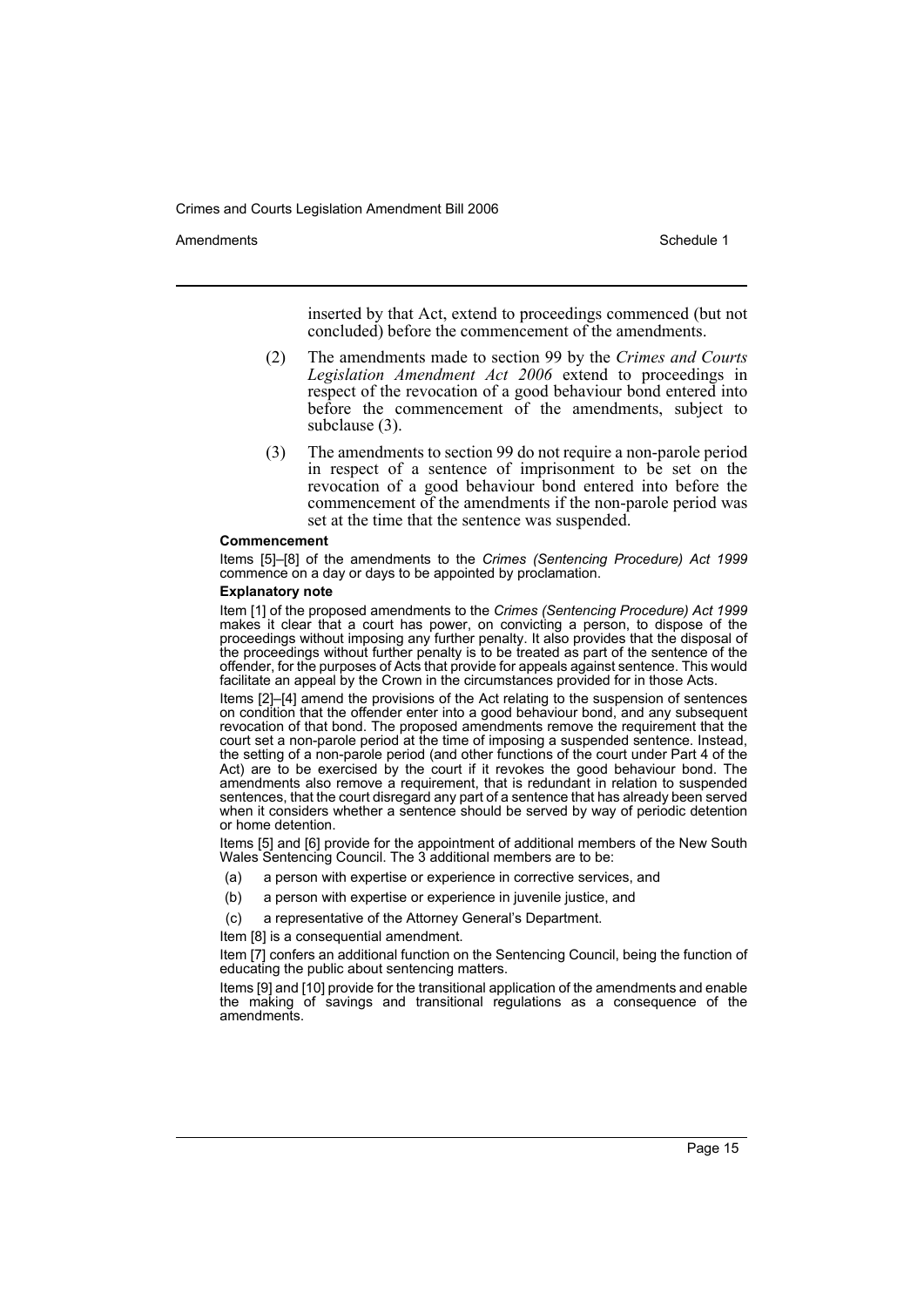Schedule 1 Amendments

# **1.10 Criminal Appeal Act 1912 No 16**

### **[1] Section 2 Definitions**

Insert after paragraph (c) in the definition of *Sentence* in section 2 (1):

(ca) any order made by the court of trial, after a person's conviction for an offence, revoking a good behaviour bond and any order made by the court of trial as a consequence of the revocation of the good behaviour bond, or

#### **[2] Section 5AF**

Omit the section. Insert instead:

### **5AF Appeals by offenders against sentences imposed by the Drug Court**

- (1) Section 5AA applies to and in respect of a person sentenced by the Drug Court in the exercise of its jurisdiction under Part 2 of the *Drug Court Act 1998*:
	- (a) in relation to a sentence determined by the Drug Court under section 7D or 7E of that Act, or a final sentence determined by the Drug Court under section 12 of that Act, for an indictable offence, or
	- (b) in relation to a sentence determined by the Drug Court under section 7D or 7E of that Act, or a final sentence determined by the Drug Court under section 12 of that Act, for a summary offence,

in the same way as it applies to a person referred to in section 5AA (1).

- (2) For the purposes of this section, a reference in section 5AA to the Supreme Court is to be construed as including a reference to the Drug Court.
- (3) The power of the Court of Criminal Appeal to hear and determine an appeal under this section is to be exercised:
	- (a) in relation to an appeal under subsection  $(1)$  (a)—by such 2 or 3 judges of the Supreme Court as the Chief Justice may direct, or
	- (b) in relation to an appeal under subsection  $(1)$  (b)—by such single judge of the Supreme Court as the Chief Justice may direct unless the judge, on the application of either party or of his or her own motion, considers that the appeal raises matters of principle or it is otherwise in the interests of justice for the appeal to be dealt with by the full Court of Criminal Appeal and notifies the Chief Justice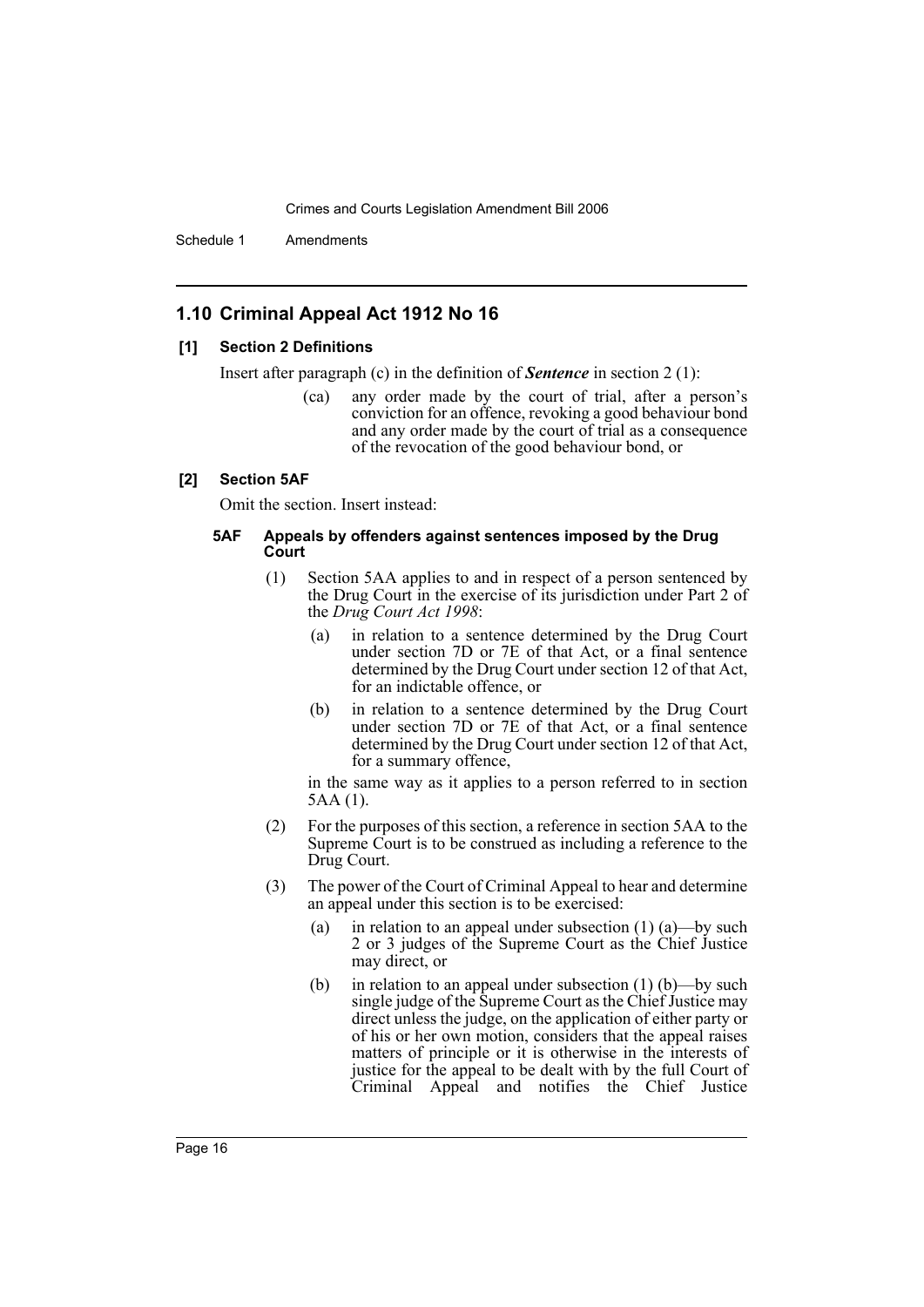Amendments **Amendments** Schedule 1

accordingly, in which case the appeal is to be heard and determined by such 3 or more judges of the Supreme Court as the Chief Justice may direct.

(4) Despite section 12 (4) of the *Drug Court Act 1998*, on an appeal against a final sentence imposed by the Drug Court under section 12 of that Act, the Court of Criminal Appeal may pass a more severe sentence than the initial sentence imposed on the relevant offender under section 7A or 7B of that Act.

### **[3] Section 5D Appeal by Crown against sentence**

Insert "or 5DC" after "section 5DA" in section 5D (3).

### **[4] Section 5DC**

Insert after section 5DB:

### **5DC Appeals by Crown against sentences imposed by Drug Court**

- (1) The Attorney General or the Director of Public Prosecutions may appeal to the Court of Criminal Appeal against any sentence imposed by the Drug Court in the exercise of its jurisdiction under Part 2 of the *Drug Court Act 1998*:
	- (a) in relation to a sentence determined by the Drug Court under section 7D or 7E of that Act, or a final sentence determined by the Drug Court under section 12 of that Act, for an indictable offence, or
	- (b) in relation to a sentence determined by the Drug Court under section 7D or 7E of that Act, or a final sentence determined by the Drug Court under section 12 of that Act, for a summary offence.
- (2) The power of the Court of Criminal Appeal to hear and determine an appeal under this section is to be exercised:
	- (a) in relation to an appeal under subsection  $(1)$  (a)—by such 3 judges of the Supreme Court as the Chief Justice may direct, or
	- (b) in relation to an appeal under subsection  $(1)$  (b)—by such single judge of the Supreme Court as the Chief Justice may direct unless the judge, on the application of either party or of his or her own motion, considers that the appeal raises matters of principle or it is otherwise in the interests of justice for the appeal to be dealt with by the full Court of Criminal Appeal and notifies the Chief Justice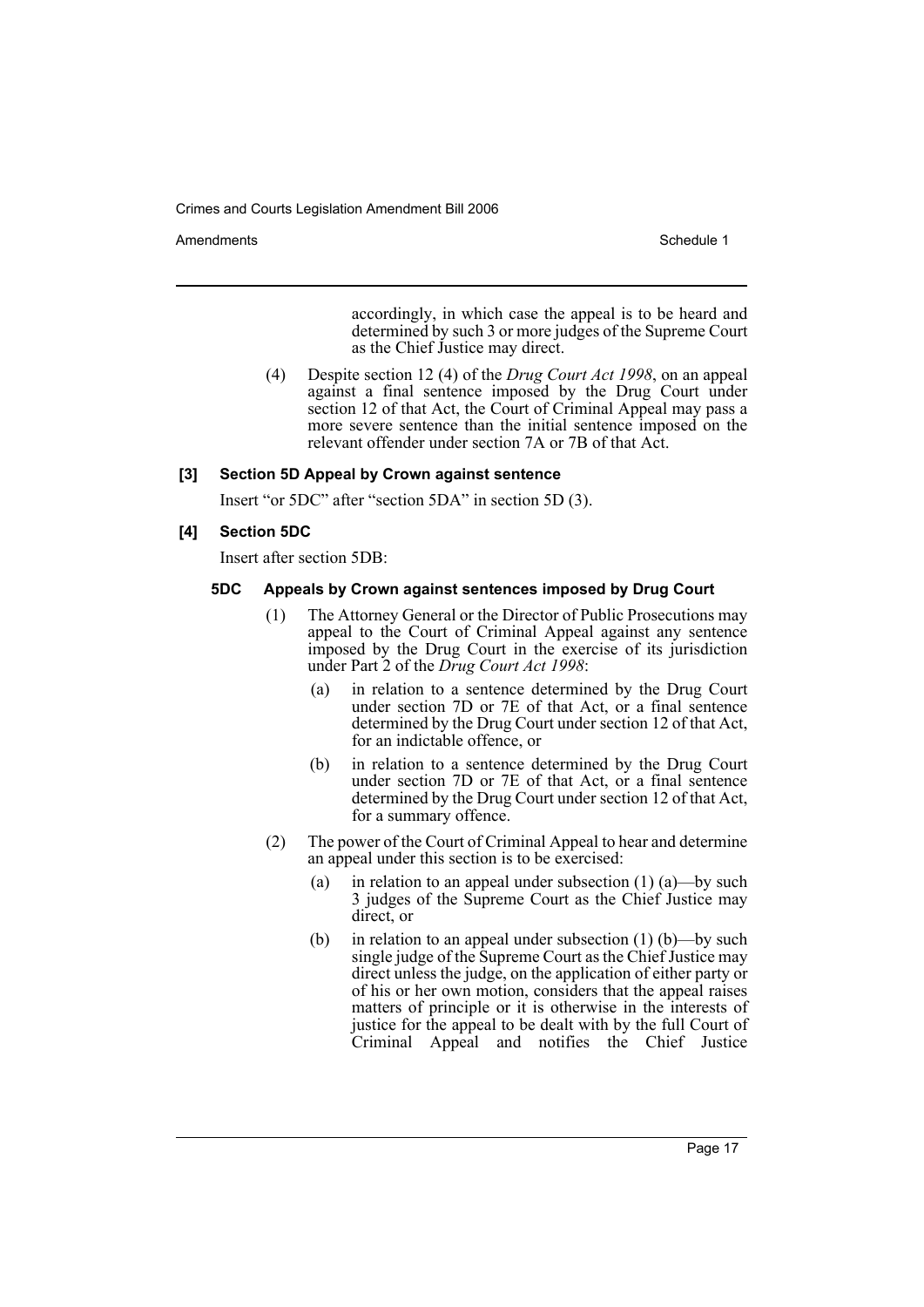Schedule 1 Amendments

accordingly, in which case the appeal is to be heard and determined by such 3 or more judges of the Supreme Court as the Chief Justice may direct.

- (3) Despite section 12 (4) of the *Drug Court Act 1998*, on an appeal against a final sentence imposed by the Drug Court under section 12 of that Act, the Court of Criminal Appeal on appeal may pass a more severe sentence than the initial sentence imposed on the relevant offender under section 7A or 7B of that Act.
- (4) The Court of Criminal Appeal may, in its discretion, do any one or more of the following:
	- (a) confirm, quash, set aside or vary the sentence,
	- (b) impose such sentence as the Court of Criminal Appeal may seem proper,
	- (c) exercise, by order, any power that the Drug Court might have exercised.
- (5) Any sentence varied or imposed, or any order made, by the Court of Criminal Appeal under this section is to have the same effect and be enforced in the same manner as if it had been imposed by the Drug Court.
- (6) On an appeal under this section against a sentence, new evidence or information may be given with the leave of the Court of Criminal Appeal. However, new evidence or information may be given by the prosecution only in exceptional circumstances.
- (7) Except as provided by subsection (6), nothing in this section limits section 12.

### **[5] Schedule 1 Savings and transitional provisions**

Insert after clause 10:

### **11 Crimes and Courts Legislation Amendment Act 2006**

- (1) The amendments made to this Act by Schedule 1.10 [2]–[4] to the *Crimes and Courts Legislation Amendment Act 2006* do not apply to any appeal proceedings commenced before the commencement of those amendments.
- (2) The amendment to the definition of *Sentence* in section 2 (1) made by the *Crimes and Courts Legislation Amendment Act 2006* extends to orders referred to in paragraph (ca) of that definition that were made before the commencement of that amendment, but does not affect any appeal proceedings that were finally determined before the commencement of that amendment.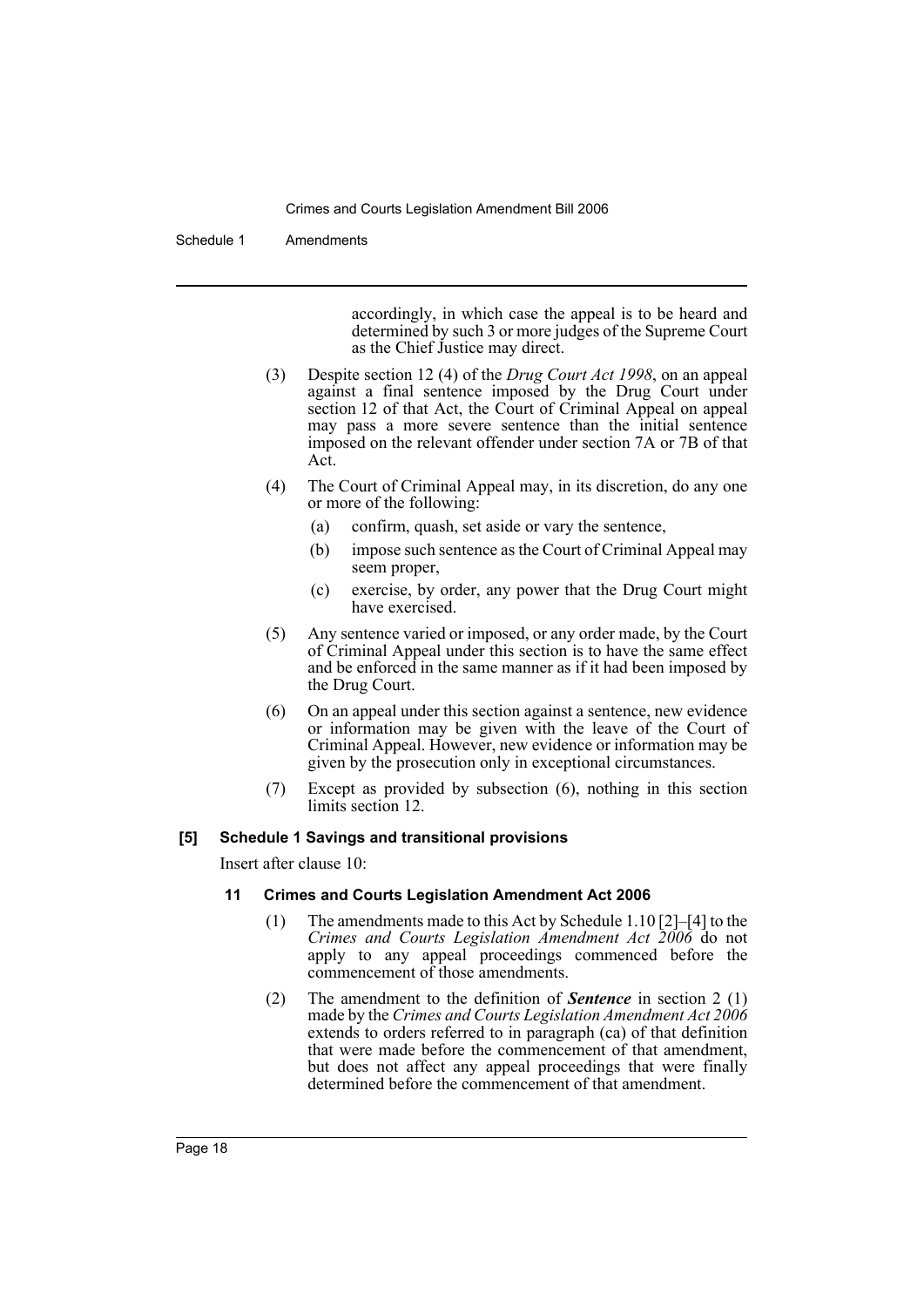Amendments **Amendments** Schedule 1

# **Explanatory note**

#### **Background**

Under the *Drug Court Act 1998*, a person is referred to the Drug Court by another court and is initially dealt with under current section 7 by the Drug Court convicting and sentencing the person. That sentence, the "initial sentence", is suspended, to allow participation in the Drug Court program. Under section 11 there is provision for the termination of the offender's program. After a drug offender's program is terminated, the Drug Court reconsiders the initial sentence and determines a "final sentence" under section 12.

The Court of Criminal Appeal in *R v Toman* [2004] NSWCCA 31 found that the Crown may appeal against any sentence imposed on an offender under the *Drug Court Act 1998* including an initial sentence imposed by the Drug Court under current section 7. However, an offender only has a right to appeal against a final sentence under section 12 of that Act (see section 5AF of the *Criminal Appeal Act 1912*).

The Court in *R v Toman* [2004] NSWCCA 31 also considered section 12 (4) of the *Drug Court Act 1998*, which provides that a final sentence determined for a drug offender in relation to an offence is not to be greater than the initial sentence imposed on the drug offender in relation to that offence. The Court held that section 12 (4) applied to an appeal court in the same way as to a judge of first instance, so as to limit the final sentence imposed on appeal to one no greater than the initial sentence.

#### **Proposed amendments**

Items [2]–[5] of the proposed amendments to the *Criminal Appeal Act 1912* revise appeal rights in relation to the Drug Court. The proposed amendments will have the effect that:

- (a) an appeal may not be made, by either the Crown or the offender, against an initial sentence imposed by the Drug Court, and
- (b) where the offender or the Crown appeals against a final sentence imposed on a Drug Court program participant under section 12 of the *Drug Court Act 1998*, the Court of Criminal Appeal may, if it allows the appeal, impose a greater sentence than the Drug Court participant's initial sentence, despite section 12 (4) of the *Drug Court Act 1998*, and
- (c) appeals by offenders against sentences imposed by the Drug Court on indictment are to be heard and determined by the Court of Criminal Appeal constituted by 2 or 3 judges, and
- (d) Crown appeals against sentences imposed by the Drug Court on indictment are to be heard and determined by the Court of Criminal Appeal constituted by 3 judges, and
- (e) all appeals (whether by the Crown or the offender) against sentences imposed by the Drug Court in matters dealt with summarily are to be determined before a single judge of the Supreme Court, provided that the judge has the discretion to remit the application to the full court of the Court of Criminal Appeal for determination, either on the judge's own motion or on the application of either party, if the appeal raises matters of principle or it is otherwise in the interests of justice to do so.

Item [1] of the proposed amendments to the *Criminal Appeal Act 1912* ensures that the revocation of a good behaviour bond and any order made as a consequence of that revocation is treated as part of the sentence of an offender and can be appealed under that Act. Item [5] includes a savings and transitional provision that ensures that the amendment extends to orders made before the commencement of that amendment.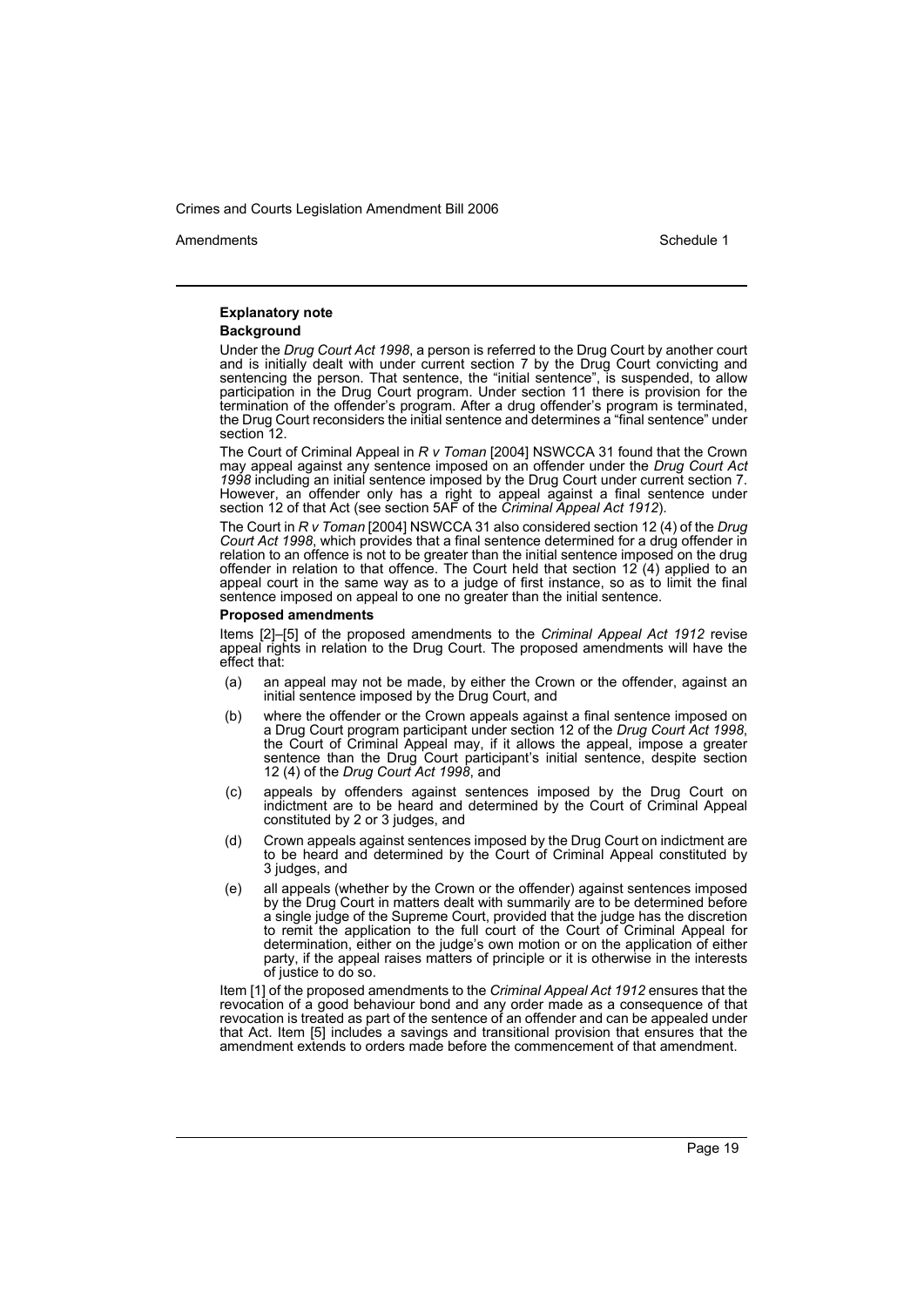Schedule 1 Amendments

# **1.11 Criminal Procedure Act 1986 No 209**

### **[1] Section 3 Definitions**

Insert after section 3 (2):

In the absence of evidence to the contrary, a person specified in paragraphs (a)–(f) of the definition of *public officer* who purports to exercise a function as a public officer under this Act is presumed to be acting in an official capacity.

#### **[2] Section 48 Commencement of proceedings by police officer or public officer**

Insert "under section 14 of this Act or under any other law" after "authorised".

### **[3] Section 49 Commencement of private prosecutions**

Insert "under section 14 of this Act or under any other law" after "authorised" in section 49 $(1)$ .

### **[4] Section 52 Service of court attendance notices**

Insert "or prosecutor" after "police officer" where secondly occurring in section 52  $(1)$ .

### **[5] Section 52 (4)**

Omit section 52 (4) and (5). Insert instead:

(4) A copy of a court attendance notice must be filed in the registry of a court in accordance with the rules.

### **[6] Section 53 When proceedings commence**

Omit section 53 (2).

### **[7] Section 76 Recordings of interviews with children**

Insert after section 76 (5):

(5A) Section 79 (3) does not apply to or in relation to a written statement certified under this section.

### **[8] Section 86 Evidence not to be admitted**

Insert at the end of the section:

- (2) Despite subsection (1), the Magistrate may admit the evidence sought to be adduced if the Magistrate is satisfied that:
	- (a) the non-compliance with this Division or the rules is trivial in nature, or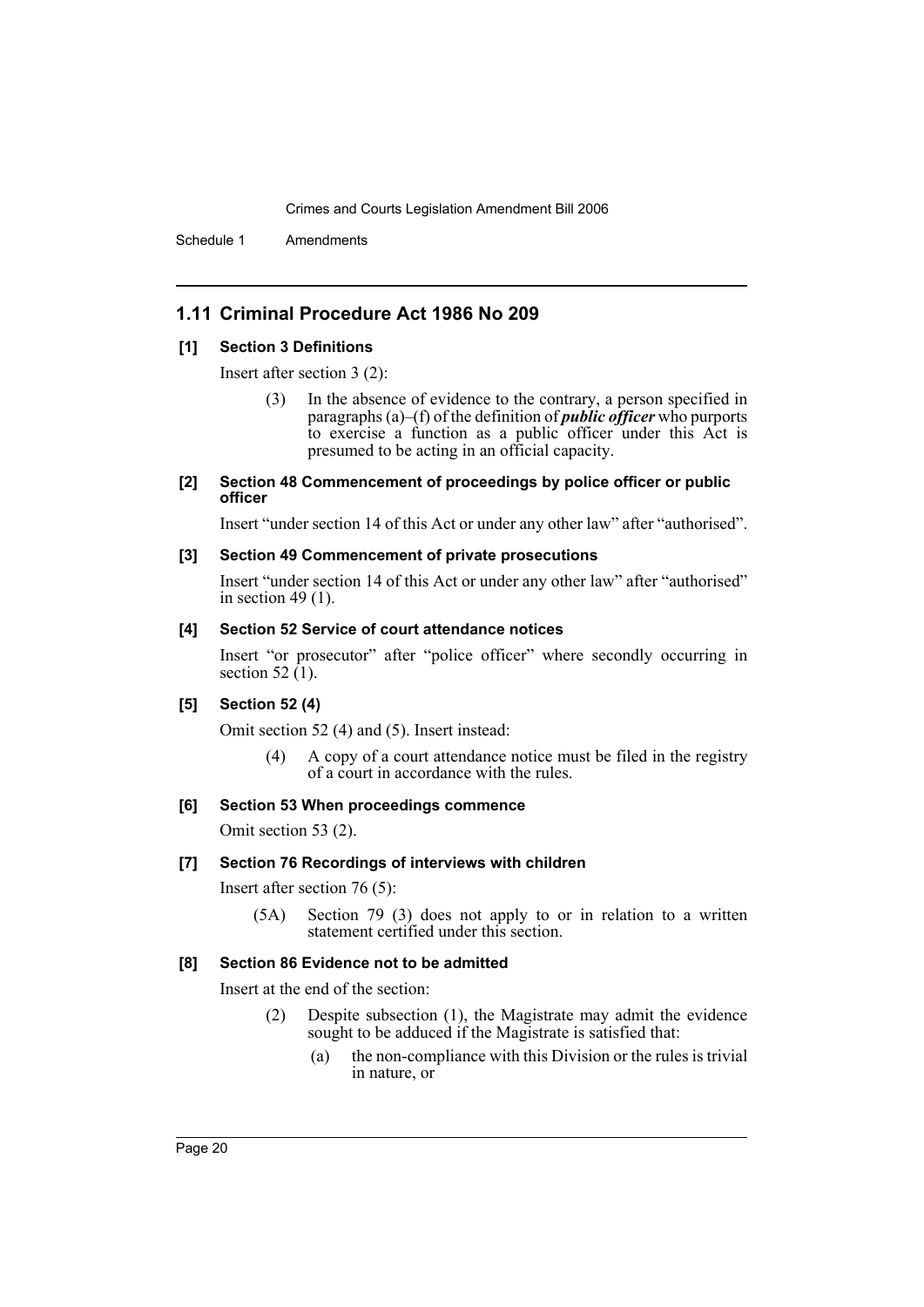Amendments **Schedule 1** and the set of the set of the set of the set of the set of the set of the set of the set of the set of the set of the set of the set of the set of the set of the set of the set of the set of the set

(b) there are other good reasons to excuse the non-compliance, and admit the evidence, in the circumstances of the case.

### **[9] Section 91 Witness may be directed to attend**

Omit "tendered as evidence under this Division" from section 91 (1).

Insert instead "that the prosecution intends to tender as evidence in the committal proceedings".

### **[10] Section 91 (3)**

Omit "A direction may not be given if the written statement has already been admitted in evidence.".

### **[11] Section 91 (3A)**

Insert after section 91 (3):

(3A) A direction may not be given for the reasons referred to in subsection (3) if the written statement has already been admitted in evidence. This does not prevent a direction being given merely because the written statement is tendered to the Magistrate for the purpose of determining an application for a direction under this section.

### **[12] Section 173 Commencement of proceedings by police officer or public officer**

Insert "under section 14 of this Act or under any other law" after "authorised".

### **[13] Section 174 Commencement of private prosecutions**

Insert "under section 14 of this Act or under any other law" after "authorised" in section 174 (1).

### **[14] Section 177 Service of court attendance notices**

Insert "or prosecutor" after "police officer" where secondly occurring in section  $177(1)$ .

# **[15] Section 177 (4)**

Omit section 177 (4) and (5). Insert instead:

(4) A copy of a court attendance notice must be filed in the registry of a court in accordance with the rules.

### **[16] Section 178 When proceedings commence**

Omit section 178 (2).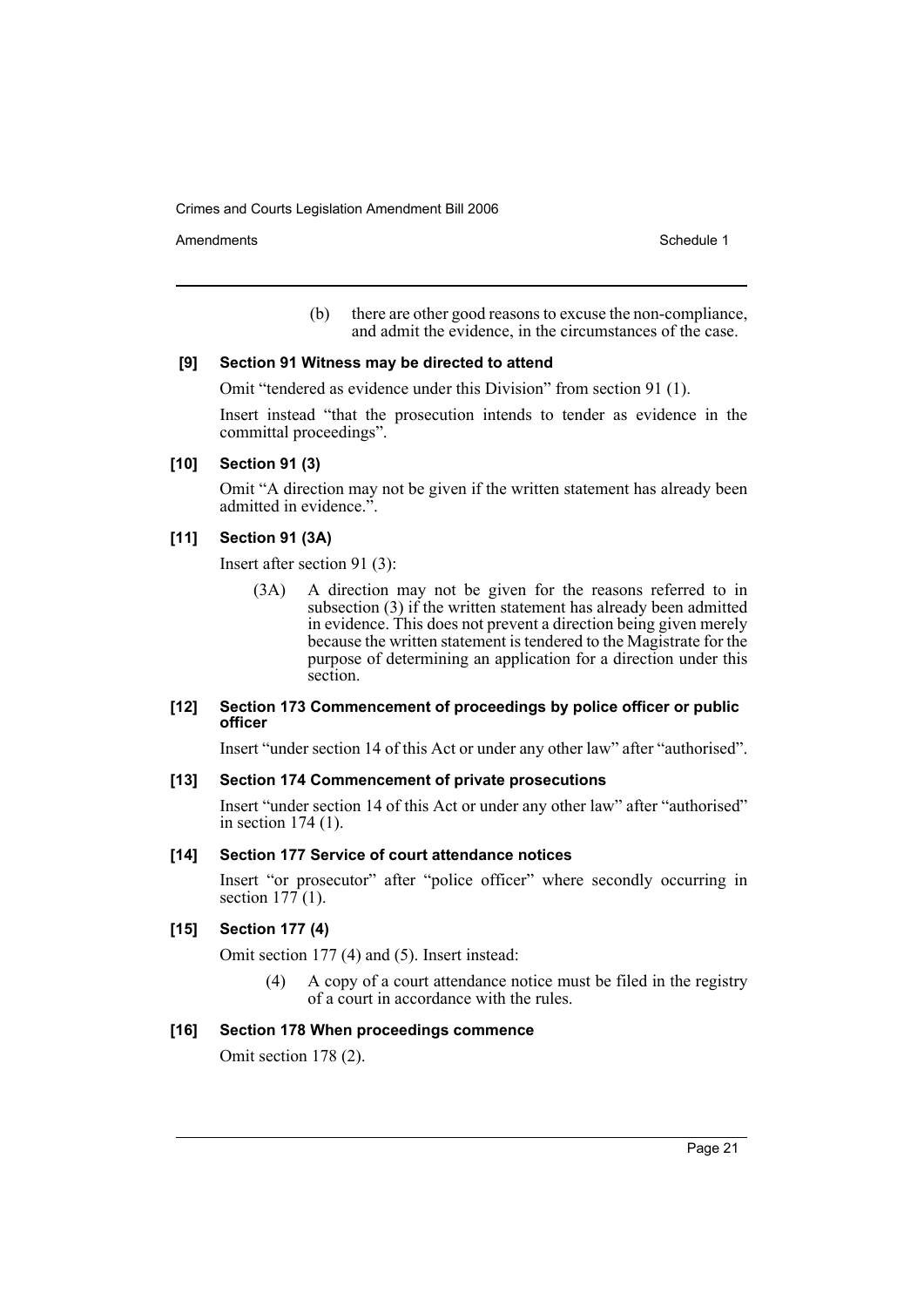Schedule 1 Amendments

**[17] Section 179 Time limit for commencement of summary proceedings**

Omit "This section" from section 179 (2). Insert instead "Subsection (1)".

### **[18] Section 179 (2) (c)**

Insert at the end of section 179 (2) (b):

, or

(c) to an offence involving the death of a person that is or has been the subject of a coronial inquest.

### **[19] Section 179 (3)**

Insert after section 179 (2):

- (3) Proceedings for a summary offence that relate to the death of a person that is or has been the subject of a coronial inquest must be commenced:
	- (a) not later than 6 months after the conclusion of the inquest, or
	- (b) not later than 2 years from when the offence is alleged to have been committed,

whichever occurs first.

### **[20] Section 237 Duration of arrest warrants**

Omit "is carried out" from section 237 (1). Insert instead "expires".

# **[21] Section 237 (1A)–(1C)**

Insert after section 237 (1):

(1A) A warrant to arrest an accused person in respect of an offence specified in the Table below expires at the end of the period specified in the Table in relation to the offence.

| <b>Offence</b>                                                                                                                  | <b>Period</b> |
|---------------------------------------------------------------------------------------------------------------------------------|---------------|
| Indictable offences (punishable by imprisonment for life 50 years)<br>or 25 years or more)                                      |               |
| Indictable offences (punishable by imprisonment for<br>less than 25 years and not less than 5 years)                            | 30 years      |
| Indictable offences not punishable by imprisonment for 15 years<br>5 years or more (where the accused person is not a<br>child) |               |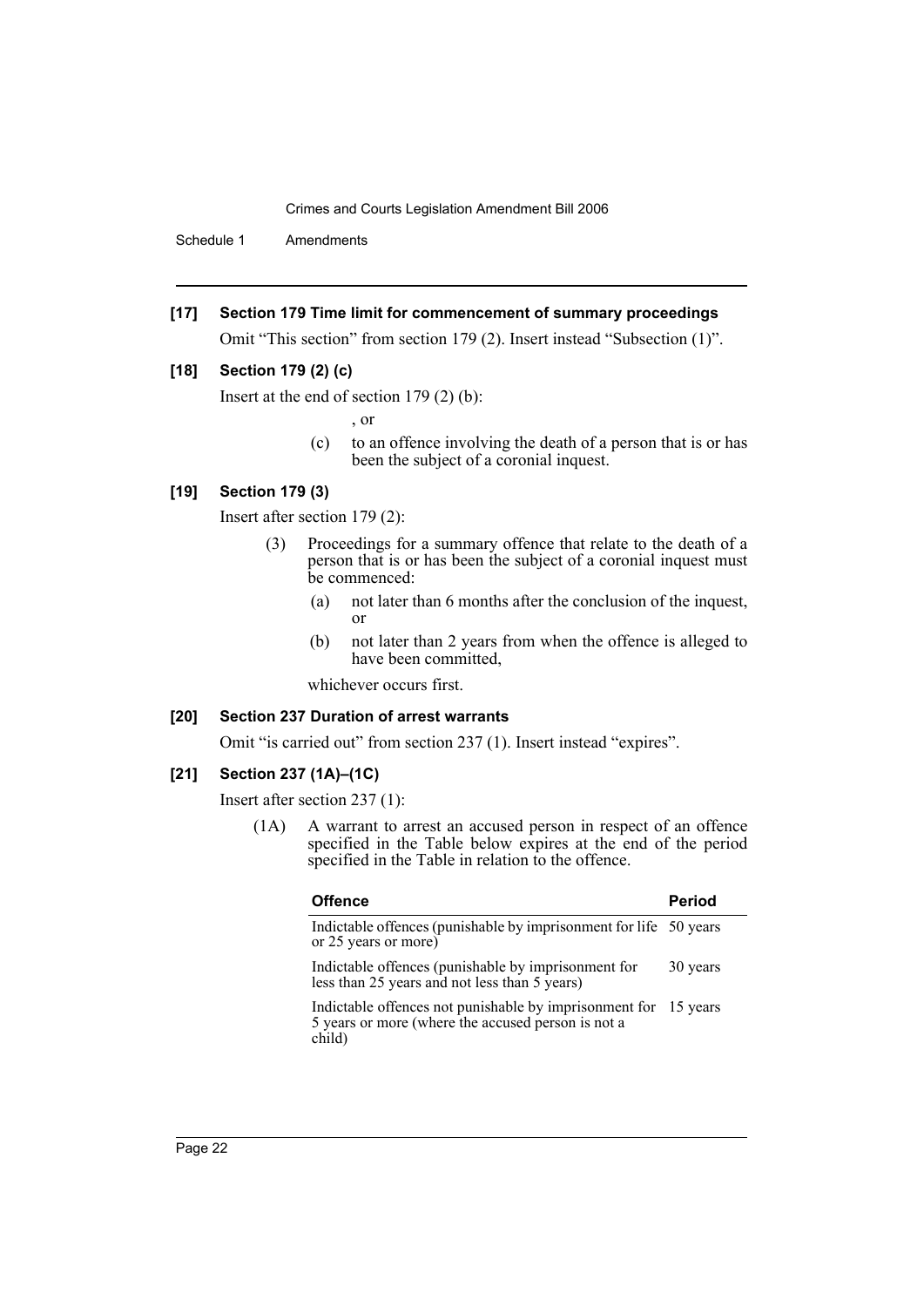Amendments **Schedule 1** and the set of the set of the set of the set of the set of the set of the set of the set of the set of the set of the set of the set of the set of the set of the set of the set of the set of the set

| <b>Offence</b>                                                                                                           | <b>Period</b> |
|--------------------------------------------------------------------------------------------------------------------------|---------------|
| Summary offences (where the accused person is not a<br>child)                                                            | 10 years      |
| Indictable offences not punishable by imprisonment for 10 years<br>5 years or more (where the accused person is a child) |               |
| Summary offences (where the accused person is a child) 5 years                                                           |               |

- (1B) A warrant issued for the arrest of a convicted person to bring that person before a court for sentencing expires at the end of 30 years after it is issued.
- (1C) Nothing in subsection (1A) or (1B) prevents a new warrant for arrest from being issued in respect of the same offence or offences as a previous arrest warrant.

### **[22] Schedule 2 Savings, transitional and other provisions**

Insert at the end of clause 1 (1):

*Crimes and Courts Legislation Amendment Act 2006*, but only to the extent to which it amends this Act.

### **[23] Schedule 2**

Insert at the end of the Schedule with appropriate Part and clause numbering:

# **Part Provisions consequent on enactment of Crimes and Courts Legislation Amendment Act 2006**

#### **Changes to limitation period**

Section 179 (3), as inserted by the *Crimes and Courts Legislation Amendment Act 2006*, extends to a summary offence that relates to the death of a person before the commencement of that subsection, but only if the period for commencement of proceedings in relation to the offence under section 179 (1) has not expired on the commencement of section 179 (3).

### **Existing warrants**

Section 237 (1A)–(1C), as inserted by the *Crimes and Courts Legislation Amendment Act 2006*, does not apply to a warrant issued before the commencement of those provisions.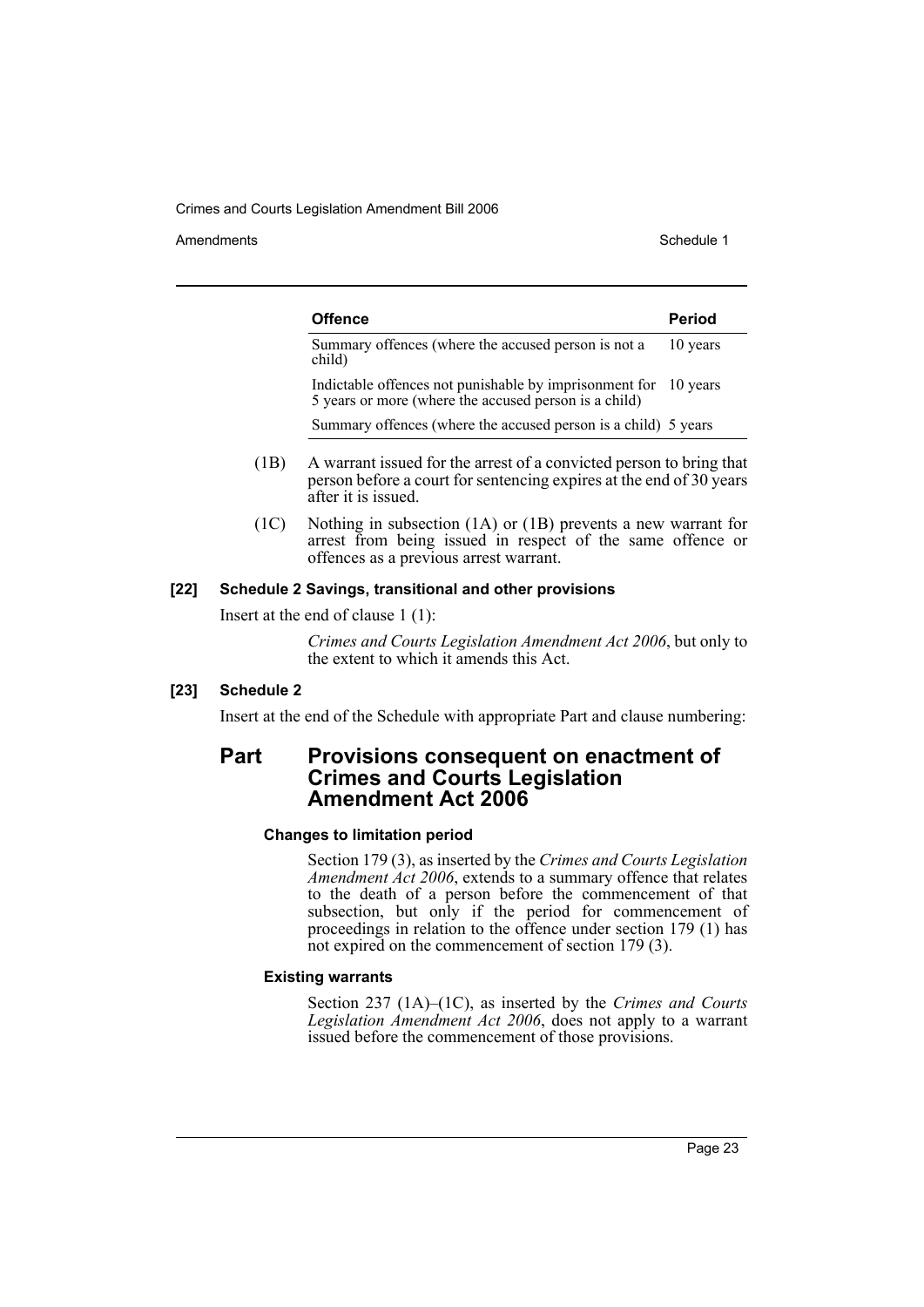Schedule 1 Amendments

#### **Commencement**

Items [20] and [21] of the amendments to the *Criminal Procedure Act 1986* commence on a day or days to be appointed by proclamation.

#### **Explanatory note**

The term *public officer* is defined in section 3 of the *Criminal Procedure Act 1986*. Item [1] of the proposed amendments establishes an evidentiary presumption that a person purporting to be a public officer is acting in an official capacity.

Sections 48, 49, 173 and 174 of the *Criminal Procedure Act 1986* provide that various authorised persons may commence proceedings. Items [2], [3], [12] and [13] make it clear that section 14 of the *Criminal Procedure Act 1986* or authorisation under any other law is sufficient authorisation for the purposes of those sections.

Sections 52 and 177 of the *Criminal Procedure Act 1986* require a court attendance notice issued by a police officer to be served on the accused by a police officer. Items [4] and [14] provide that a court attendance notice issued by a police officer may also be served by a prosecutor.

Sections 52 (4) and 177 (4) of the *Criminal Procedure Act 1986* require that an endorsement of service be filed with a court when a court attendance notice is issued. It was held in *Sharman v Director of Public Prosecutions* (2006) NSWSC 135 that a failure to comply with this requirement may render the proceedings invalidly commenced. Items [5] and [15] remove the link between service of a court attendance notice and the jurisdiction of the court. Items [6] and [16] remove redundant provisions relating to when proceedings commence.

At present, prosecution evidence in committal proceedings is given in the form of written statements of witnesses that are tendered in evidence at the proceedings. Section 79 of the *Criminal Procedure Act 1986* requires that a written statement be endorsed in accordance with the rules. Item [7] provides an exemption for children from having to endorse a written statement where the statement is a transcript certified under section 76.

Item [8] gives a Magistrate a discretion to admit prosecution evidence in committal proceedings despite a non-compliance with the requirements of the relevant provisions of the Act or the rules if the Magistrate is satisfied that the non-compliance is trivial in nature or that there are other good reasons to excuse the non-compliance and admit the evidence.

Currently, section 91 of the *Criminal Procedure Act 1986* allows a Magistrate to direct a person who has provided a written statement to attend to give oral evidence at the committal proceedings in exceptional circumstances. Item [9] amends section 91 to clarify that a direction may be given in respect of any written statement that the prosecution intends to tender as evidence in the proceedings. Items [10] and [11] remove any doubt that the tendering of the written statement to the Magistrate, for the purpose of a directions hearing under section 91, prevents the Magistrate from giving such a direction.

Items [17], [18] and [19] enable summary offence proceedings relating to a death that is the subject of a coronial inquest to be commenced within 6 months from when the inquest concludes or no later than 2 years after the commission of the offence, whichever occurs first. Item [23] includes a savings and transitional provision that extends the amendment to summary offences committed before the commencement of that amendment if the existing limitation period has not expired.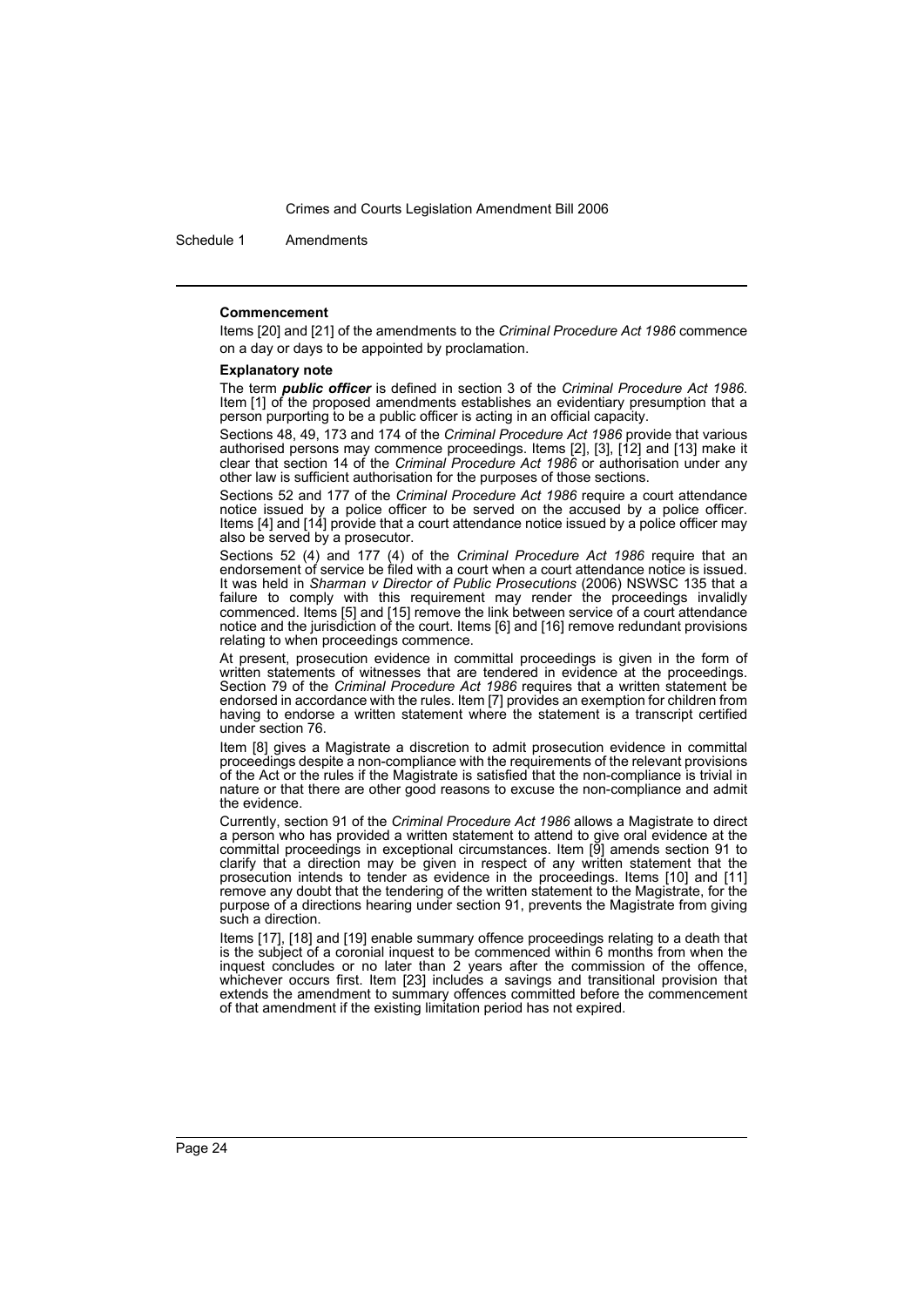Amendments **Amendments** Schedule 1

Currently there is no provision in the *Criminal Procedure Act 1986* that enables a warrant issued under that Act to expire. Items [20] and [21] make provision for the expiration of arrest warrants issued under the Act. Item [23] inserts a savings and transitional provision making it clear that the amendments do not apply to existing warrants.

Item [22] enables savings and transitional regulations to be made as a consequence of the proposed amendments.

# **1.12 Director of Public Prosecutions Act 1986 No 207**

### **Section 9 Taking over prosecutions or proceedings**

Insert after section 9 (4):

(5) For the purposes of this section, *proceeding* includes any application, appeal or other proceeding commenced under Division 1A of Part 3 of the *Confiscation of Proceeds of Crime Act 1989*.

#### **Commencement**

The amendment to the *Director of Public Prosecutions Act 1986* commences on the commencement of Schedule 1 [34] to the *Confiscation of Proceeds of Crime Amendment Act 2005*.

#### **Explanatory note**

The proposed amendment to the *Director of Public Prosecutions Act 1986* makes it clear that the Director of Public Prosecutions may take over proceedings relating to the freezing of assets commenced by a police officer under Division  $1A$  of Part  $3$  of the *Confiscation of Proceeds of Crime Act 1989*.

# **1.13 District Court Act 1973 No 9**

### **[1] Section 32 Directions as to sittings of Court in its civil jurisdiction**

Insert after section 32 (1):

(1A) The Chief Judge is to consult with the Attorney General before making a direction under subsection (1) that substantially alters the frequency of sittings at a particular place compared with the previous calendar year.

### **[2] Section 171 Criminal procedure rules**

Insert at the end of the section:

(5) Despite any other provision of this Act, the provisions of Part 3 of Chapter 4 of the *Criminal Procedure Act 1986* and any rules under that Part apply to proceedings in the Court in its criminal jurisdiction.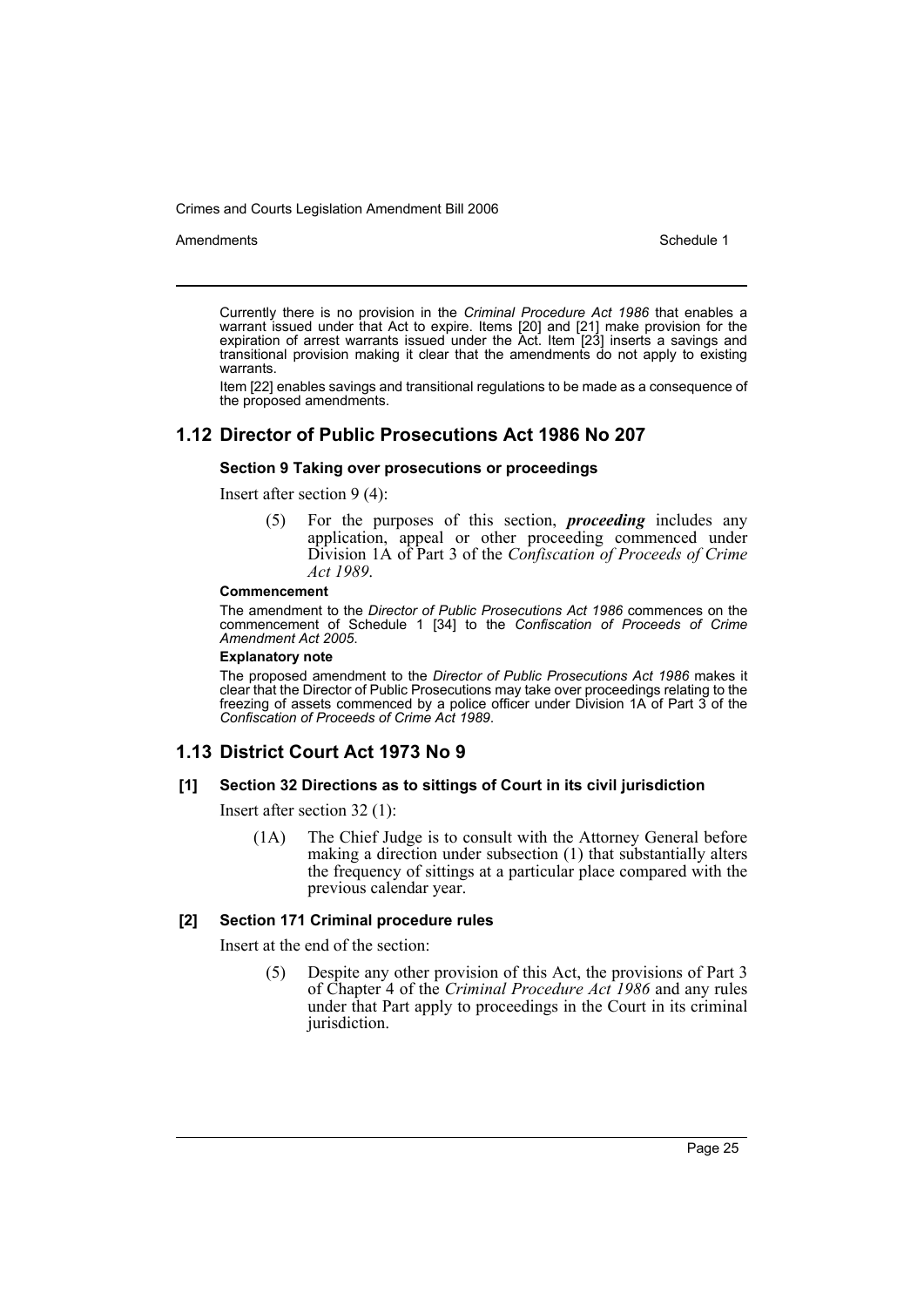Schedule 1 Amendments

### **[3] Section 173 Directions as to sittings of Court in its criminal jurisdiction**

Insert after section 173 (1):

(1A) The Chief Judge is to consult with the Attorney General before making a direction under subsection (1) that substantially alters the frequency of sittings at a particular place compared with the previous calendar year.

#### **Explanatory note**

Items [1] and [3] of the proposed amendments provide that the Chief Judge is to consult with the Attorney General before making any substantial alterations to the sitting calendar of the Court in either its civil or criminal jurisdiction.

Item [2] of the proposed amendments makes it clear that the provisions of Part 3 of Chapter 4 of the *Criminal Procedure Act 1986* which relates to subpoenas apply to District Court proceedings so as to achieve consistency in the procedure for dealing with subpoenas between the various jurisdictions.

### **1.14 Drug Court Act 1998 No 150**

### **[1] Section 4 Definitions**

Omit "7 or 8AB" from the definition of *drug offender* in section 4 (1). Insert instead "7A or 7B".

- **[2] Section 4 (1), definition of "initial sentence"** Omit "7 or 8AB". Insert instead "7A or 7B".
- **[3] Section 4 (1), definition of "initial sentence"** Omit "8AC". Insert instead "7C".

# **[4] Section 4 (1), definition of "program"** Omit "7 (3) (a) or 8AB (6) (a)". Insert instead "7A (5) (a) or 7B (7) (a)".

**[5] Section 4 (1), definition of "referring court"** Omit "8AA". Insert instead "7".

# **[6] Section 4 (1), definition of "suspension order"** Omit "7 (3) (b) or 8AB (6) (b)". Insert instead "7A (5) (b) or 7B (7) (b)".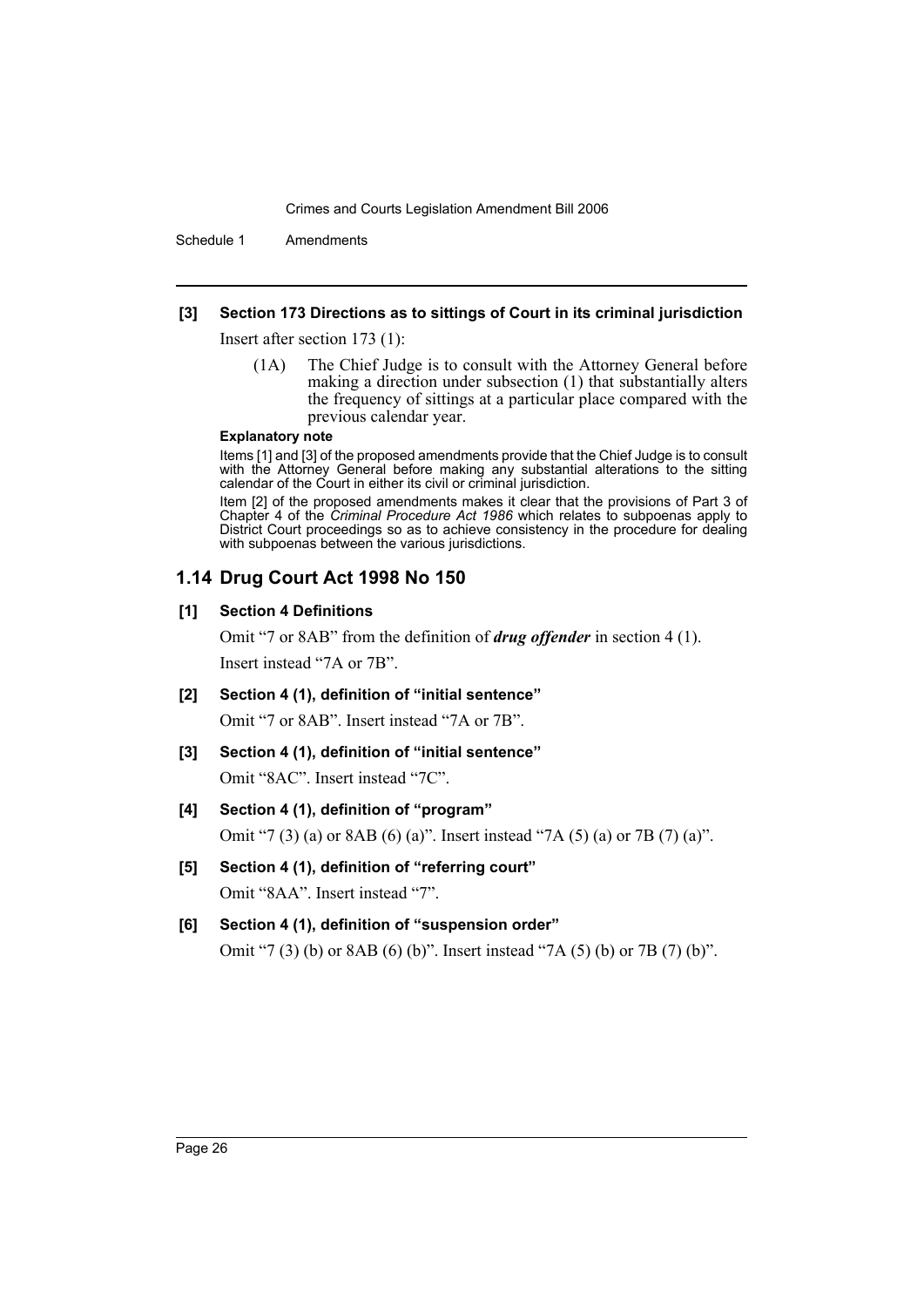Amendments **Amendments** Schedule 1

# **[7] Part 2, Division 1**

Omit Divisions 1 and 1A. Insert instead:

# **Division 1 Acceptance into program**

### **6 Courts may refer persons to Drug Court during proceedings for offence**

- (1) This section applies to such courts and proceedings as are prescribed by the regulations.
- (2) It is the duty of a court before which a person is charged with an offence or to which a person appeals against a sentence imposed by some other court:
	- (a) to ascertain whether the person appears to be an eligible person, and
	- (b) if so, to ascertain whether the person is willing to be referred to the Drug Court to be dealt with for the offence, and
	- (c) if so, to refer the person to the Drug Court to be dealt with for the offence.
- (3) The power conferred on a court by this section is to be exercised as soon as practicable after the person first comes before the court in connection with the offence, but may be exercised at any time:
	- (a) in the case of a Magistrate conducting committal proceedings under the *Criminal Procedure Act 1986*, before the Magistrate has committed the person for trial or sentence in relation to that offence, and
	- (b) in any other case, before the person is sentenced or re-sentenced for the offence.

#### **7 Courts may refer persons to Drug Court during proceedings for failure to comply with conditions of good behaviour bond**

- (1) This section applies:
	- (a) in relation to a person who is, at the time of his or her appearance in court, participating in a program into which he or she has been accepted as a result of previous proceedings under this Act—to any court before which such a person appears, or
	- (b) in relation to any other person—to such courts and proceedings as are prescribed by the regulations.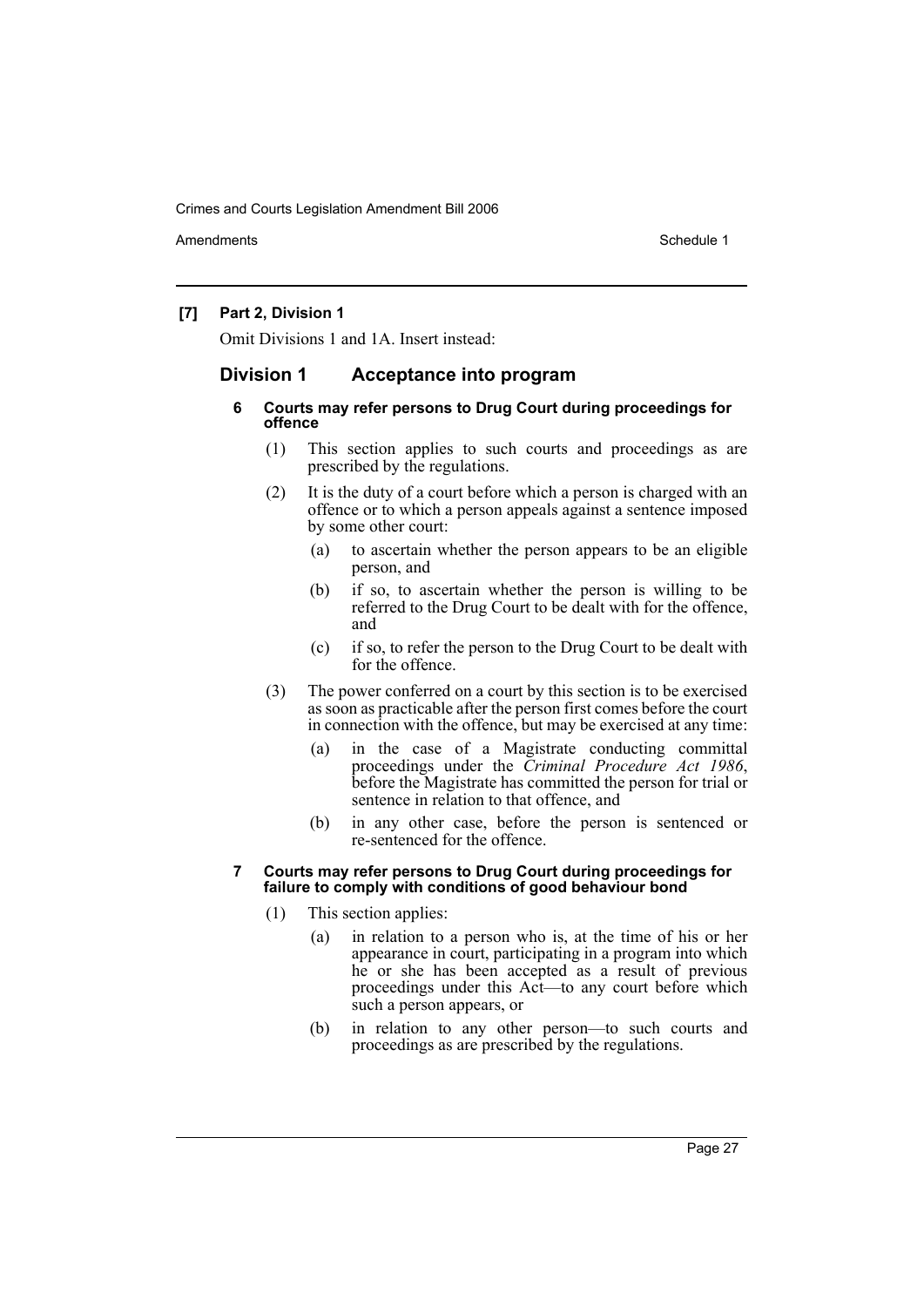Schedule 1 Amendments

- (2) It is the duty of a court before whom an offender appears under section 98 of the *Crimes (Sentencing Procedure) Act 1999* in connection with an alleged failure to comply with the conditions of a good behaviour bond imposed under section 12 of that Act:
	- (a) to ascertain whether the person appears to be an eligible person, and
	- (b) if so, to ascertain whether the person is willing to be referred to the Drug Court to be dealt with for the alleged failure, and
	- (c) if so, to refer the person to the Drug Court to be dealt with for the alleged failure.
- (3) The power conferred on a court by this section is to be exercised as soon as practicable after the person's first appearance before the court in relation to the alleged failure.
- (4) This section does not apply to an offender who, at the time of his or her appearance before the court, is in custody under a sentence of full-time imprisonment.

### **7A Persons accepted into program in relation to offence**

- (1) This section applies to a person who has been referred to the Drug Court under section 6.
- (2) The Drug Court may deal with a person under this section in relation to an offence if, and only if, it is satisfied as to each of the following matters:
	- (a) that the person is an eligible person,
	- (b) that the person has pleaded guilty to the offence (whether before the referring court or the Drug Court) and has been found guilty of the offence,
	- (c) that, having regard to the person's antecedents, it would be appropriate for the person to participate in a program under this Act,
	- (d) that facilities to supervise and control the person's participation in such a program are available, and have been allocated to the person, in accordance with the guidelines prescribed by the regulations,
	- (e) that the person accepts the conditions imposed by this Act and the conditions that the Drug Court proposes to impose on the person (whether immediately or at some later date) as a consequence of his or her conviction and sentence under this section,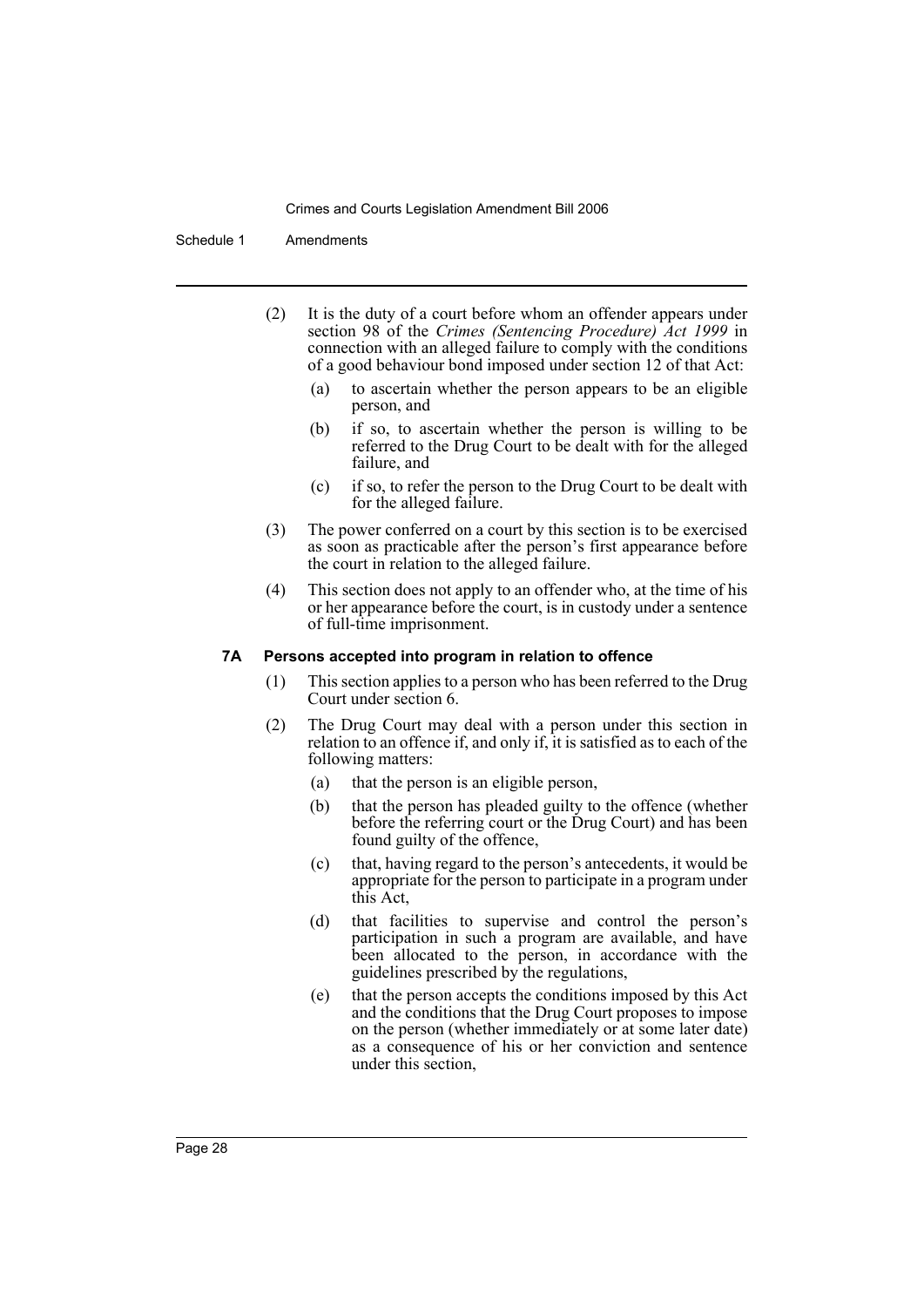Amendments **Amendments** Schedule 1

- (f) that the person has been informed of the Drug Court's powers under Division 2 and of the respective consequences, as regards the sentence to be imposed under section 12, of the person's compliance or non-compliance with a program,
- (g) that any person (an *affected person*) with whom it is likely the person would reside during the period of the person's participation in a program under this Act has consented in writing to the person residing with the affected person during that period.
- (3) Subject to subsection (4), the Drug Court deals with a person under this section in relation to an offence by convicting the person and sentencing the person in accordance with the *Crimes (Sentencing Procedure) Act 1999*.
- (4) Sections 44–48, 50, 51 and 51A of the *Crimes (Sentencing Procedure) Act 1999* do not apply to the conviction and sentencing of a person under this section.
- (5) On or within 14 days after sentencing the person, the Drug Court:
	- (a) must make an order imposing on the person the conditions that the person has accepted as referred to in subsection (2) (e) (the person's *program*), and
	- (b) must make an order suspending execution of the sentence for the duration of the person's program (the person's *suspension order*).
- (6) An order referred to in subsection (5) (a) or (b) may be made in the absence of the person in respect of whom it is made.
- (7) The kinds of conditions that the Drug Court may impose on the person under this section are as follows:
	- (a) conditions relating to conduct and good behaviour,
	- (b) conditions relating to attendance for counselling or other treatment,
	- (c) conditions relating to the supervision of the person for the duration of a program under this Act,
	- (d) conditions relating to drug testing that the person must undergo,
	- (e) conditions relating to residence, association with other persons or attendance at specified locations,
	- (f) conditions relating to involvement in activities, courses, training or employment for the purpose of promoting the re-integration of the person into the community,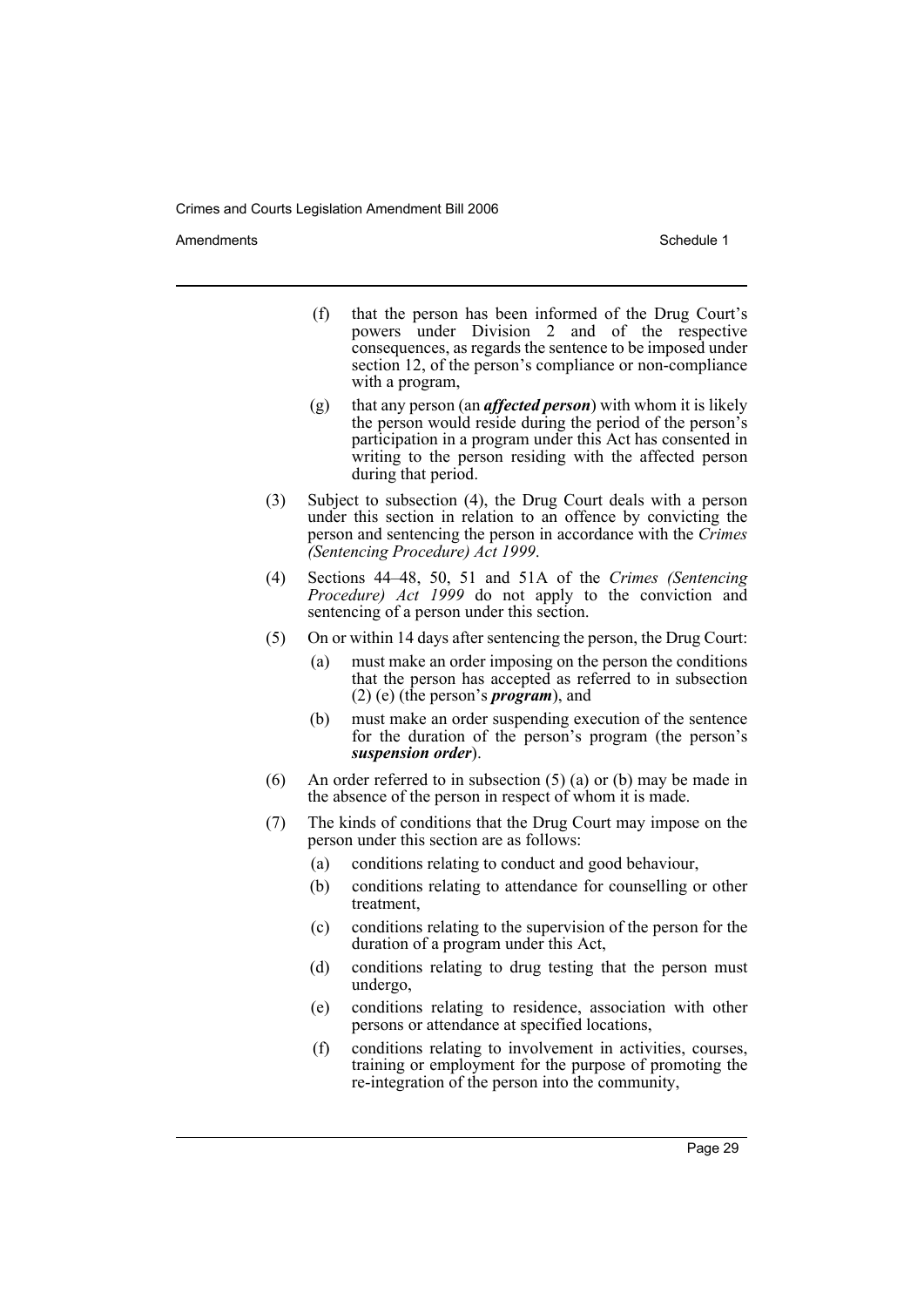Schedule 1 Amendments

- (g) conditions relating to conferring rewards of the kind referred to in section 16 (1),
- (h) conditions relating to the imposition of sanctions of the kind referred to in section 16 $(2)$ ,
- (i) any other kinds of conditions that may be prescribed by the regulations,
- (j) such other conditions as the Drug Court considers appropriate in the circumstances.
- (8) A person who is convicted and sentenced by the Drug Court under this section may, at the same time or any later time:
	- (a) be convicted and sentenced for any other offence to which he or she has pleaded guilty (other than an offence referred to in section  $5(2)$ , whether or not the person has been referred to the Drug Court under section 6 in relation to that other offence, or
	- (b) be dealt with in proceedings under section 98 or 99 of the *Crimes (Sentencing Procedure) Act 1999* for sentencing on the revocation of a good behaviour bond, whether or not the person has been referred to the Drug Court under section 7 in relation to the failure to comply with the conditions of the good behaviour bond, or
	- (c) be dealt with under both paragraphs (a) and (b).
- (9) Subsections (5) and (6) apply to a sentence under subsection (8) in the same way as they apply to a sentence under subsection (2).
- (10) Nothing in this Act entitles a person to be convicted and sentenced under this section, and no appeal lies against any decision by the Drug Court not to convict or sentence a person under this section.
- (11) A suspension order does not operate to suspend any period of disqualification from holding a driver licence imposed by or under the road transport legislation within the meaning of the *Road Transport (General) Act 2005*.
- (12) For the purposes of subsection  $(2)$   $(g)$ :
	- (a) the consent of children below a prescribed age, and
	- (b) the consent of persons suffering a prescribed disability,

may be given on their behalf by such other persons as the regulations may determine or may, if the regulations so provide, be dispensed with.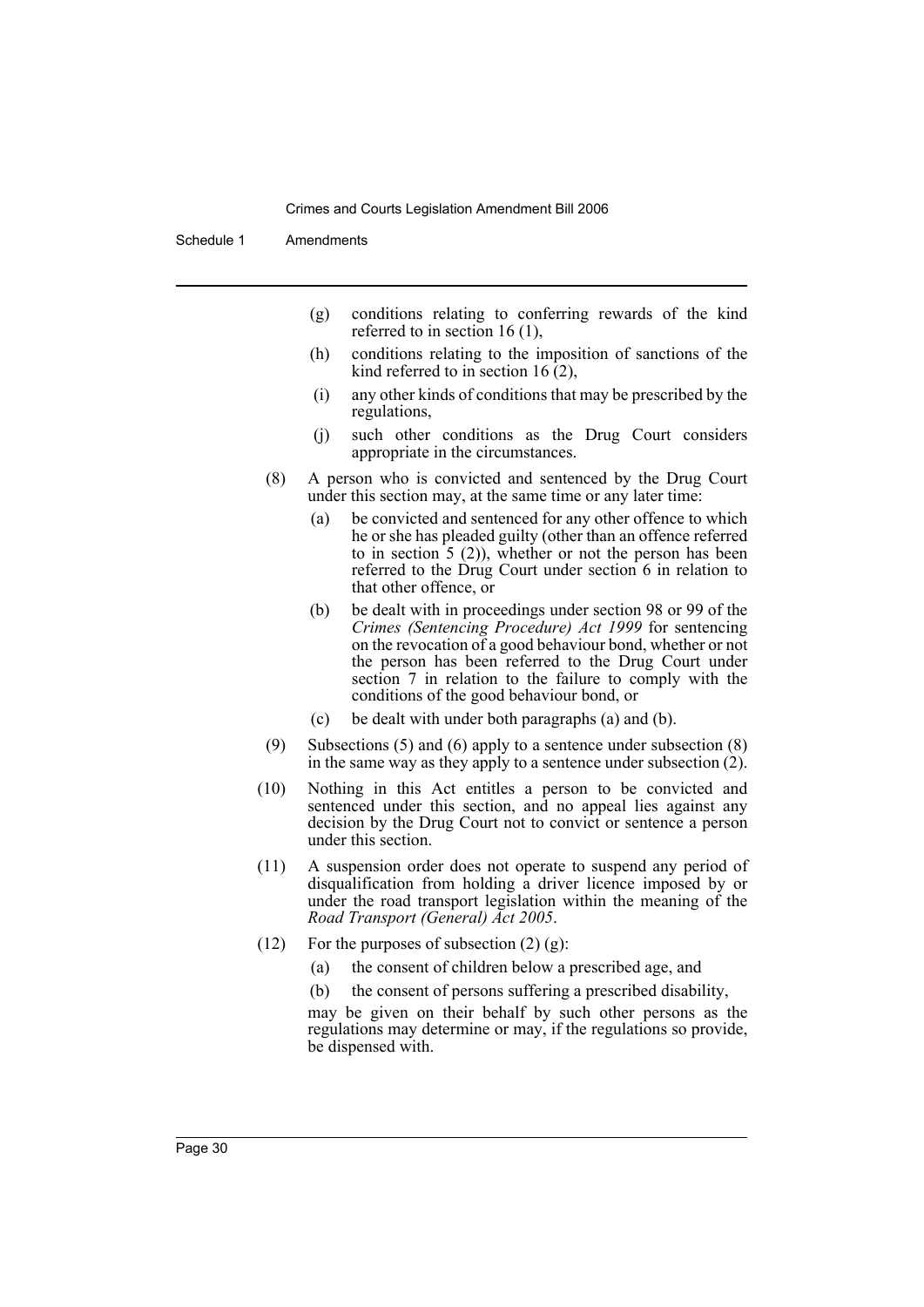Amendments **Amendments** Schedule 1

(13) In this section, a reference to the convicting and sentencing of a person is, in the case of a person who is referred to the Drug Court after having been convicted, a reference to the sentencing of the person only.

#### **7B Persons accepted into program in relation to failure to comply with conditions of good behaviour bond**

- (1) This section applies to a person:
	- (a) who has been referred to the Drug Court under section 7, or
	- (b) who has been called on by the Drug Court to appear before it under section 98 of the *Crimes (Sentencing Procedure) Act 1999*,

not being a person who is currently participating in a program into which the person has been accepted as a result of previous proceedings under this Act.

- (2) The Drug Court may deal with a person under this section in relation to an alleged failure to comply with the conditions of the relevant good behaviour bond if, and only if, it is satisfied as to each of the following matters:
	- (a) that the person is an eligible person,
	- (b) that the person admits to having failed, and has in fact failed, to comply with the conditions of the bond,
	- (c) that, having regard to the person's antecedents, it would be appropriate for the person to participate in a program under this Act,
	- (d) that facilities to supervise and control the person's participation in such a program are available, and have been allocated to the person, in accordance with the guidelines prescribed by the regulations,
	- (e) that the person accepts the conditions imposed by this Act and the conditions that the Drug Court proposes to impose on the person (whether immediately or at some later date) as a consequence of his or her being dealt with under this section,
	- (f) that the person has been informed of the Drug Court's powers under Division 2 and of the respective consequences, as regards the sentence to be imposed under section 12, of the person's compliance or non-compliance with a program,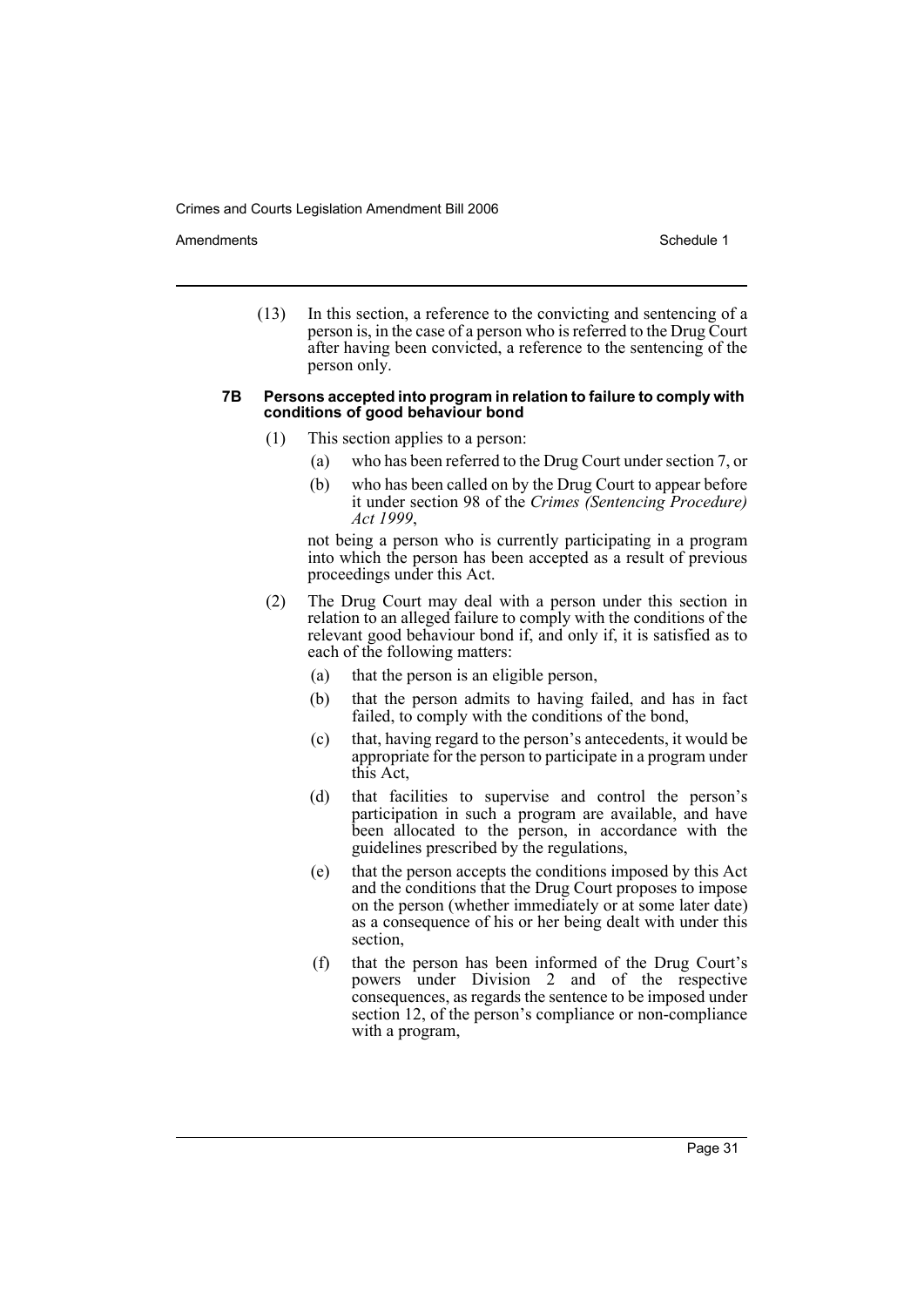Schedule 1 Amendments

- (g) that any person (an *affected person*) with whom it is likely the person would reside during the period of the person's participation in a program under this Act has consented in writing to the person residing with the affected person during that period.
- (3) Subject to subsections (4) and (5), the Drug Court deals with a person under this section in relation to a failure to comply with the conditions of a good behaviour bond by revoking the bond, and convicting and sentencing the person, in accordance with the *Crimes (Sentencing Procedure) Act 1999*.
- (4) Section 99 of the *Crimes (Sentencing Procedure) Act 1999* does not apply to a good behaviour bond that is revoked under subsection (3).
- (5) Sections 44–48, 50, 51 and 51A of the *Crimes (Sentencing Procedure) Act 1999* do not apply to the conviction and sentencing of a person under this section.
- (6) For the purposes of this Act, the sentence of imprisonment in relation to which a good behaviour bond referred to in section 12 of the *Crimes (Sentencing Procedure) Act 1999* was entered into under that Act is taken to be the sentence imposed under subsection (3) in relation to the bond.
- (7) On or within 14 days after sentencing the person, the Drug Court:
	- (a) must make an order imposing on the person the conditions that the person has accepted as referred to in subsection (2) (e) (the person's *program*), and
	- (b) must make an order suspending execution of the sentence for the duration of the person's program (the person's *suspension order*).
- (8) An order referred to in subsection (7) (a) or (b) may be made in the absence of the person in respect of whom it is made.
- (9) The kinds of conditions that the Drug Court may impose on the person under this section are as follows:
	- (a) conditions relating to conduct and good behaviour,
	- (b) conditions relating to attendance for counselling or other treatment,
	- (c) conditions relating to the supervision of the person for the duration of a program under this Act,
	- (d) conditions relating to drug testing that the person must undergo,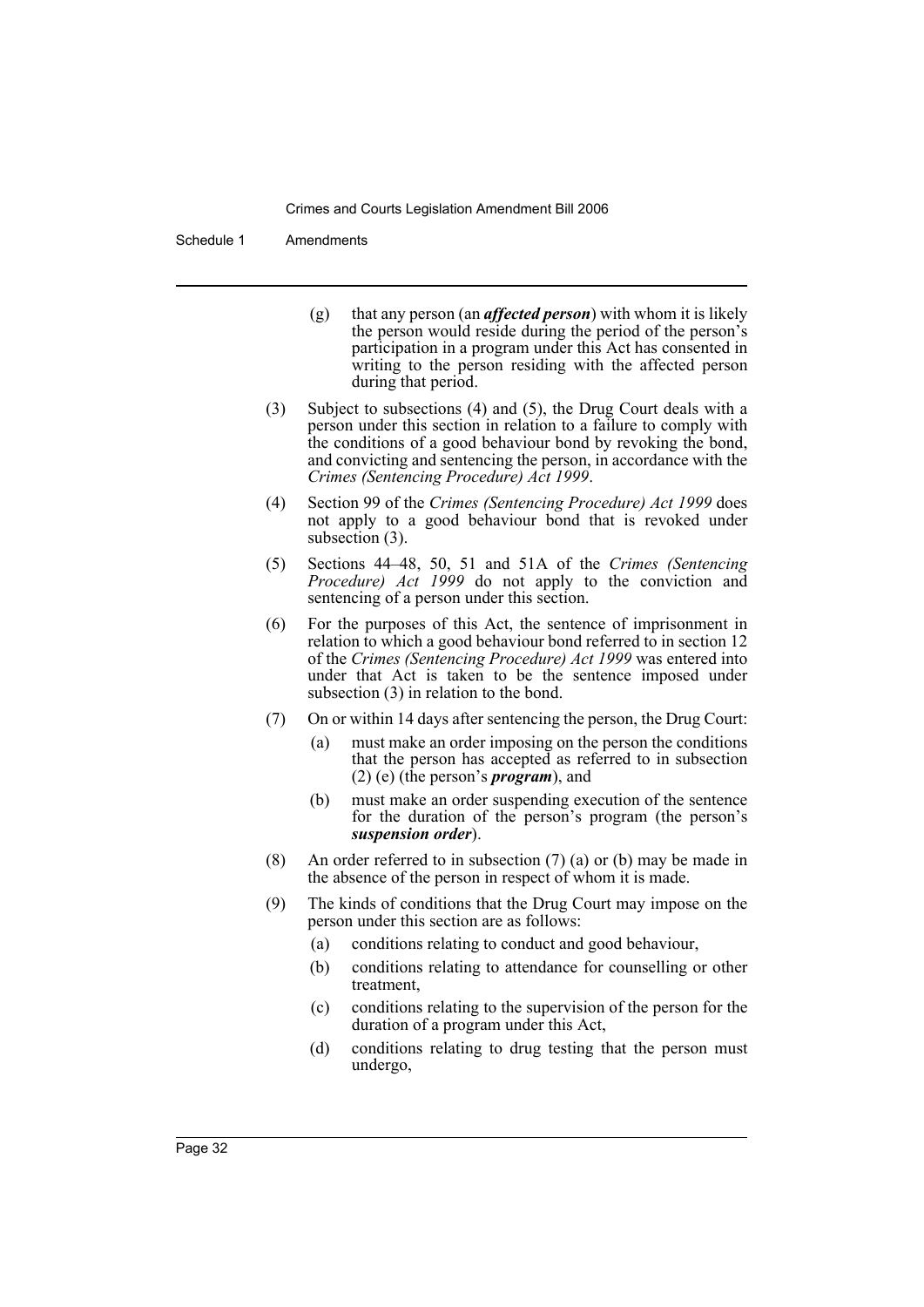Amendments **Amendments** Schedule 1

- (e) conditions relating to residence, association with other persons or attendance at specified locations,
- (f) conditions relating to involvement in activities, courses, training or employment for the purpose of promoting the re-integration of the person into the community,
- (g) conditions relating to conferring rewards of the kind referred to in section 16 (1),
- (h) conditions relating to the imposition of sanctions of the kind referred to in section 16 $(2)$ ,
- (i) any other kinds of conditions that may be prescribed by the regulations,
- (j) such other conditions as the Drug Court considers appropriate in the circumstances.
- (10) Nothing in this Act entitles a person to be convicted and sentenced under this section, and no appeal lies against any decision by the Drug Court not to convict or sentence a person under this section.
- (11) A suspension order does not operate to suspend any period of disqualification from holding a driver licence imposed by or under the road transport legislation within the meaning of the *Road Transport (General) Act 2005*.
- (12) For the purposes of subsection  $(2)$   $(g)$ :
	- (a) the consent of children below a prescribed age, and
	- (b) the consent of persons suffering a prescribed disability,

may be given on their behalf by such other persons as the regulations may determine or may, if the regulations so provide, be dispensed with.

(13) In this section, a reference to the convicting and sentencing of a person is, in the case of a person who is referred to the Drug Court after having been convicted, a reference to the sentencing of the person only.

#### **7C Persons allowed to continue in program in relation to failure to comply with conditions of good behaviour bond**

- (1) This section applies to a person:
	- (a) who has been referred to the Drug Court under section 7, or
	- (b) who has been called on by the Drug Court to appear before it under section 98 of the *Crimes (Sentencing Procedure) Act 1999*,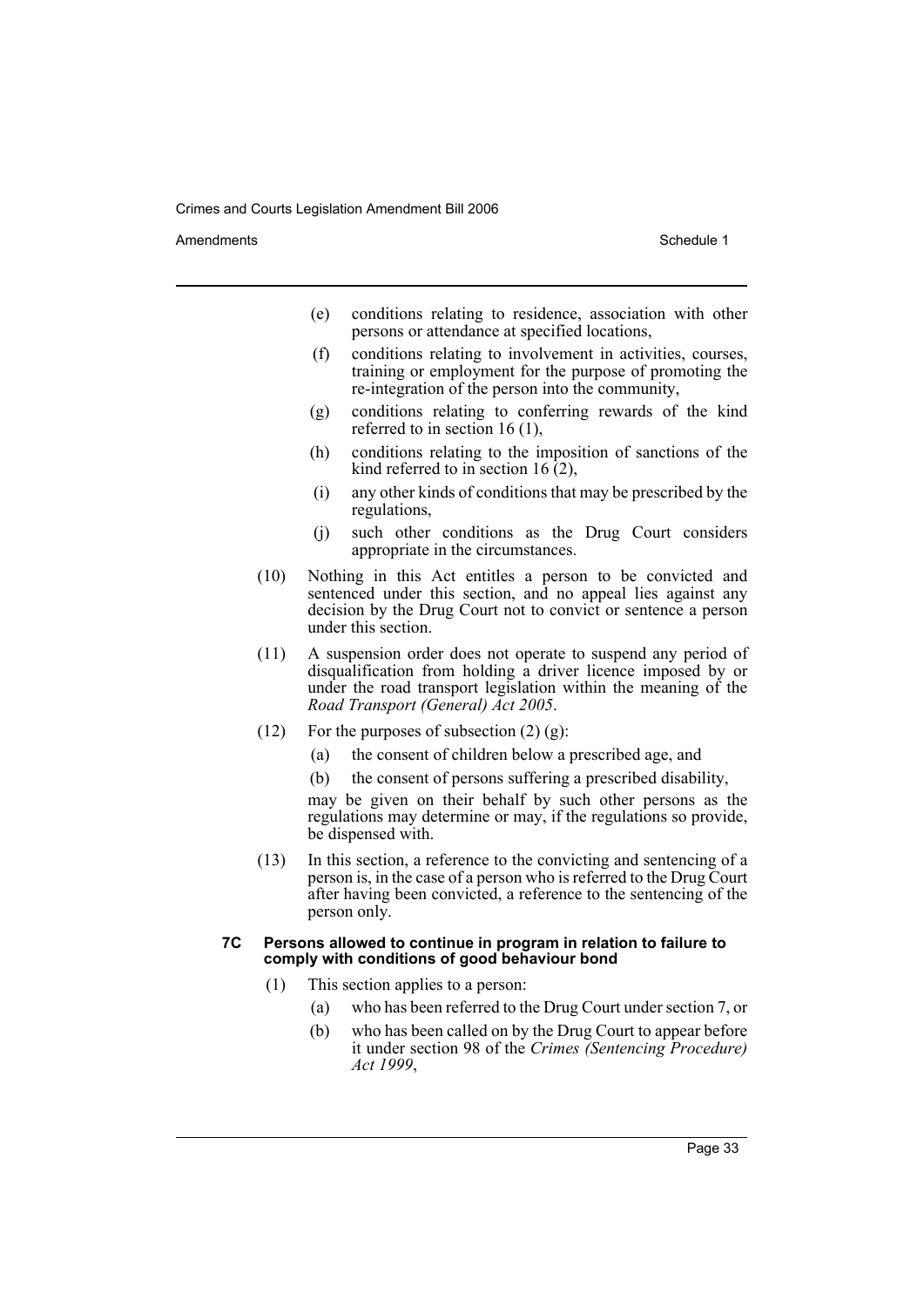Schedule 1 Amendments

being a person who is currently participating in a program into which the person has been accepted as a result of previous proceedings under this Act.

- (2) The Drug Court may deal with a person under this section in relation to an alleged failure to comply with the conditions of the relevant good behaviour bond if, and only if, it is satisfied as to each of the following matters:
	- (a) that the person is an eligible person,
	- (b) that the person admits to having failed, and has in fact failed, to comply with the conditions of the bond,
	- (c) that, having regard to the person's antecedents, it would be appropriate for the person to continue to participate in a program under this Act,
	- (d) that the person consents to being dealt with under this section,
	- (e) that the person accepts the conditions imposed by this Act and the conditions that the Drug Court proposes to impose on the person (whether immediately or at some later date) as a consequence of his or her conviction and sentence under this section.
- (3) Subject to subsections (4) and (5), the Drug Court deals with a person under this section in relation to a failure to comply with the conditions of a good behaviour bond by revoking the bond, and convicting and sentencing the person, in accordance with the *Crimes (Sentencing Procedure) Act 1999*.
- (4) Section 99 of the *Crimes (Sentencing Procedure) Act 1999* does not apply to a good behaviour bond that is revoked under subsection (3).
- (5) Sections 44–48, 50, 51 and 51A of the *Crimes (Sentencing Procedure) Act 1999* do not apply to the conviction and sentencing of a person under this section.
- (6) For the purposes of this Act, the sentence of imprisonment in relation to which a good behaviour bond referred to in section 12 of the *Crimes (Sentencing Procedure) Act 1999* was entered into under that Act is taken to be the sentence imposed under subsection (3) in relation to the bond.
- (7) On or within 14 days after sentencing the person, the Drug Court:
	- (a) must make an order imposing on the person the conditions that the person has accepted as referred to in subsection (2) (e) (the person's *program*), and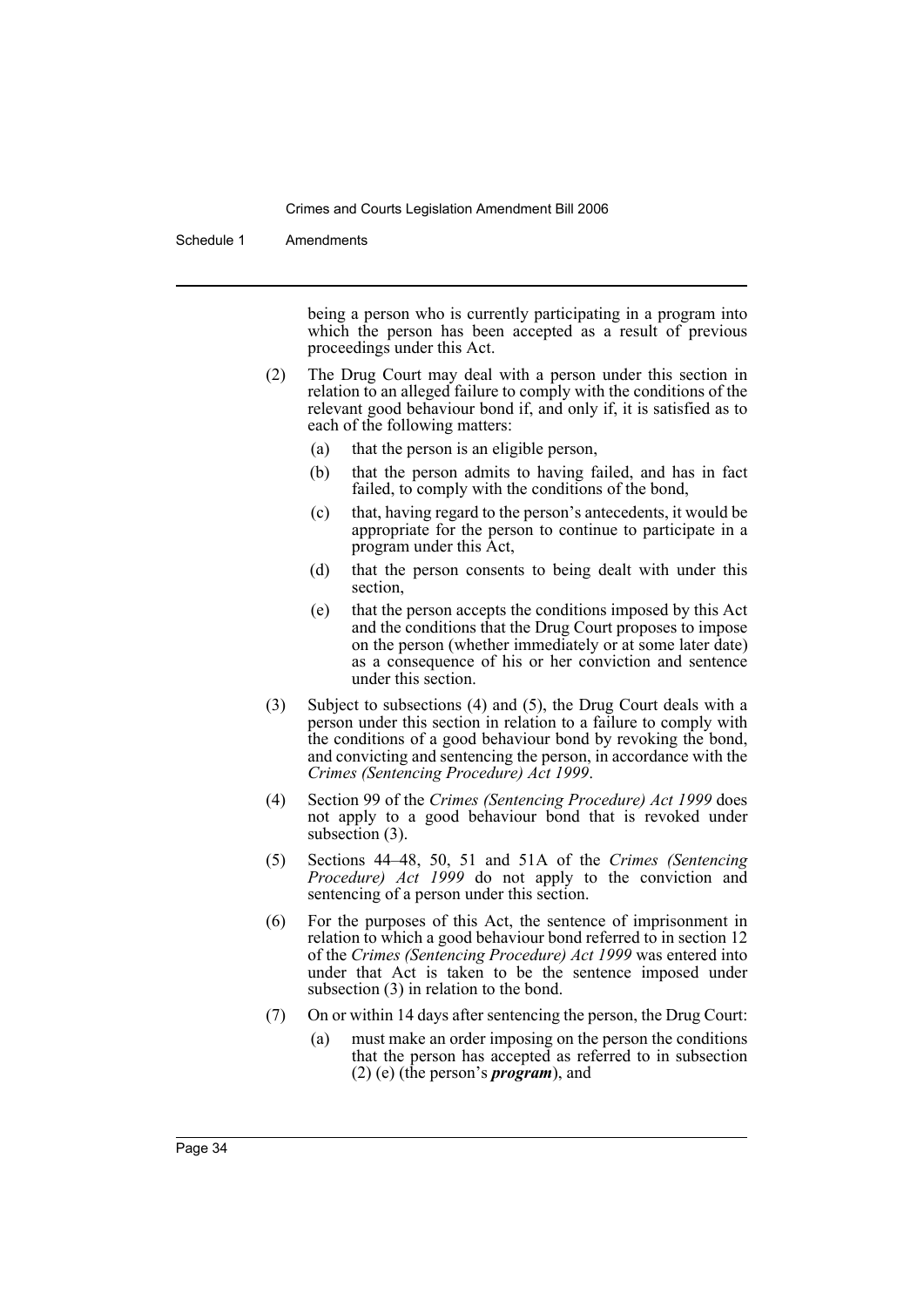Amendments **Amendments** Schedule 1

- (b) must make an order suspending execution of the sentence for the duration of the person's program (the person's *suspension order*).
- (8) Nothing in this Act entitles a person to be convicted and sentenced under this section, and no appeal lies against any decision by the Drug Court not to convict or sentence a person under this section.

### **7D Persons not accepted into program in relation to offence**

- (1) This section applies to a person who has been referred to the Drug Court under section 6 but whom the Drug Court has not dealt with under section 7A.
- (2) The Drug Court may deal with a person under this section in relation to an offence if, and only if, it is satisfied as to each of the following matters:
	- (a) that the person has pleaded guilty to the offence (whether before the referring court or the Drug Court) and has been found guilty of the offence,
	- (b) that the person consents to being dealt with under this section.
- (3) The Drug Court deals with a person under this section in relation to an offence by convicting the person and sentencing the person in accordance with the *Crimes (Sentencing Procedure) Act 1999*.
- (4) If the person does not consent to being dealt with under this section or in such other circumstances as the Drug Court may determine, the Drug Court is to refer the person back to the referring court.
- (5) In the case of a person who has been referred to the Drug Court for 2 or more offences by 2 or more referring courts, the Drug Court may refer the person back to any one of the referring courts to be dealt with:
	- (a) for the offences for which the person was referred by that court, and
	- (b) for such of the other offences as are within the criminal jurisdiction of that court.
- (6) In dealing with a person for an offence referred to in subsection  $(5)$  (b), the court to which the person is referred back is taken to be the referring court for the purposes of subsection (7).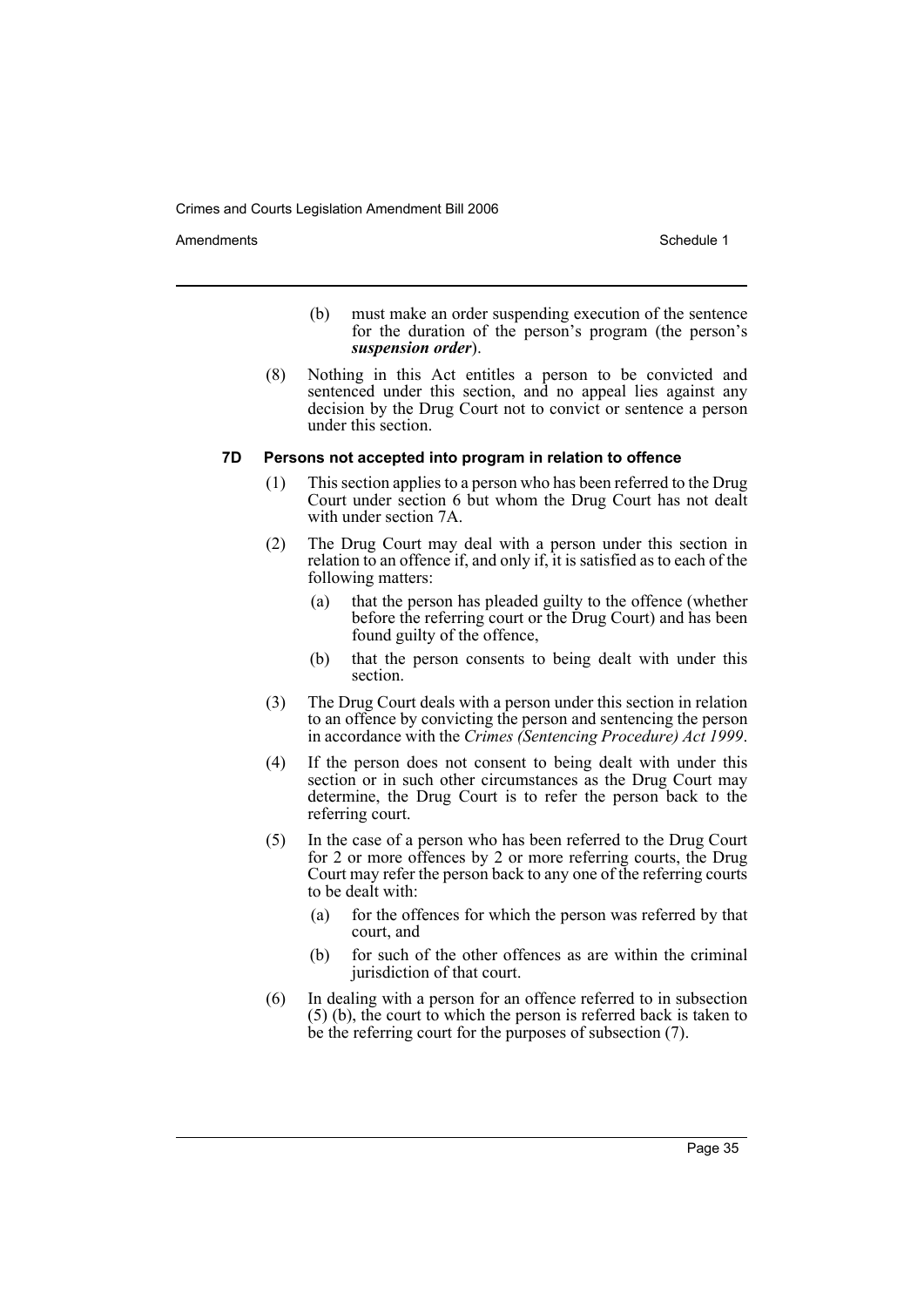Schedule 1 Amendments

- (7) If the Drug Court refers a person back to the referring court, the proceedings against the person are to be continued before the referring court at a time and place specified in the order, as if:
	- (a) the person had not been referred to the Drug Court, and
	- (b) the proceedings had merely been adjourned to the time and place specified in the order.
- (8) A person who is convicted and sentenced by the Drug Court under this section may, at the same time or any later time:
	- (a) be convicted and sentenced for any other offence to which he or she has pleaded guilty (other than an offence referred to in section 5 (2)), whether or not the person has been referred to the Drug Court under section 6 in relation to that other offence, or
	- (b) be dealt with in proceedings under section 98 or 99 of the *Crimes (Sentencing Procedure) Act 1999* for sentencing on the revocation of a good behaviour bond, whether or not the person has been referred to the Drug Court under section 7 in relation to the failure to comply with the conditions of the good behaviour bond, or
	- (c) be dealt with under both paragraphs (a) and (b).
- (9) In this section, a reference to the convicting and sentencing of a person is, in the case of a person who is referred to the Drug Court after having been convicted, a reference to the sentencing of the person only.

#### **7E Persons not accepted into program in relation to failure to comply with conditions of good behaviour bond**

- (1) This section applies to a person:
	- (a) who has been referred to the Drug Court under section 7, or
	- (b) who has been called on by the Drug Court to appear before it under section 98 of the *Crimes (Sentencing Procedure) Act 1999*,

but whom the Drug Court has not dealt with under section 7B or 7C.

(2) The Drug Court is to deal with a person to whom this section applies in accordance with sections 98 and 99 of the *Crimes (Sentencing Procedure) Act 1999*.

### **[8] Section 17 Immunity from prosecution for certain offences**

Omit "or 1A" from section 17 (a).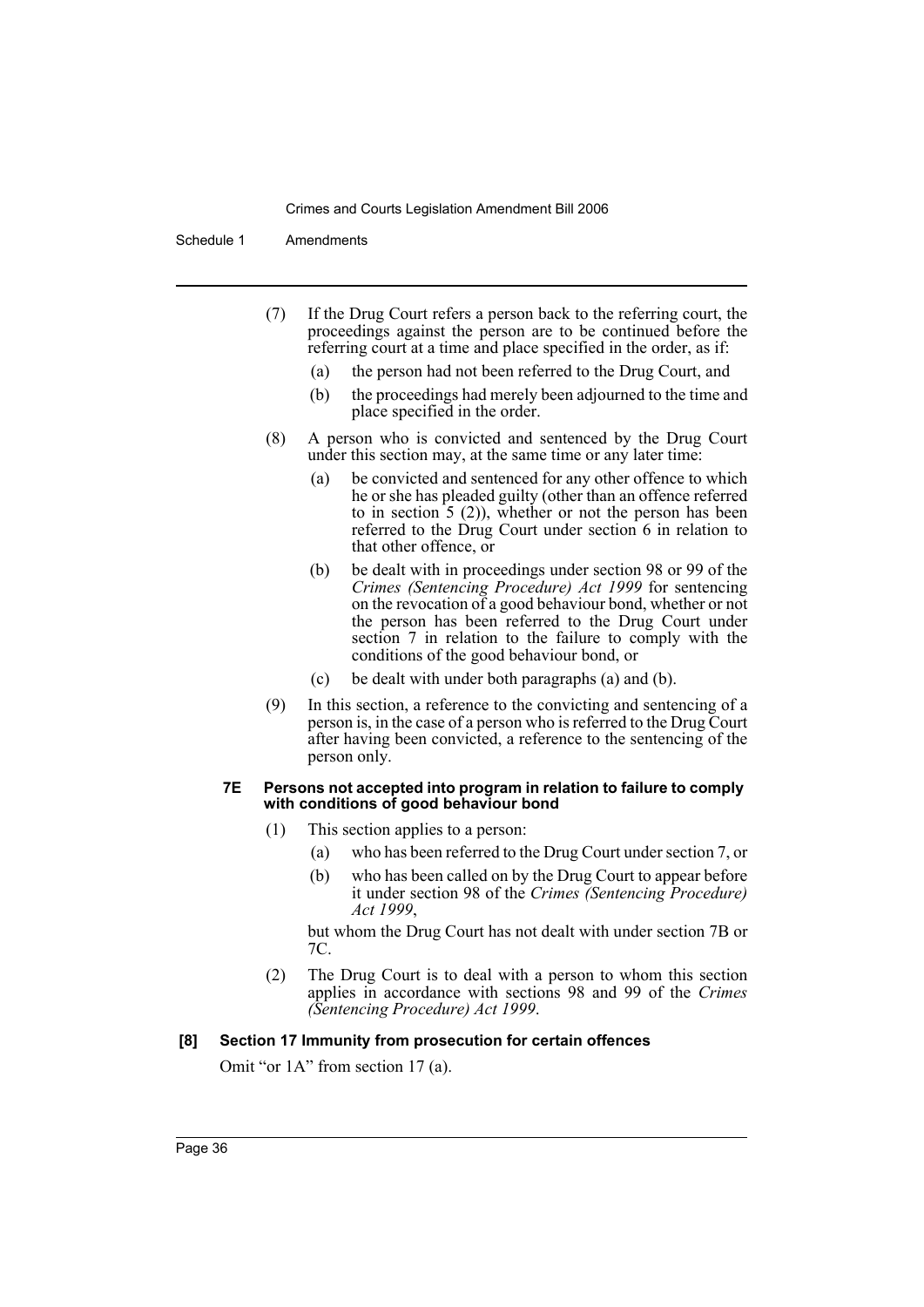Amendments **Amendments** Schedule 1

### **[9] Schedule 2 Savings, transitional and other provisions**

Insert at the end of clause 1 (1):

*Crimes and Courts Legislation Amendment Act 2006* (but only to the extent that it amends this Act)

### **[10] Schedule 2, Part 5**

Insert after Part 4:

# **Part 5 Provisions consequent on enactment of Crimes and Courts Legislation Amendment Act 2006**

### **5 Crimes and Courts Legislation Amendment Act 2006**

The amendments made to this Act by the *Crimes and Courts Legislation Amendment Act 2006* do not apply to any proceedings commenced before the commencement of those amendments.

### **6 References to this Act in the Drug Court Regulation 2005**

A reference in the *Drug Court Regulation 2005*:

- (a) to section 8AA of this Act is taken to be a reference to section 7, and
- (b) to section 7 (2) (c) of this Act is taken to be a reference to section  $7A(2)(d)$ , and
- (c) to section  $8AB(2)$  (d) of this Act is taken to be a reference to section 7B (2) (d), and
- (d) to section 8AC of this Act is taken to be a reference to section 7C, and
- (e) to section 8 of this Act is taken to be a reference to section 7D.

#### **Explanatory note**

Part 2 of the *Drug Court Act 1998* concerns the acceptance of persons into Drug Court programs and the administration of those programs. At present, Division 1 of Part 2 provides for the acceptance of persons into programs during proceedings for offences and Division 1A provides for the acceptance of persons into programs during proceedings for breach of conditions of good behaviour bonds. There is some repetition of provisions in the two Divisions.

Section 7 of the *Drug Court Act 1998* provides that when a person is allowed into the Drug Court program, he or she is given an initial sentence of imprisonment that is suspended to allow participation in the Drug Court program. That sentencing is required to be carried out in accordance with the *Crimes (Sentencing Procedure) Act 1999*. However, that Act provides for certain procedures, such as the setting of a non-parole period, that are not relevant to an initial sentence which is not required to be served. The Drug Court developed a practice of only taking into account the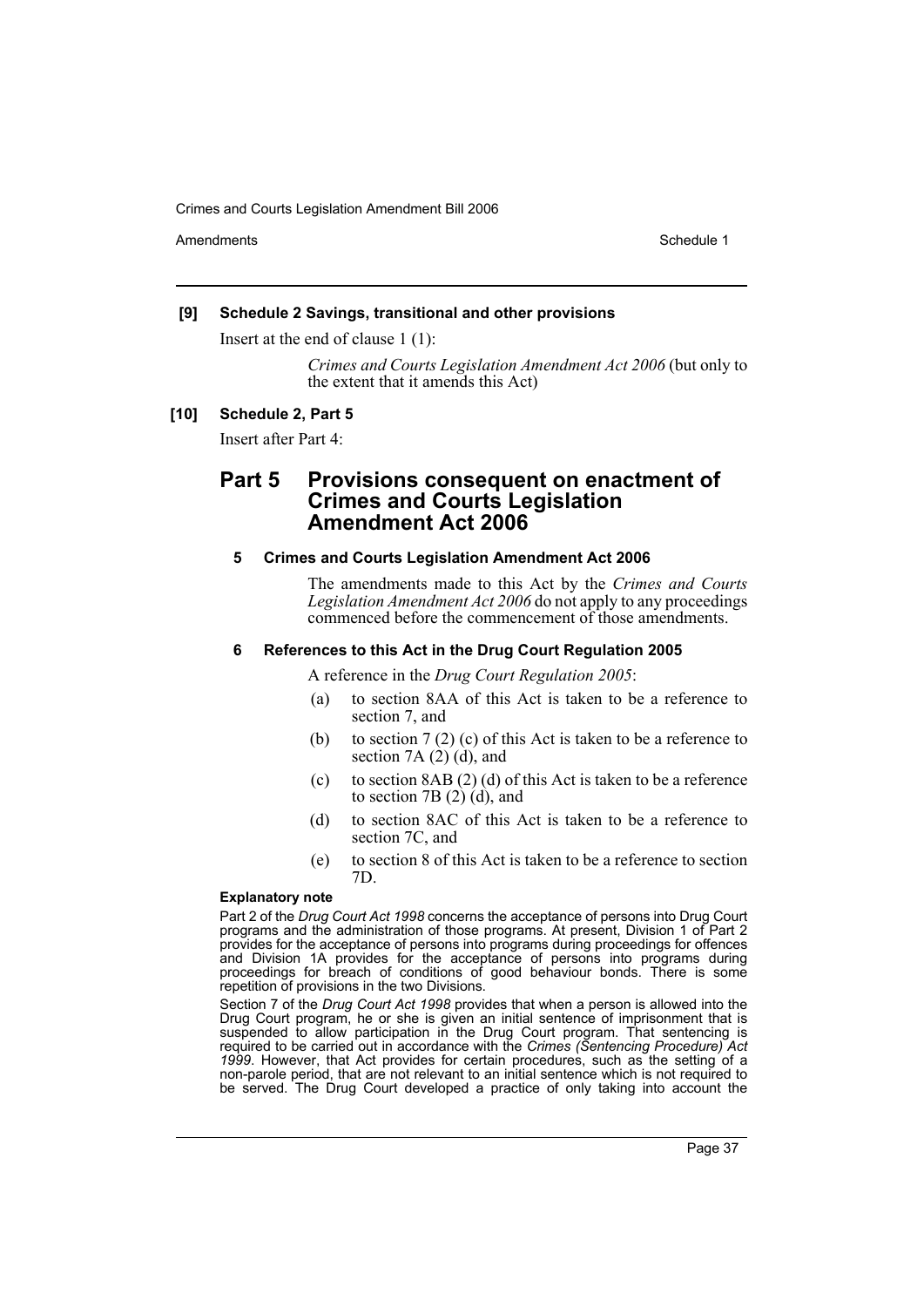Schedule 1 Amendments

objective features of the offences, together with the offender's plea of guilty and, where appropriate, any time served in custody prior to initial sentence that was referable to the offence. The Court would leave consideration of subjective matters for consideration at final sentencing, after program termination, to minimise delays in offenders entering the Drug Court program. It was also the practice of the Drug Court not to set a non-parole period at initial sentence such that the sentence imposed only reflected the head sentence in relation to the offence. However, in *R v Rice* [2004] NSWCCA 384, the Court of Criminal Appeal found that section 7 (2A) of the *Drug Court Act 1998* and section 44 of the *Crimes (Sentencing Procedure) Act 1999* did not permit the Drug Court's practice of not setting a non-parole period at initial sentence.

Item [7] of the proposed amendments consolidates Divisions 1 and 1A into one Division that applies to both proceedings for offences and proceedings for breach of conditions of good behaviour bonds, subject to the following modifications:

- (a) proposed section 7 (1) (a) provides that if the person against whom the proceedings are brought is already a Drug Court participant, the duty of a court to refer proceedings under section 98 of the *Crimes (Sentencing Procedure) Act 1999* extends to all courts, not merely prescribed courts (those courts in the Drug Court's catchment area in Western Sydney),
- (b) proposed section 7 (2) provides that the duty of a court, before whom an offender appears under section 98 of the *Crimes (Sentencing Procedure) Act 1999* in connection with an alleged failure to comply with the conditions of a good behaviour bond, to consider the person's eligibility for the Drug Court program applies only to proceedings for the breach of bonds imposed under section 12 (Suspended sentences) of the *Crimes (Sentencing Procedure) Act 1999* (at present the duty applies to the breach of the conditions of any good behaviour bond),
- (c) proposed sections 7A (4) and 7B (5) provide that when imposing an initial sentence on a Drug Court program participant, the Drug Court is not obliged to fix a non-parole period under the *Crimes (Sentencing Procedure) Act 1999* or to comply with other provisions of that Act about commencement dates, release dates and conditions of parole (final sentences, which are the sentences to actually be served, are still required to be full sentences in accordance with the *Crimes (Sentencing Procedure) Act 1999*),
- (d) proposed sections 7A (8) and 7D (8) restate existing sections 7 (4) and 8 (5) (which provide that the Drug Court may, at the same time as convicting and sentencing a person with respect to an offence for which the person has been referred to the Drug Court, convict and sentence that person for any other offence to which he or she has pleaded guilty) so as to provide that the bringing in of other offences and proceedings may occur at the same time as the first mentioned conviction and sentencing or at any later time,
- (e) proposed section 7E (2) provides that the Drug Court may also deal with proceedings under section 98 or 99 of the *Crimes (Sentencing Procedure) Act 1999* in relation to a sentence on the revocation of good behaviour bonds,
- (f) existing section 8AA (5) is not remade because it is redundant,
- (g) existing sections 8AC (3) (b) and 8AC (6), which require that any sentence imposed on breach of bond proceedings that are finalised after the person enters the program to be ordered to be served cumulatively with the initial sentence, are not remade because they limit discretion in sentencing.

Items [1]–[6] and [8] of the proposed amendments make consequential amendments. Item [9] provides for the making of savings and transitional regulations consequent on the proposed amendments.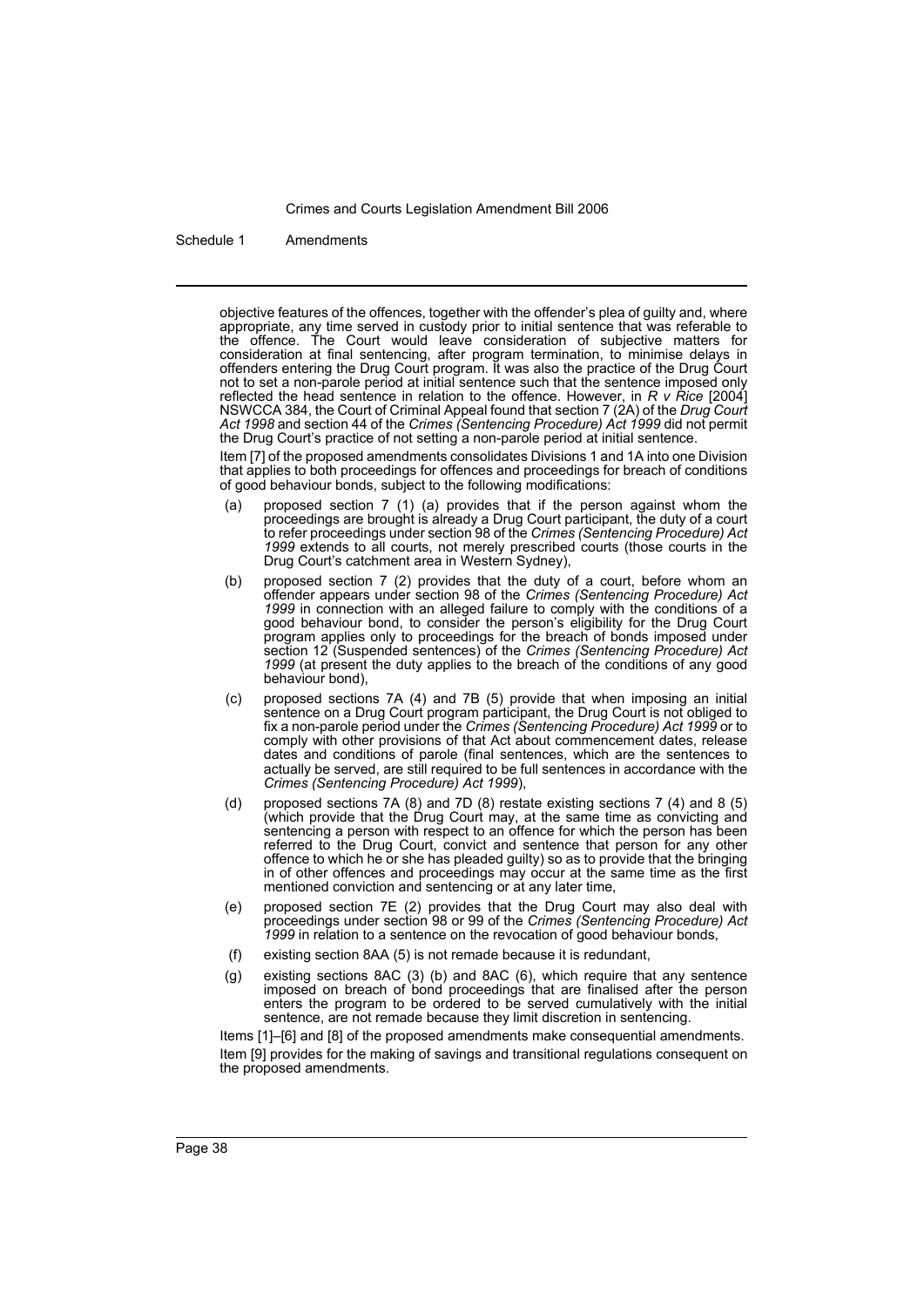Amendments **Schedule 1** and the set of the set of the set of the set of the set of the set of the set of the set of the set of the set of the set of the set of the set of the set of the set of the set of the set of the set

Item [10] provides that the proposed amendments do not apply to any proceedings commenced before the commencement of the amendments and updates certain references in a regulation.

# **1.15 Drug Misuse and Trafficking Act 1985 No 226**

### **[1] Section 11B**

Insert after section 11A:

#### **11B Possession of tablet press**

- (1) A person who has in his or her possession a tablet press that is capable of being used to produce a prohibited drug in tablet form is guilty of an offence.
- (2) It is a defence to a prosecution for an offence under subsection (1) if the defendant establishes:
	- (a) that the tablet press is used to produce tablets in connection with an activity that is not unlawful, or
	- (b) that the defendant otherwise has a reasonable excuse for possessing the tablet press.

### **[2] Section 24A Possession of precursors for manufacture or production of prohibited drugs**

Omit section 24A (2A).

### **[3] Section 36TA Definitions**

Insert in alphabetical order:

*child* means a person who is under the age of 16 years.

### **[4] Section 36Y**

Omit the section. Insert instead:

### **36Y Allowing use of premises as drug premises—offence by owner or occupier**

(1) A person who is the owner or occupier of any premises and who knowingly allows the premises to be used as drug premises is guilty of an offence.

Maximum penalty:

- (a) for a first offence—50 penalty units or imprisonment for 12 months (or both), and
- (b) for a second or subsequent offence—500 penalty units or imprisonment for 5 years (or both).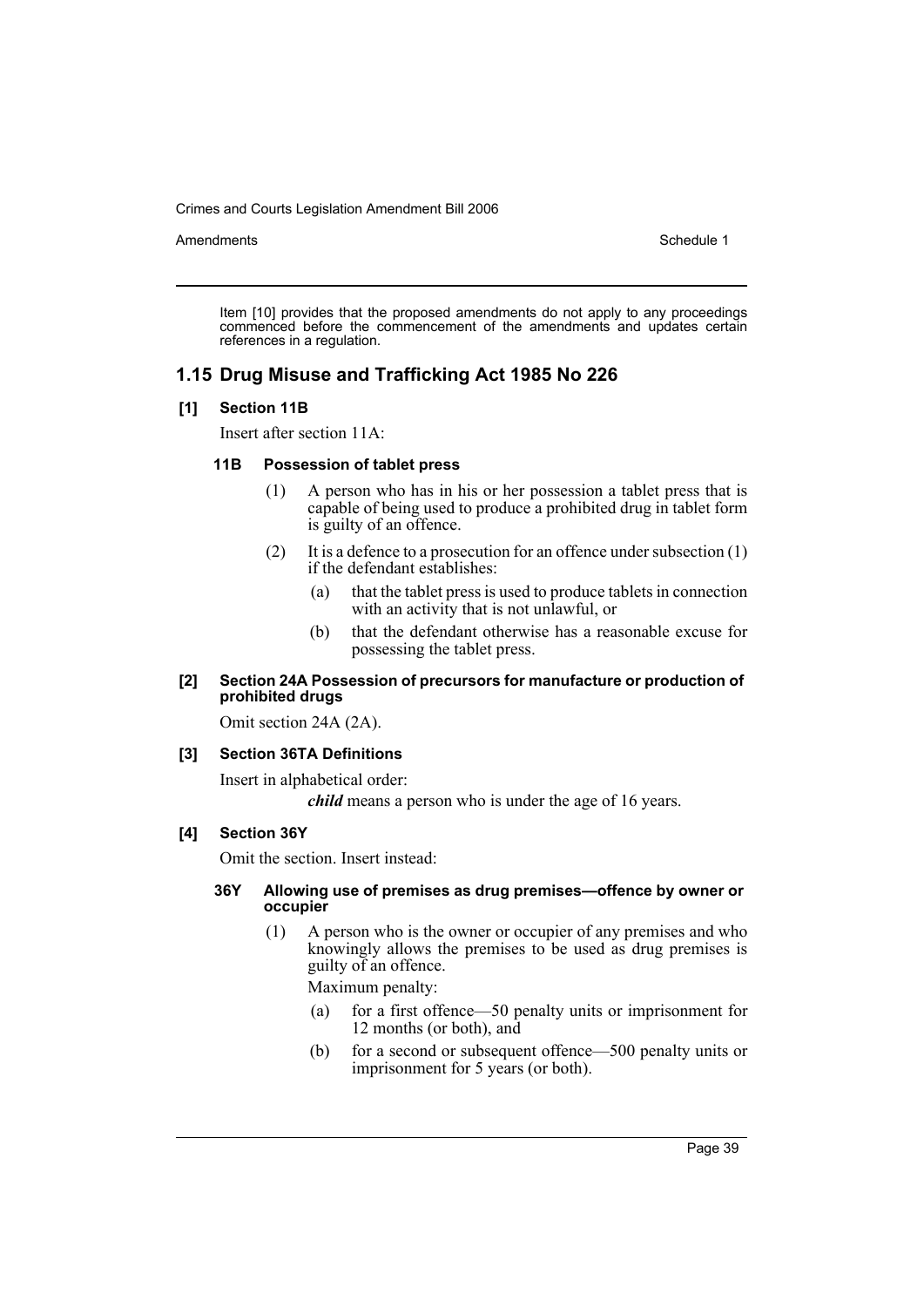Schedule 1 Amendments

- (2) A person who is the owner or occupier of any premises is guilty of an offence if:
	- (a) the person knowingly allows the premises to be used as drug premises, and
	- (b) the person knows that a child has access to the premises and, as a consequence of that access, the child is exposed to:
		- (i) a prohibited drug or prohibited plant, or
		- (ii) a drug supply process, or
		- (iii) any equipment capable of being used to administer a prohibited drug.

Maximum penalty:

- (a) for a first offence—60 penalty units or imprisonment for 14 months (or both), and
- (b) for a second or subsequent offence—600 penalty units or imprisonment for 6 years (or both).
- (3) It is a defence to a prosecution for an offence under subsection (2) if the defendant establishes that the exposure of the child to a prohibited drug or prohibited plant, to a drug supply process, or to equipment capable of being used to administer a prohibited drug, did not endanger the health or safety of the child.
- (4) If, on the trial of a person for an offence under subsection (2), the jury:
	- (a) is not satisfied that the person knew a child had access to the premises, or
	- (b) is not satisfied that a child was exposed to a prohibited drug or prohibited plant, a drug supply process or equipment capable of being used to administer a prohibited drug, or
	- (c) is satisfied that the defence referred to in subsection (3) has been made out,

the jury may acquit the person of the offence charged and find the person guilty of an offence under subsection (1) and the person is liable to punishment accordingly.

(5) For the purposes of this section, a *drug supply process* is any method used to supply or manufacture prohibited drugs or to cultivate prohibited plants.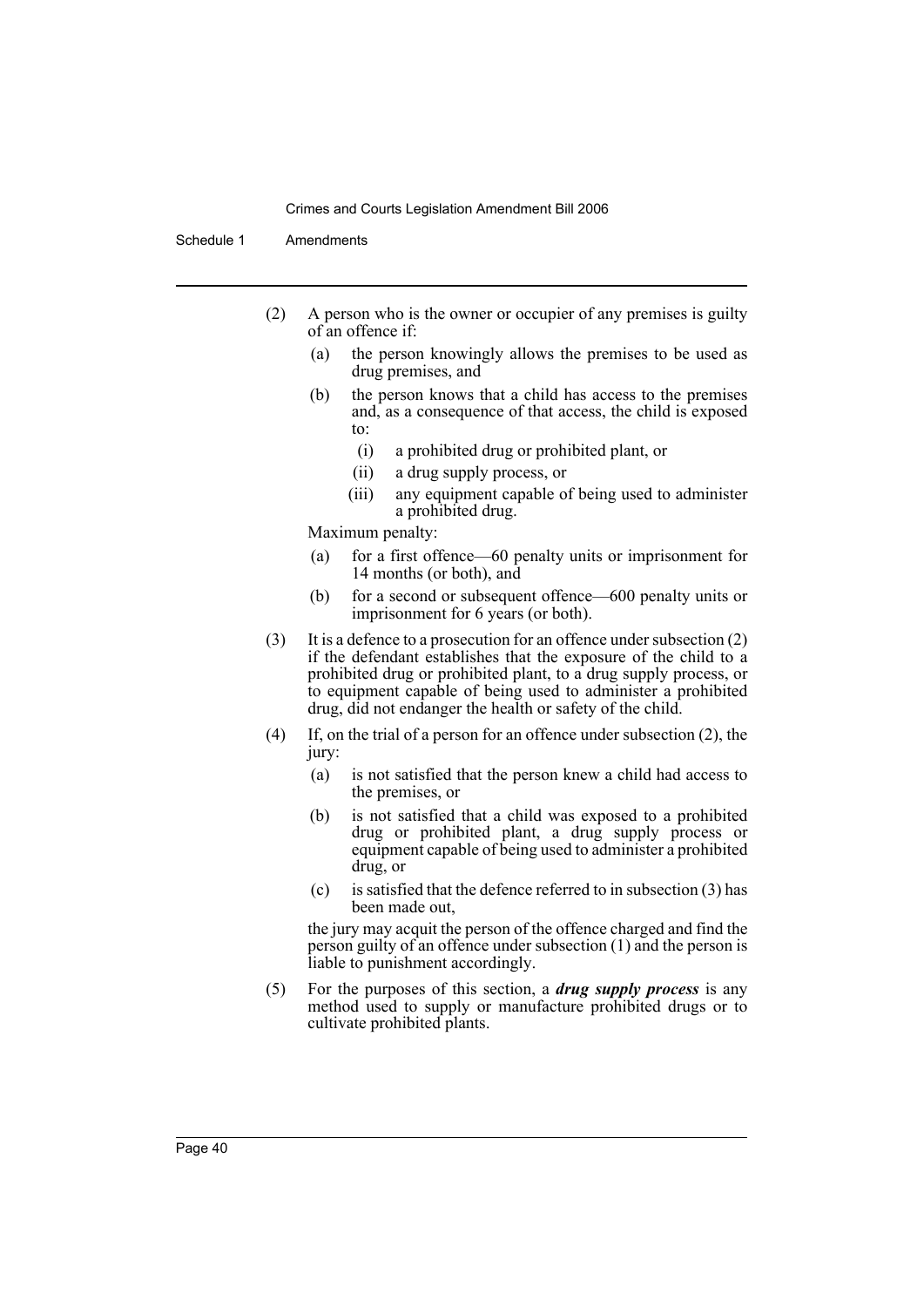Amendments **Amendments** Schedule 1

### **[5] Section 36Z**

Omit the section. Insert instead:

#### **36Z Offence of organising drug premises**

- (1) A person who organises or conducts, or assists in organising or conducting, any drug premises is guilty of an offence. Maximum penalty:
	- (a) for a first offence—50 penalty units or imprisonment for 12 months (or both), and
	- (b) for a second or subsequent offence—500 penalty units or imprisonment for 5 years (or both).
- (2) A person who organises or conducts, or assists in organising or conducting, any drug premises is guilty of an offence if the person knows that a child has access to the premises and, as a consequence of that access, the child is exposed to:
	- (a) a prohibited drug or prohibited plant, or
	- (b) a drug supply process, or
	- (c) any equipment capable of being used to administer a prohibited drug.

Maximum penalty:

- (a) for a first offence—60 penalty units or imprisonment for 14 months (or both), and
- (b) for a second or subsequent offence—600 penalty units or imprisonment for 6 years (or both).
- (3) For the purposes of this section, a person assists in organising or conducting drug premises if, for example, the person acts as a lookout, door attendant or guard in respect of any premises that are organised or conducted as drug premises.
- (4) It is a defence to a prosecution for an offence under subsection (1) or (2) if the defendant establishes that he or she did not know, and could not reasonably be expected to have known, that the premises to which the charge relates were being organised or conducted as drug premises.
- (5) It is a defence to a prosecution for an offence under subsection (2) if the defendant establishes that the exposure of the child to a prohibited drug or prohibited plant, to a drug supply process, or to equipment capable of being used to administer a prohibited drug, did not endanger the health or safety of the child.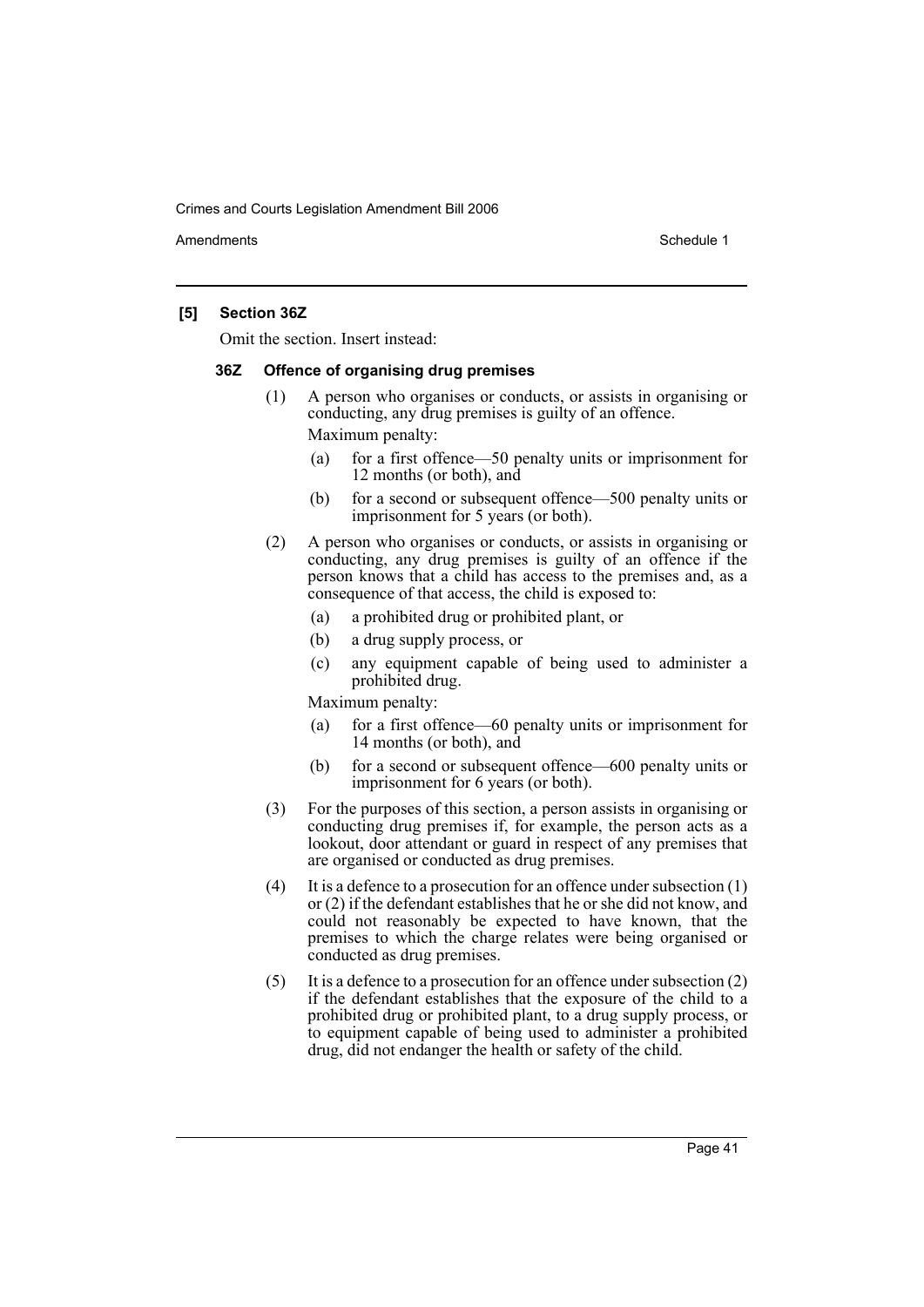Schedule 1 Amendments

- (6) If, on the trial of a person for an offence under subsection (2), the jury:
	- (a) is not satisfied that the person knew a child had access to the premises, or
	- (b) is not satisfied that a child was exposed to a prohibited drug or prohibited plant, a drug supply process or equipment capable of being used to administer a prohibited drug, or
	- (c) is satisfied that the defence referred to in subsection (5) has been made out,

the jury may acquit the person of the offence charged and find the person guilty of an offence under subsection (1) and the person is liable to punishment accordingly.

(7) For the purposes of this section, a *drug supply process* is any method used to supply or manufacture prohibited drugs or to cultivate prohibited plants.

### **[6] Section 36ZA Proceedings for offences**

Insert "(whether or not under the same subsection of the section concerned)" after " $36Z$ " in section  $36ZA(2)$ .

### **[7] Section 39A**

Omit the section. Insert instead:

### **39A Meaning of "minimum amount"**

In this Division:

*minimum amount* means:

- (a) in relation to a prohibited plant, the indictable quantity of that prohibited plant, and
- (b) in relation to a prohibited drug, the traffickable quantity of that prohibited drug.

### **[8] Sections 39B–39M**

Insert "prohibited plant or" before "prohibited drug" wherever occurring.

### **[9] Section 39PB Order for disposal of substances by certain senior police officers when no likely prosecution**

Insert "prohibited plant or" before "prohibited drug" wherever occurring.

### **[10] Section 39PB (1) (a)**

Insert "the indictable quantity of the plant or" before "the traffickable".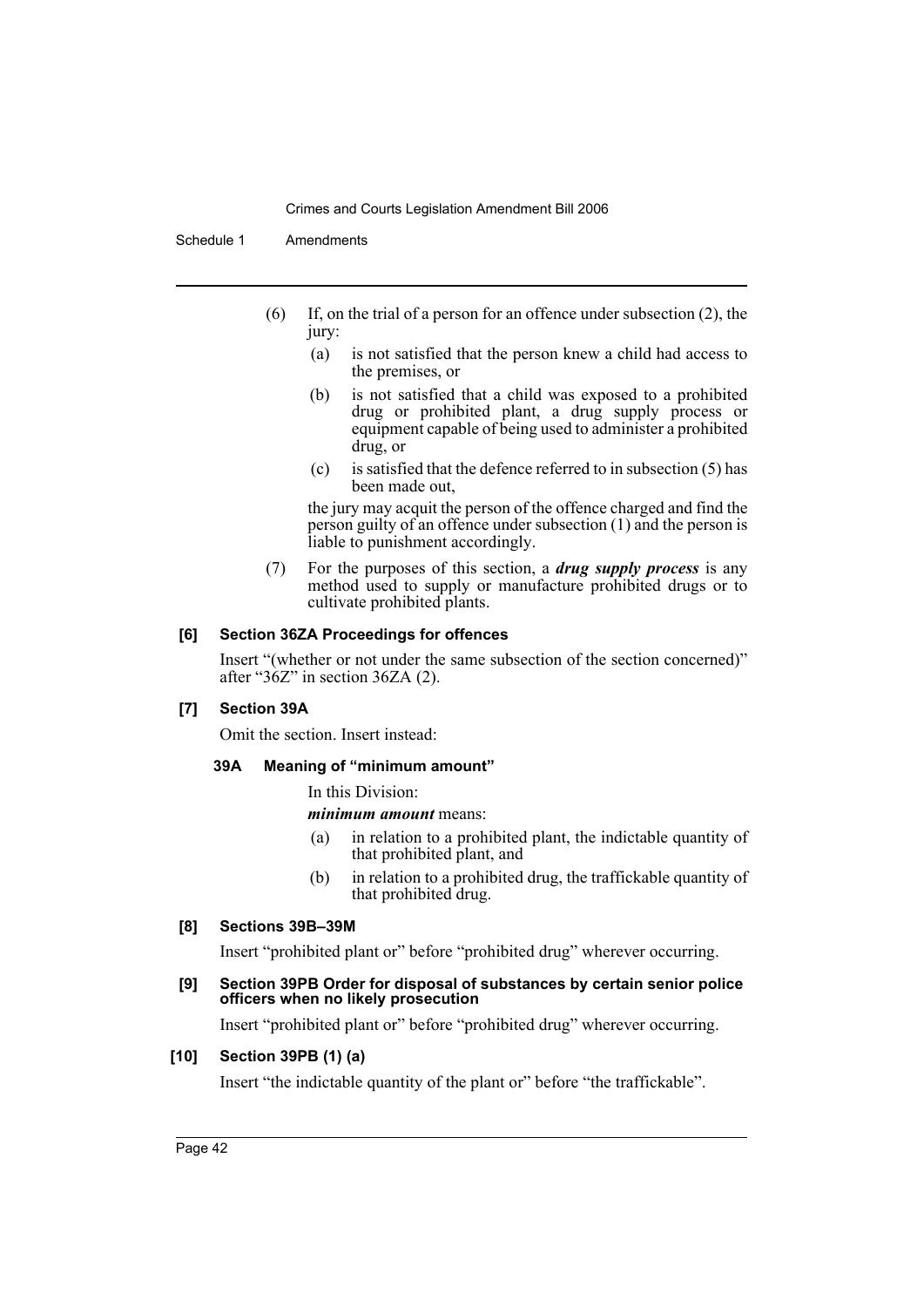Amendments **Amendments** Schedule 1

### **[11] Section 39PB (2) (b)**

Insert "the plant," before "the drug".

# **[12] Section 39R Return of prohibited plant or prohibited drug to lawful owner**

Insert "prohibited plant or" before "prohibited drug" wherever occurring.

### **[13] Section 45 Regulations**

Insert after section 45 (2):

- (2A) The regulations may make provision for or with respect to prohibiting or regulating the sale and storage of:
	- (a) precursors, and
	- (b) any apparatus that is capable of being used in the manufacture or production of a prohibited drug,

being such precursors and apparatus as are prescribed by the regulations for the purposes of this section.

#### **Commencement**

Items [1], [2] and [13] of the amendments to the *Drug Misuse and Trafficking Act 1985* commence on a day or days to be appointed by proclamation.

### **Explanatory note**

Item [1] of the proposed amendments to the *Drug Misuse and Trafficking Act 1985* creates a new offence in relation to possessing tablet presses. It will be a defence if the tablet press is being used in connection with a lawful activity or if the person concerned has a reasonable excuse for possessing it. The new offence will have a maximum penalty of \$2,200 or imprisonment for 2 years, or both.

Items [4] and [5] create new aggravated versions of existing offences under the Act of allowing the use of premises as drug premises or organising drug premises. The new offences provide for a higher penalty for such activities if the person who allows the premises to be used as drug premises or organises the drug premises knows that a child has access to the premises and, as a consequence of that access, the child is exposed to prohibited drugs or prohibited plants, a drug supply process or equipment capable of being used to administer prohibited drugs or plants. Item [3] defines a child to be a person under the age of 16 years for the purposes of the new offences. Item [6] is a consequential amendment.

Item [8] extends the provisions relating to pre-trial destruction of prohibited drugs so that they also apply to prohibited plants. Item [7] is a consequential amendment that extends the definition of *minimum amount* so that an indictable quantity of a prohibited plant is a minimum quantity of a prohibited plant for the purposes of the pre-trial destruction provisions.

Items [9], [10] and [11] extends a provision that allows prohibited drugs to be destroyed when there is no likely prosecution so that it also applies to prohibited plants.

#### Item [12] is a consequential amendment.

At present, the regulation-making power under section 24A (2A) of the Act relates to the sale and storage of certain precursors. Item [13] extends that regulation-making power to include certain apparatus capable of being used in the manufacture or production of a prohibited drug. Item [2] is a consequential amendment.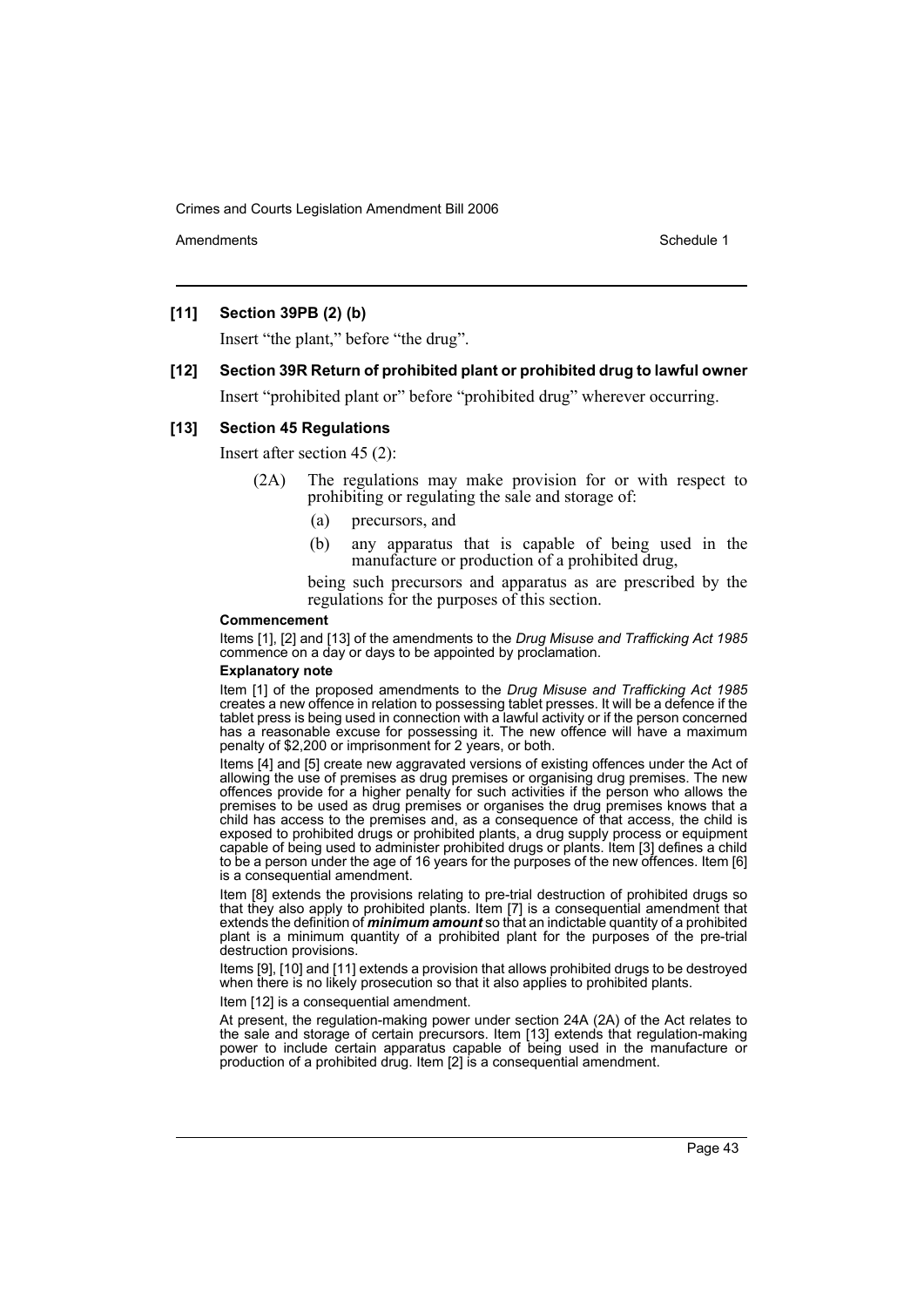Schedule 1 Amendments

# **1.16 Electronic Transactions Act 2000 No 8**

### **Section 14B Establishment of ECM system**

Insert after section 14B (1) (g):

(h) to enable information concerning legal proceedings to be exchanged in electronic form between such persons or bodies as are prescribed by rules of court.

#### **Explanatory note**

Section 14B of the *Electronic Transactions Act 2000* provides that the Attorney General may establish an electronic case management system. The amendment extends the application of this system to include the exchange of information between persons or bodies prescribed by rules of court.

### **1.17 Evidence (Audio and Audio Visual Links) Act 1998 No 105**

#### **[1] Section 5BB Appearances of accused detainee (other than accused child detainee) by audio visual link in relevant criminal proceedings**

Insert after section 5BB (1) before the note:

(1A) Subsection (1) does not apply to any bail proceedings that occur during a weekend or on a public holiday.

#### **[2] Section 5BBA Appearances of accused child detainee by audio visual link in preliminary criminal proceedings and relevant criminal proceedings**

Insert after section 5BBA (1):

(1A) Subsection (1) does not apply to any bail proceedings that occur during a weekend or on a public holiday.

#### **Explanatory note**

Sections 5BB and 5BBA of the *Evidence (Audio and Audio Visual Links) Act 1998* require a person to physically appear before a court in bail proceedings. Items [1] and [2] amend those sections so as to provide that persons required to attend a bail proceeding that occurs during a weekend or on a public holiday may do so by way of audio visual link.

### **1.18 Evidence (Children) Act 1997 No 143**

#### **Section 9 Ways in which evidence of a child may be given**

Insert after section 9 (1) before the note:

(1A) Evidence given by a child under subsection (1) (a) is not required to be served on a party to any proceeding (including proceedings in relation to apprehended violence commenced under Part 15A of the *Crimes Act 1900*).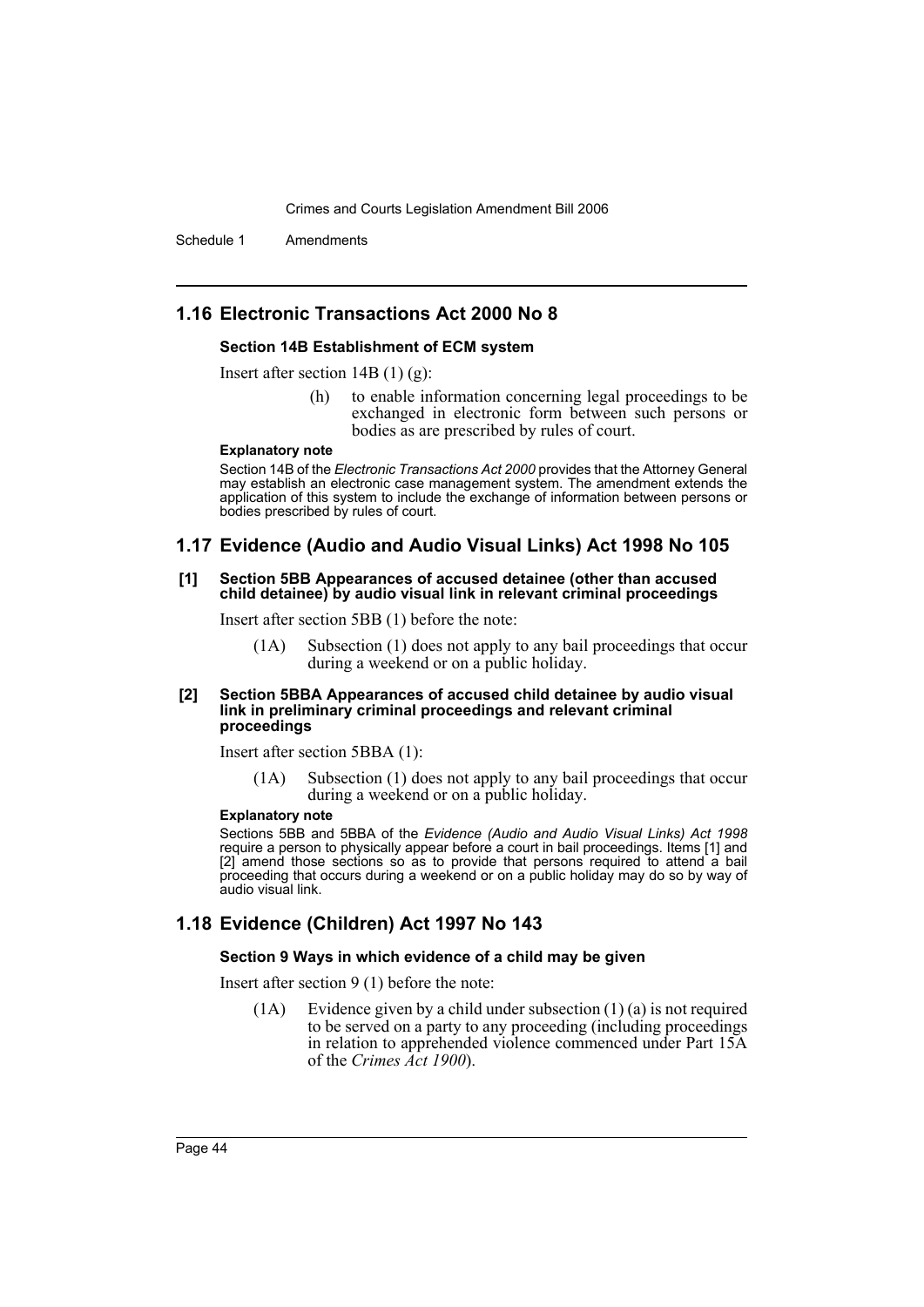Amendments **Amendments** Schedule 1

#### **Explanatory note**

Section 9 of the *Evidence (Children) Act 1997* provides that children may give evidence of a previous representation in the form of a recording, orally or in an alternative manner. The proposed amendment makes it clear that a recording of an interview with a child is not required to be served on a party to a proceeding.

# **1.19 Land and Environment Court Act 1979 No 204**

### **[1] Section 34 Preliminary conferences**

Omit "(other than proceedings in Class 1 that are brought under section 97 of the *Environmental Planning and Assessment Act 1979*)" from section 34 (1).

### **[2] Section 34 (1A)**

Omit section 34 (1A). Insert instead:

(1A) If proceedings are pending in Class 3 of the Court's jurisdiction, the registrar may, at any time on the application of the parties or on the registrar's own motion, arrange a conference between the parties to the proceedings or their representatives, to be presided over by a single Commissioner.

### **[3] Section 34 (3) (a)**

Insert "and is to set out in writing the terms of the decision" after "decision" where lastly occurring.

### **[4] Section 34 (3A)**

Insert after section 34 (3):

(3A) The Commissioner is to give written reasons for his or her decision under subsection  $(3)$  (b) (ii).

### **[5] Section 34A Proceedings to which on-site hearing procedures apply**

Omit section 34A (1). Insert instead:

- (1) This section applies to the following proceedings, if the proceedings have not been disposed of under section 34:
	- (a) proceedings in Class 1 of the Court's jurisdiction that are brought under section 96 of the *Environmental Planning and Assessment Act 1979*,
	- (b) proceedings in Class 1 of the Court's jurisdiction that are brought under section 96AA of the *Environmental Planning and Assessment Act 1979*,
	- (c) proceedings in Class 1 of the Court's jurisdiction that are brought under section 97 of the *Environmental Planning and Assessment Act 1979*,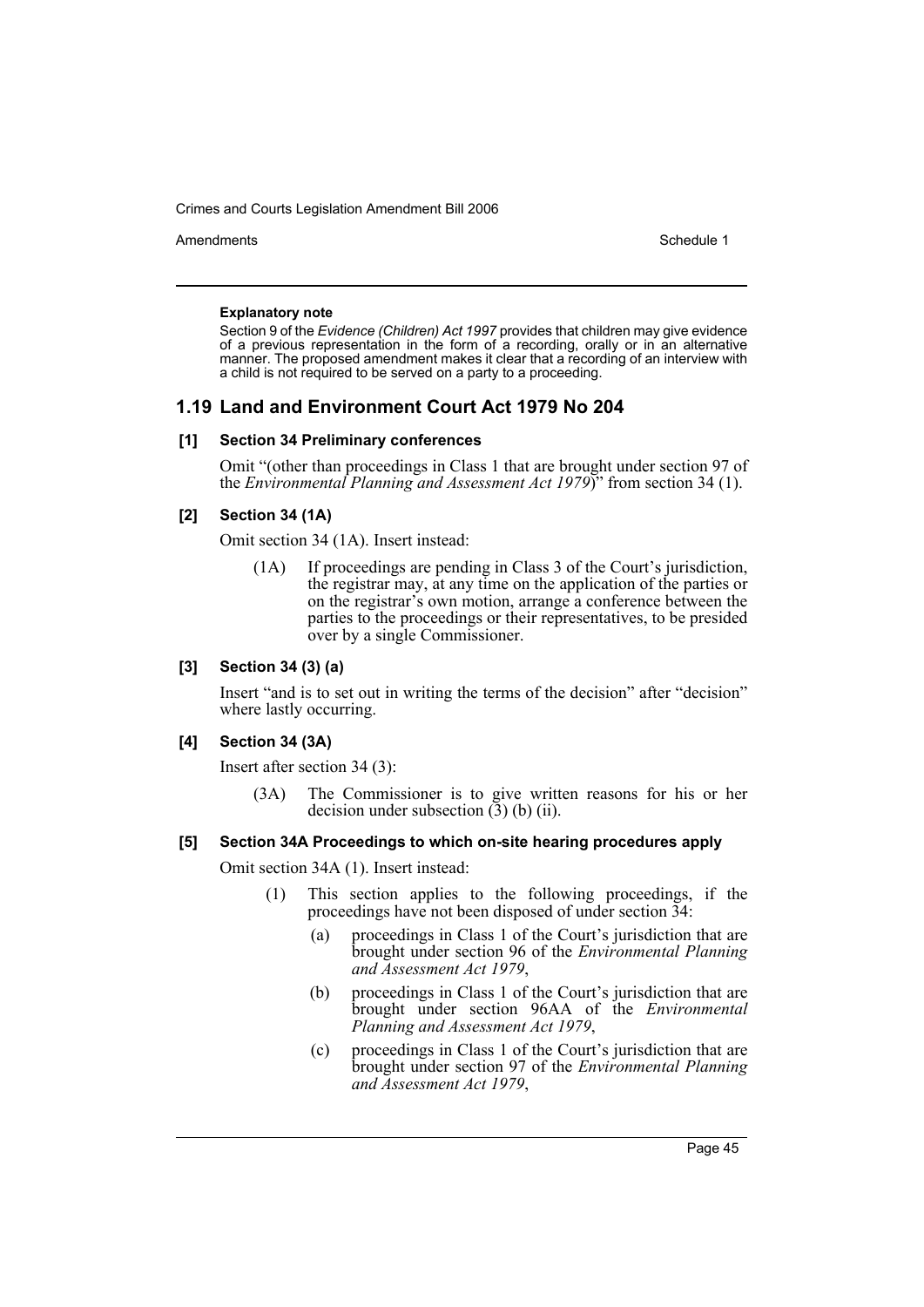Schedule 1 Amendments

- (d) proceedings in Class 1 of the Court's jurisdiction that are brought under section 121ZK of the *Environmental Planning and Assessment Act 1979*,
- (e) proceedings in Class 1 of the Court's jurisdiction that are brought under section 149F of the *Environmental Planning and Assessment Act 1979*.

### **[6] Section 34A (2)**

Omit "to which this section applies".

Insert instead "under section 97 of the *Environmental Planning and Assessment Act 1979*".

### **[7] Section 34A (2A)**

Insert after section 34 (2):

- (2A) Proceedings to which this section applies (other than proceedings under section 97 of the *Environmental Planning and Assessment Act 1979*) are to be dealt with under section 34B, subject to subsection (6), if the Registrar at the first or a subsequent callover determines that the proceedings:
	- (a) have little or no impact beyond neighbouring properties, and
	- (b) do not involve any significant issue of public interest beyond any impact on neighbouring properties.

### **[8] Section 34A (4)**

Insert "or  $(2A)$ " after " $(2)$ ".

### **[9] Section 34A (4)**

Insert ", subject to subsection (6)" after "34C".

### **[10] Section 36 Delegation to Commissioners**

Omit "(other than proceedings in Class 1 that are brought under section 97 of the *Environmental Planning and Assessment Act 1979*)" from section 36 (1).

Insert instead "(other than proceedings that are being dealt with under section  $34A$ ".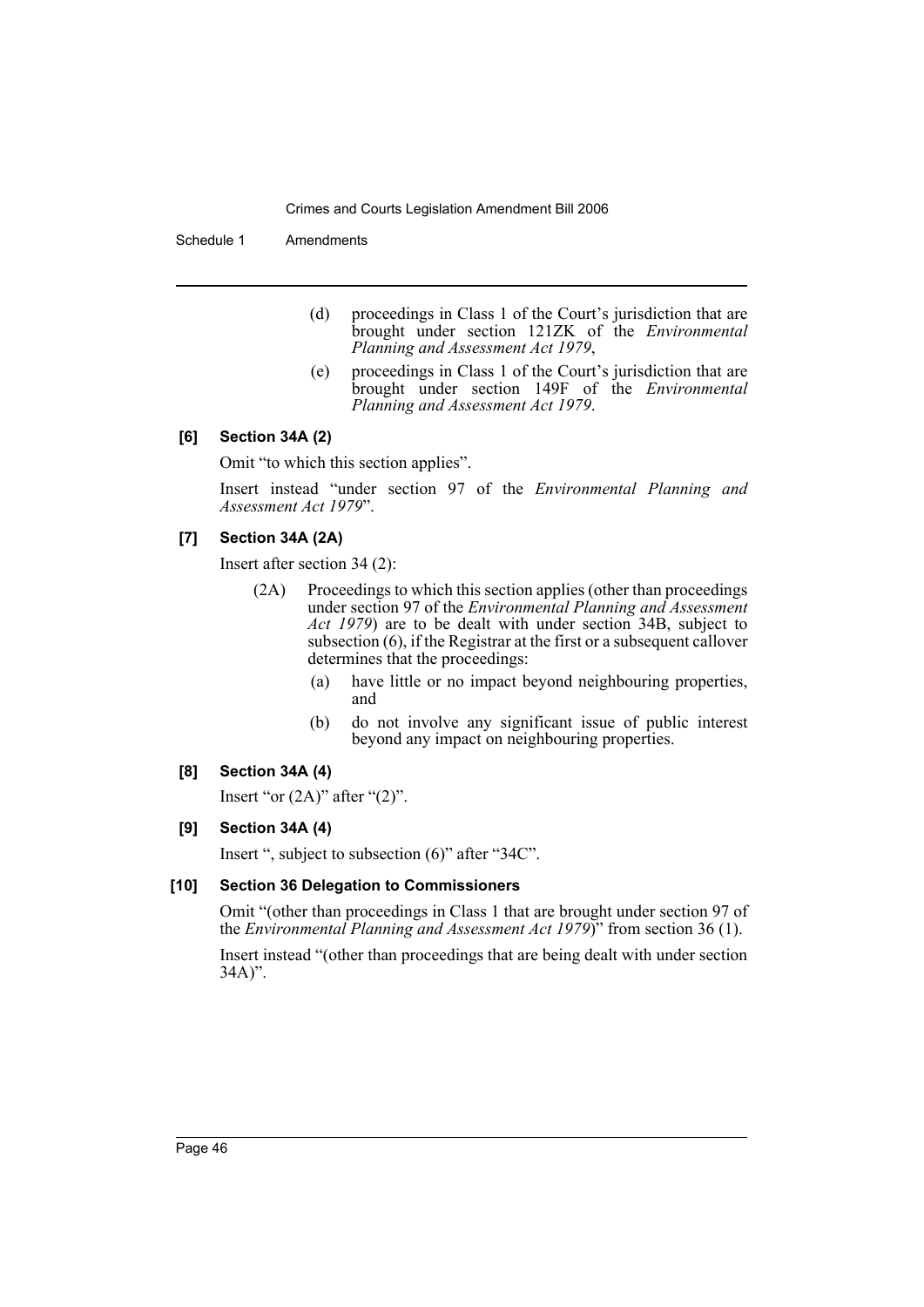Amendments **Amendments** Schedule 1

### **[11] Section 37 Commissioners sitting with a Judge**

Omit "(other than proceedings in Class 1 that are brought under section 97 of the *Environmental Planning and Assessment Act 1979*)" from section 37 (1).

Insert instead "(other than proceedings that are being dealt with under section 34A)".

### **Explanatory note**

The proposed amendments to the *Land and Environment Court Act 1979*:

- (a) will enable preliminary conferences to be held for all Class 3 matters in the Court rather than only compulsory acquisition matters, and
- (b) will enable an extended range of matters to be dealt with by Commissioners at on-site hearings, namely proceedings under sections 96, 96AA, 97, 121ZK and 149F of the *Environmental Planning and Assessment Act 1979*, and
- (c) make other minor changes.

### **1.20 Local Courts Act 1982 No 164**

### **[1] Section 11 Sittings of Local Courts**

Insert after section 11 (2):

(2A) The Chief Magistrate must consult with the Attorney General before making a direction under subsection (2) that substantially alters the frequency of sittings at a particular place relative to the previous calendar year.

### **[2] Section 42 Service of application notice**

Omit "not later than 7 days after it is served or within such longer period as the Court may allow and must contain an endorsement as to service" from section 42 (4).

Insert instead "in accordance with the rules".

#### **Explanatory note**

Item [1] amends the *Local Courts Act 1982* so as to provide that the Chief Magistrate is to consult with the Attorney General before making any substantial alterations to the sitting calendar of the Court in either the civil or criminal jurisdiction.

Item [2] amends section 42 of the *Local Courts Act 1982* so as to provide that a copy of an application notice must be filed in a Local Court in accordance with the rules.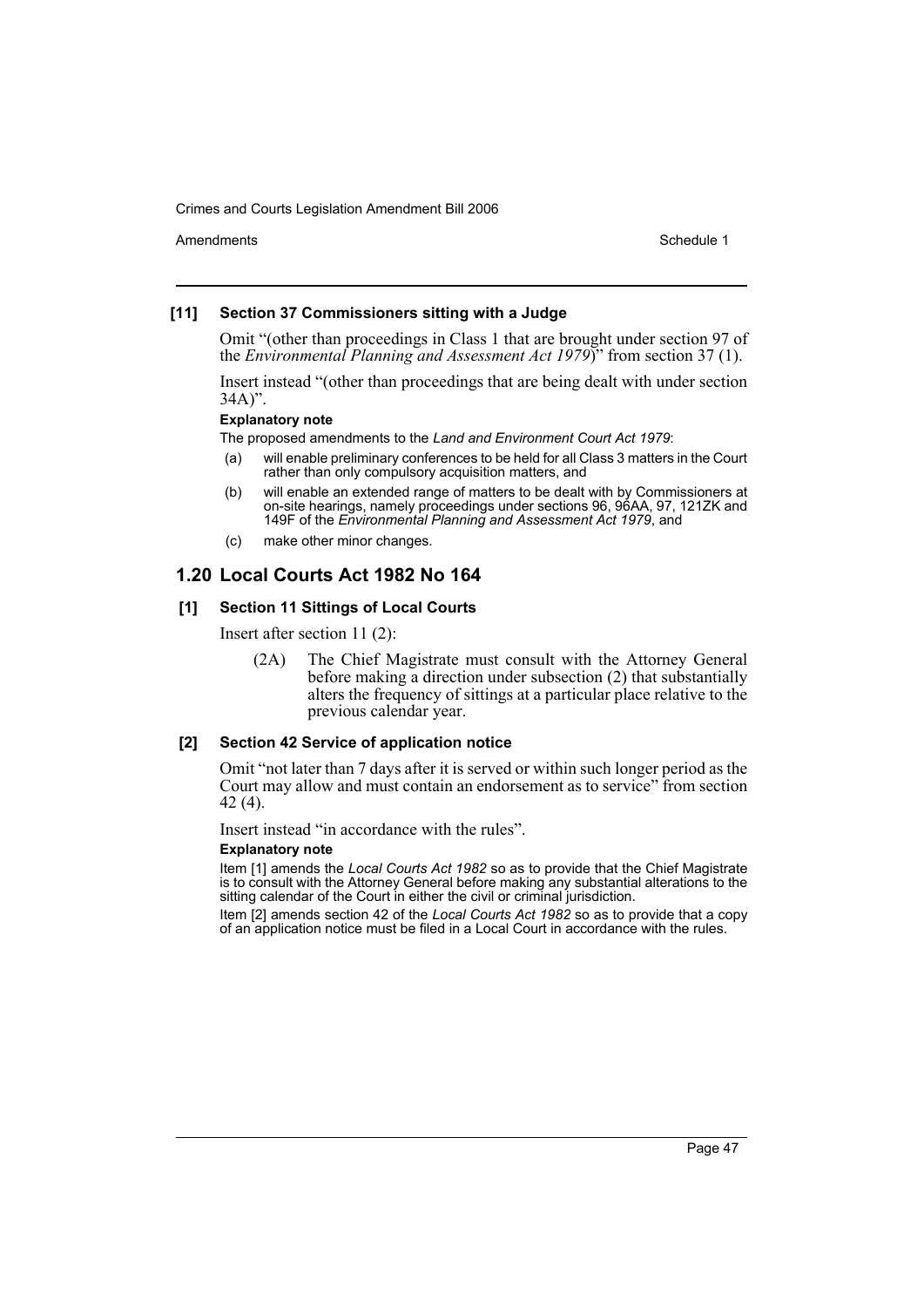Schedule 1 Amendments

# **1.21 Summary Offences Act 1988 No 25**

#### **[1] Section 23 Authorised public assemblies**

Insert "(which may include an address for the transmission of facsimiles or the sending of emails to the person)" after "Part" in section 23 (1) (e) (ii).

#### **[2] Sections 24 Participation in authorised public assembly**

Omit "section 23 (1) (c) and with".

Insert instead "section 23 (1) (c) or, if those particulars are amended by agreement between the Commissioner and the organiser, in accordance with those particulars as amended and in accordance with".

#### **[3] Section 25 Prohibition by a Court of a public assembly**

Omit "telegram" from section 25 (3) (b).

Insert instead "registered post, facsimile transmission or email".

### **[4] Section 25 (3) (b)**

Omit "the address" wherever occurring. Insert instead "an address".

### **[5] Section 25 (3) (c)**

Omit "the address". Insert instead "a postal address".

### **Explanatory note**

Item [2] of the proposed amendments to the *Summary Offences Act 1988* allows the Commissioner of Police and the organiser of a public assembly to negotiate on the particulars of the notice of a public assembly that is given under that Act. As a consequence of the amendments, participation in a public assembly that is held substantially in accordance with the notice, and any amendments to the notice agreed between the Commissioner of Police and the organiser of the public assembly, will be lawful.

Items [1] and [3] update the method by which notices may be served on an organiser of a public assembly under the Act. Items [4] and [5] are consequential amendments.

### **1.22 Telecommunications (Interception) (New South Wales) Act 1987 No 290**

#### **[1] Section 1 Name of Act**

Insert "*and Access*" after "*Interception*".

#### **[2] Section 3 Definitions**

Insert "*and Access*" after "*Interception*" in the definition of *the Commonwealth Act* in section 3 (1).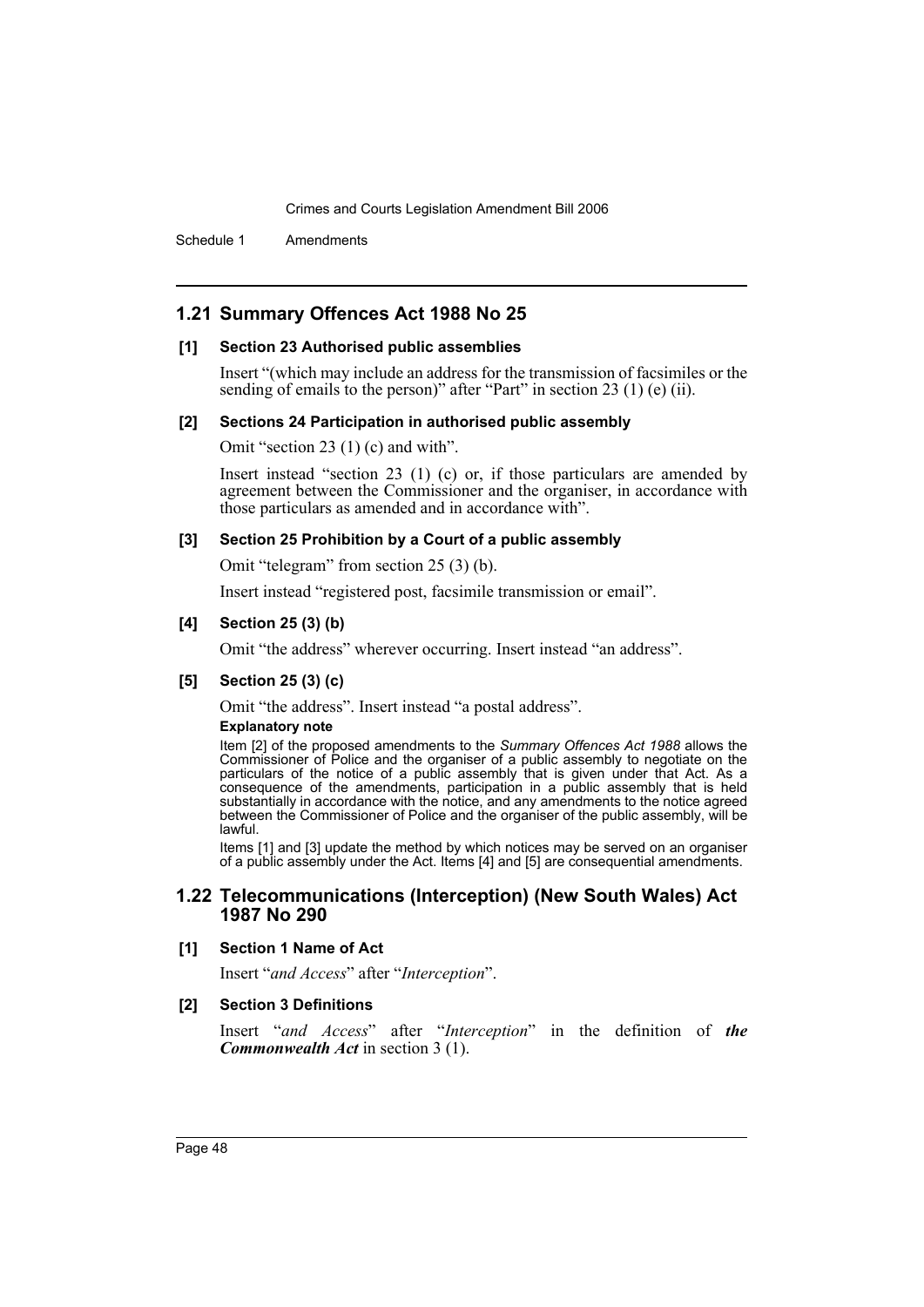Amendments **Amendments** Schedule 1

### **[3] Section 11 Reports**

Insert after section 11 (1):

- (1A) The Ombudsman must include in each report under subsection (1) in relation to a financial year (starting with the financial year beginning on 1 July 2006) the following:
	- (a) a summary of the inspections conducted in the financial year under section 10,
	- (b) particulars of any deficiencies identified that impact on the integrity of the telecommunications interception regime established by the Commonwealth Act,
	- (c) particulars of the remedial action (if any) taken or proposed to be taken to address those deficiencies.

**Note.** In complying with this section, the Ombudsman remains bound by section 63 of the Commonwealth Act, which prohibits the disclosure of intercepted information or designated warrant information.

#### **Explanatory note**

Item [2] of the proposed amendments to the *Telecommunications (Interception) (New South Wales) Act 1987* updates a reference to the corresponding Commonwealth Act, so as to reflect its new title.

Item [1] of the proposed amendments changes the name of the Act so that it corresponds with the new title of the corresponding Commonwealth Act.

Item [3] of the proposed amendments requires the Ombudsman to include certain details about the Ombudsman's inspections in the Ombudsman's annual report to the Minister. The provision mirrors the reporting requirements imposed on the Commonwealth Ombudsman under the corresponding Commonwealth Act.

# **1.23 Witness Protection Act 1995 No 87**

#### **Section 45**

Insert after section 44:

#### **45 Special provisions for former participants in NSW Police Witness Protection Plan**

Despite section 17, the Supreme Court is not required to be satisfied of the matters referred to in section  $17$  (b), (c) and (d) before making a witness protection order if satisfied that:

(a) the person named in the application as a witness is a former participant in the New South Wales Police Witness Protection Plan in force before the commencement of section 5 or a person who, because of his or her relationship with, or association with, a former participant in that Plan, may require protection or other assistance under this Act, and